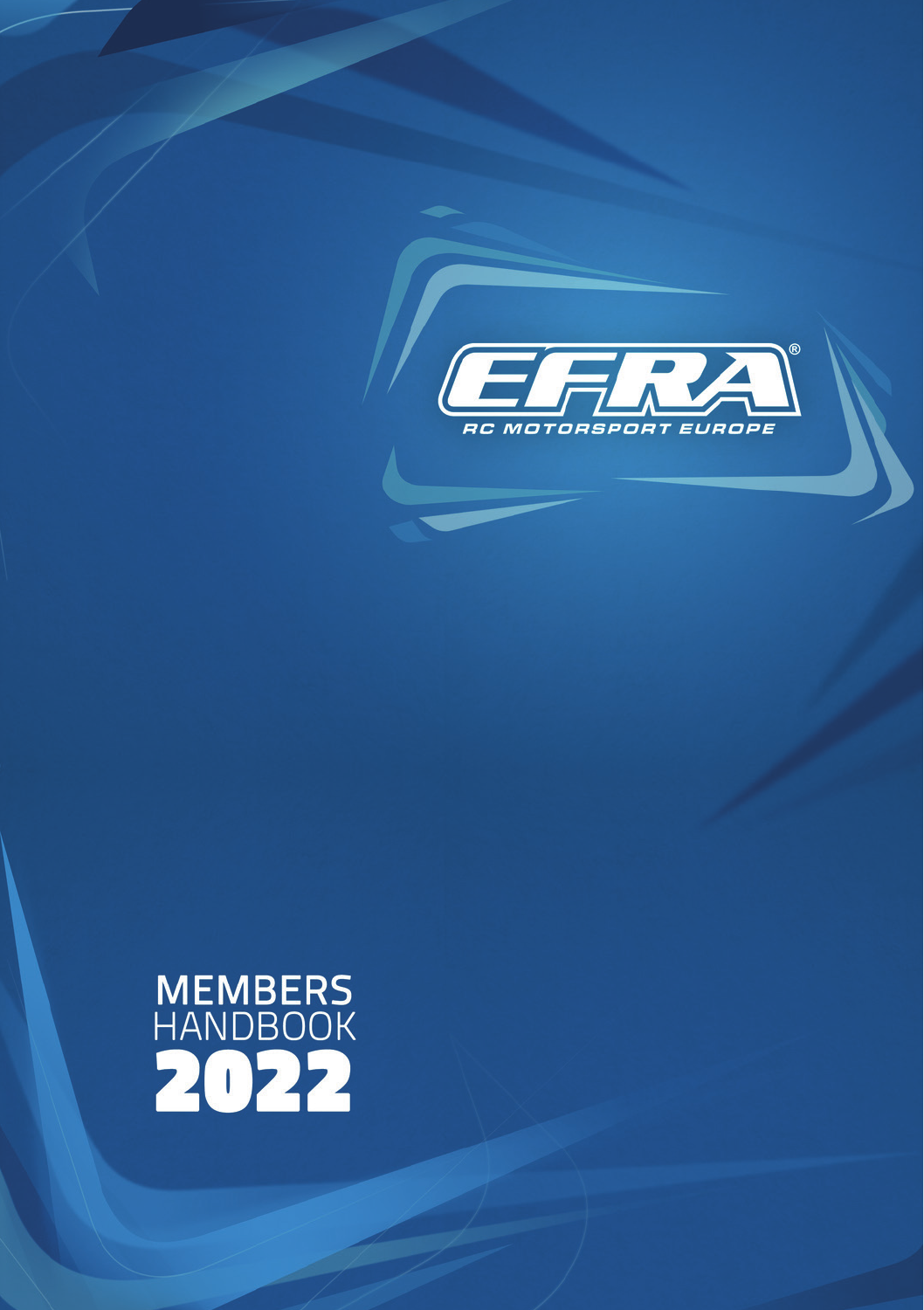## **E.F.R.A. Executive Committee**

### **EFRA Website: http://www.EFRA.ws**

| <b>Position</b>               | <b>Name</b>           | <b>Address</b>                                                                                   | Contact                                                                               |
|-------------------------------|-----------------------|--------------------------------------------------------------------------------------------------|---------------------------------------------------------------------------------------|
| President                     | Javier García Collado | Calle Pintor Aparicio 18<br>3003 ALICANTE<br>Spain                                               | T:<br>M: +34 639102714<br>E: president@efra.ws                                        |
| <b>Vice President</b>         | <b>Chris Hardisty</b> | Draigsweyr,<br>Weston Lane,<br>Martletwy,<br>Pembrokeshire SA67 8AT<br><b>Great Britain</b>      | T:<br>M: +44 7789 758856<br>E: electric.track@efra.ws                                 |
| Secretary                     | <b>Willy Wuyts</b>    | Herentalsesteenweg 20<br>B-2220 Heist op den berg<br>Belgium                                     | Т:<br>M: +32 477947109<br>E: secretary@efra.ws                                        |
| Treasurer                     | Jacqueline Aebi       | Konradsweg 34<br>CH-8832 Wilen b. Wollerau<br>Switzerland                                        | T: 0041 55 282 59 01<br>M: 0041 79 403 60 55<br>E: treasurer@efra.ws                  |
| Section 1:8th IC Scale        | Javier García Collado | Calle Pintor Aparicio 18<br>3003 ALICANTE<br>Spain                                               | T:<br>M: +34 639102714<br>E: eight.track@efra.ws                                      |
| Section 1:10th IC Scale       | Julie Thurston        | 4 Swan Way, Coalville<br>Leicestershire LE67 4BU<br><b>Great Britain</b>                         | T: +44 1530 833848<br>M:<br>E: tenth.track@efra.ws                                    |
| Section 1:10th El. Scale      | <b>Chris Hardisty</b> | Draigsweyr,<br>Weston Lane,<br>Martletwy.<br>Pembrokeshire SA67 8AT<br><b>Great Britain</b>      | T:<br>M: +44 7789 758856<br>E: electric.track@efra.ws                                 |
| Section 1:8th OR Scale        | Carlos Gomez Ambrosio | Leceaga 8 6D<br>48002 Bilbao<br>Spain                                                            | T: 00 34 94 427 76 11<br>M: 00 34 629 840 268<br>E: eight.buggy@efra.ws               |
| Section 1:5th IC Scale        | lan Oddie             | 7 Peel Park Avenue,<br>Clitheroe<br>Lancashire BB7 1EU<br>Great Britain                          | T: +44 1200 426902<br>M:<br>E: ian@oddified.freeserve.co.uk<br>E: large.scale@efra.ws |
| Section 1:10th El. OR Scale   | Paul Worsley          | 23, Prince Rupert Road<br>Stourport-on-Severn<br>Worcestershire DY13 0AS<br><b>Great Britain</b> | T: +44 (0) 1299 871 137<br>M: +44 (0)7946 750010<br>E: electric.buggy@efra.ws         |
| Vice Section 1:12th El. Scale | Krist Bultynck        | Baronielaan, 39,<br>8870 Izegem,<br>Belgium                                                      | T: +32 485 59 49 69<br>M:<br>E: vice.electric.track@efra.ws                           |
| Vice Section 1:8th OR Scale   | Alexander Fellner     | Bachfeldgasse 7<br>A 8501 Lieboch<br>Austria                                                     | T: +43 6643082616<br>M: +43 / 650 735 63 76<br>E: vice.eight.buggy@efra.ws            |
| Vice Section 1:5th IC Scale   | Craig Orman           | 115 Bawtry Road, Wickersley T:<br>Rotherham S662BL<br>Great Britain                              | M: +44 7787360205<br>E: vice.large.scale@efra.ws                                      |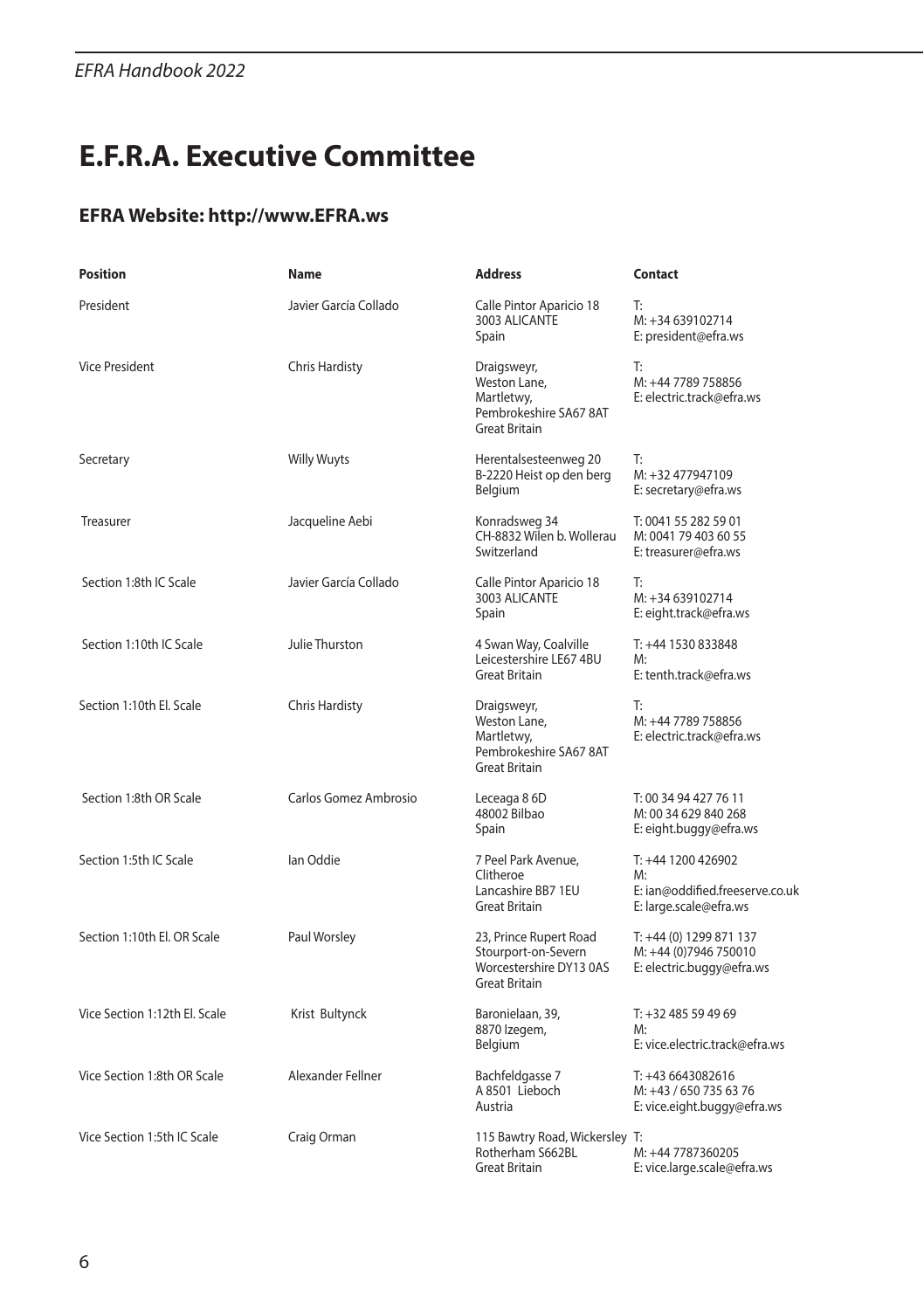#### *Contacts*

### **E.F.R.A. Homologation Officers**

Homologation Officer Body 1/8 1/10 and 1/12 **Krist Bultynck**

 Baronielaan, 39 8870 Izegem Belgium T: +32 485 59 49 69 E: body.homologation@efra.ws

Homologation Officer Body 1/5 **Craig Orman**

 115 Bawtry Road, Wickersley Rotherham S662BL Great Britain M: +44 7787360205 E: vice.large.scale@efra.ws

Homologation Officer Battery and Motors **Paul Worsley**

 23, Prince Rupert Road Stourport-on-Severn Worcestershire DY13 0AS Great Britain T: +44 (0) 1299 871 137 M: +44 (0) 7946 750 010 E: electric.buggy@efra.ws

Homologation Mufflers and INS Boxes **Sander De Graaf**

 Baan Aiara 888-84 Moo 7 Soi 3 Tambon Johor Amphoe 30310 Nakhon Ratchasima Thailand M: +66 649690718 E: muffler.homologation@efra.ws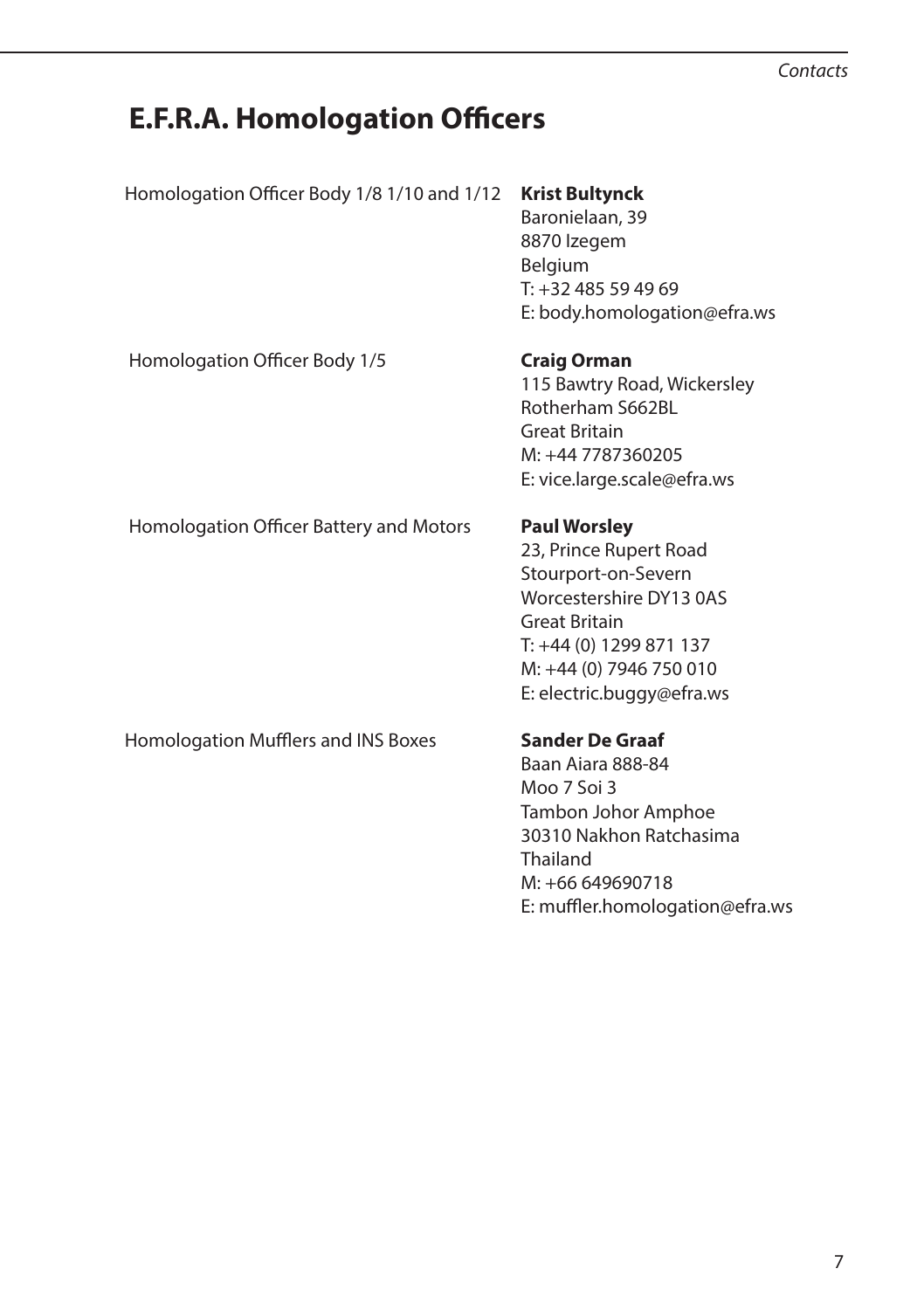# **E.F.R.A. Honorary Positions**

| <b>Position</b>                    | <b>Name</b>             |                      | <b>Address</b>                                                                                  | Tel No.         |  |  |
|------------------------------------|-------------------------|----------------------|-------------------------------------------------------------------------------------------------|-----------------|--|--|
| Hon. Life<br>President             | <b>Gary Culver</b>      |                      | <b>Barrows Hill House</b><br><b>Est Chinnock</b><br>Somerset BA229EY<br>Great Britain           | +44 1935862495  |  |  |
| Hon.Life<br><b>Vice President</b>  | Peter Bervoets          |                      | P.O.Box 180<br>2100 AD Heemstede<br><b>Netherlands</b>                                          | +31 23292068    |  |  |
| Hon.Life<br><b>Vice President</b>  | <b>Bill Burkinshaw</b>  |                      | The Leys<br>Church Street<br>Twyford<br>Buckingham<br><b>MK184EU</b><br><b>Great Britain</b>    | +44 1296730682  |  |  |
| Hon.Life<br><b>Vice President</b>  | Jean-Luc Retornaz BP 25 |                      | RD 10 2019 Route de Berre<br>13122 Ventabren<br>France                                          | +33 442288795   |  |  |
| Hon.Life<br><b>Vice President</b>  | Eduardo Piccolo         |                      | Largo Da Assuncao<br>2750 Cascais<br>Portugal                                                   | +35 1967021520  |  |  |
| Hon. Life<br><b>Vice President</b> | <b>Frank Mostrey</b>    |                      | Tenierslaan 28<br>1910 Kampenhout<br>Belgium                                                    | +32 476 555 308 |  |  |
| Hon.Life<br><b>Vice President</b>  | Sander De Graaf         |                      | Baan Aiyara 888-84<br>Moo 7 Soi 3<br>Tambon Johor Amphoe<br>30310 Nakhon Ratchasima<br>Thailand | +66 649690718   |  |  |
| † Hon. Life President              |                         | Ted Longshaw         |                                                                                                 |                 |  |  |
| † Hon. Life Vice President         |                         |                      | Dallas Mathiesen                                                                                |                 |  |  |
| † Hon. Life Vice President         |                         | Mike Drescher        |                                                                                                 |                 |  |  |
| † Hon. Life Vice President         |                         |                      | Andre Van Der Linden                                                                            |                 |  |  |
| † Hon. Life Vice President         |                         | <b>Heiner Martin</b> |                                                                                                 |                 |  |  |
| † Hon. Life Vice President         |                         | Mick Hill            |                                                                                                 |                 |  |  |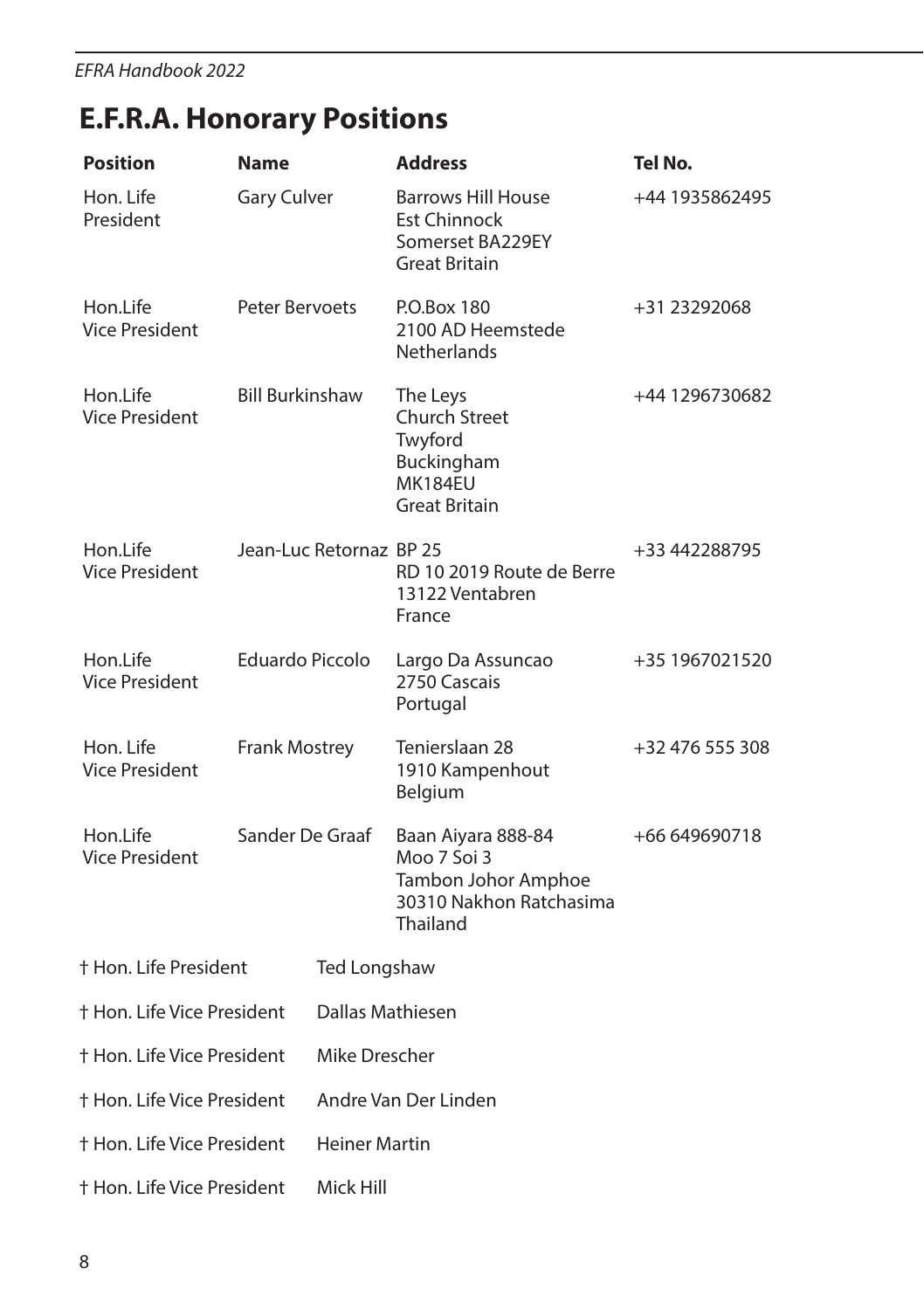#### *Contacts*

### **E.F.R.A. Associated Members**

#### **Associated Member WWW**

Absima GmbH www.absima.com A-Main Hobbies www.amainhobbies.com Associated Electronics Inc www.teamassociated.com Awesomematix and the state of the state www.awesomatix.com Capricorn s.a.s. www.capricornrc.com Freemax Metal Products Co., Ltd www.arrowmax-rc.com Intellect Battery Co. Ltd. www.intellect-battery.com Lautenbach Racing Products GmbH www.lrp.cc Marrone Racing Tyres Hotrace www.hotracetyres.com MODELCARGO Racing www.modelcargo.com MSE MUGEN SEIKI Europe Vertriebs GmbH www.mugen.eu MYLAPS Sports Timing www.mylaps.com Neidhart SA www.teamorion.com O.S. Engines Mfg. Co., Ltd www.os-engines.co.jp PMT Pauselli Model Tyres S.R.L. www.pmt-tyres.it Premium RC www.corsatec.net Process Measurement & Analysis Ltd. (Optipower) www.optipower.uk.com R.C. Production ENNETI TYRES SRLS RUDDOG Distribution GmBH www.ruddog.eu Schumacher Racing Products www.racing-cars.com Sworks MW Handel GmbH www.mwrccars.at UFRA-dp SA www.ufra-tyres.ch United Sino Enterprises Ltd www.orcarc.com Xiamen 3-Circles Battery Co., Ltd www.3-circles.com Xray s.r.o. www.hudy.net Xtreme di Boni Cristian www.matrixtires.it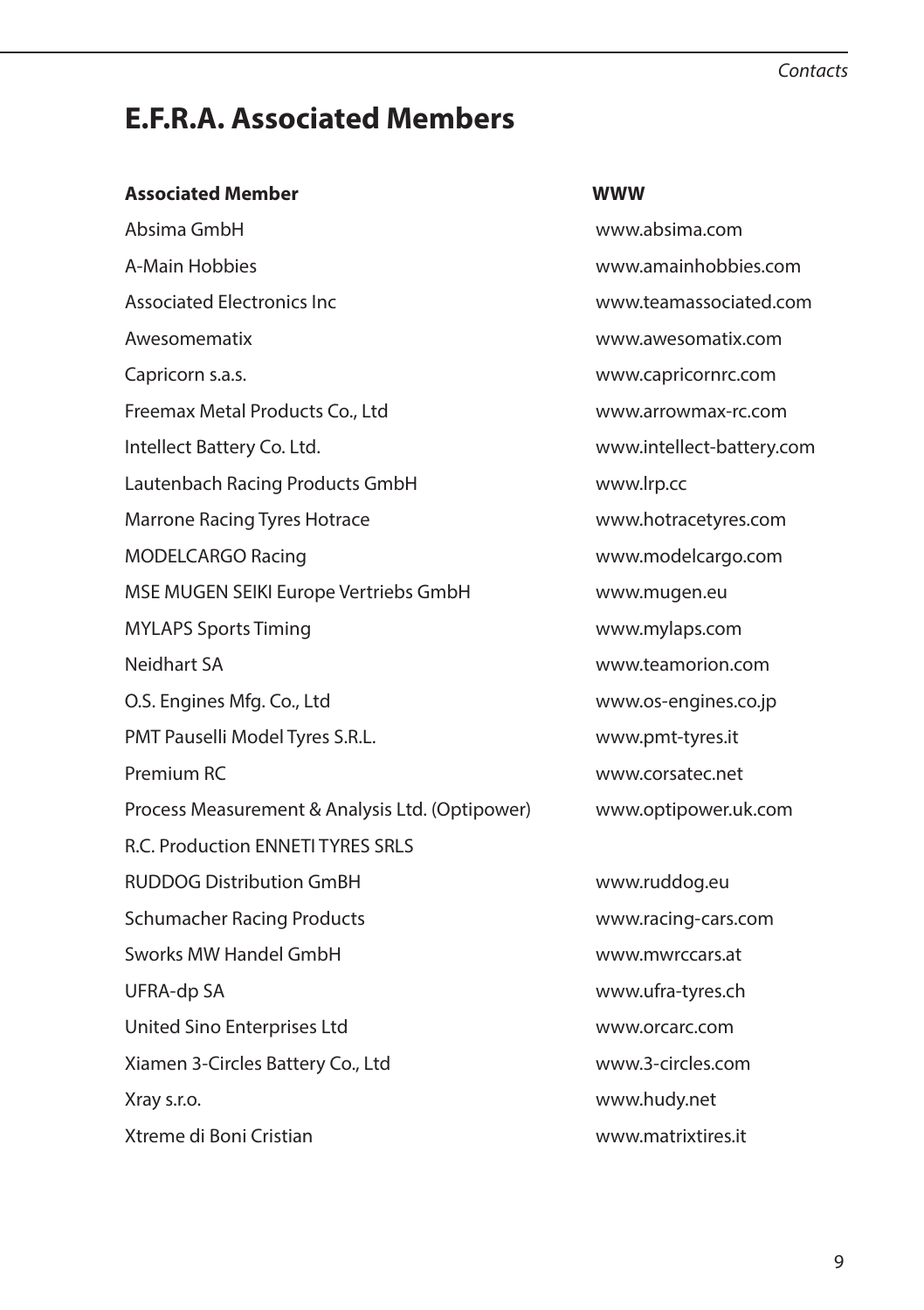### **Federation Contacts**

Further contact details can be found on the EFRA website, www.efra.ws, or on the website of the particular National Federation.

### **Austria**

**OFMAV Oesterreichischer Funk Modell Auto Verband Website: www.ofmav.at Tel:** +43 664 9237780 **Email:** secretary@oefmav.at

**Belarus Belarus Federation Automodel Sport Website: www.belfams.by Tel:** +37 5297221152 **Email:** zekichan@rambler.ru

### **Belgium**

**F.B.A. Federation Belge d´Automobiles Website: www.fba-rc.be Tel:** +32 478 42 42 20 +32 16 531 291

**Email:** secretary@fba-rc.be

# **Bulgaria**

**BFAMS Bulgarian Federation of Automodel Sports Website: www.automodelsport.com**

**Tel:** +359 888872910 **Email**: bfamsfed@abv.bg

### **Croatia**

**HAMS Hrvatski Automodelarski Savez Website: www.hams.hr Tel:** +385 13839073 **Email:** tajnikhams@gmail.com

### **Czech Republic**

**RC Autoclub of Czech Republic Website: www.rcacr.cz Email:** sekretar@rcacr.cz

### **Denmark**

**DASU Dansk Automobil Sports Union Website: www.dasu.dk Tel:** +45 43262880 **Email:** dasu@dasu.dk

### **Estonia**

**Eesti Automudelispordi Klubi Website: www.speedmodelcar.com Tel:** +372 5122917 **Email:** info@modelcar.ee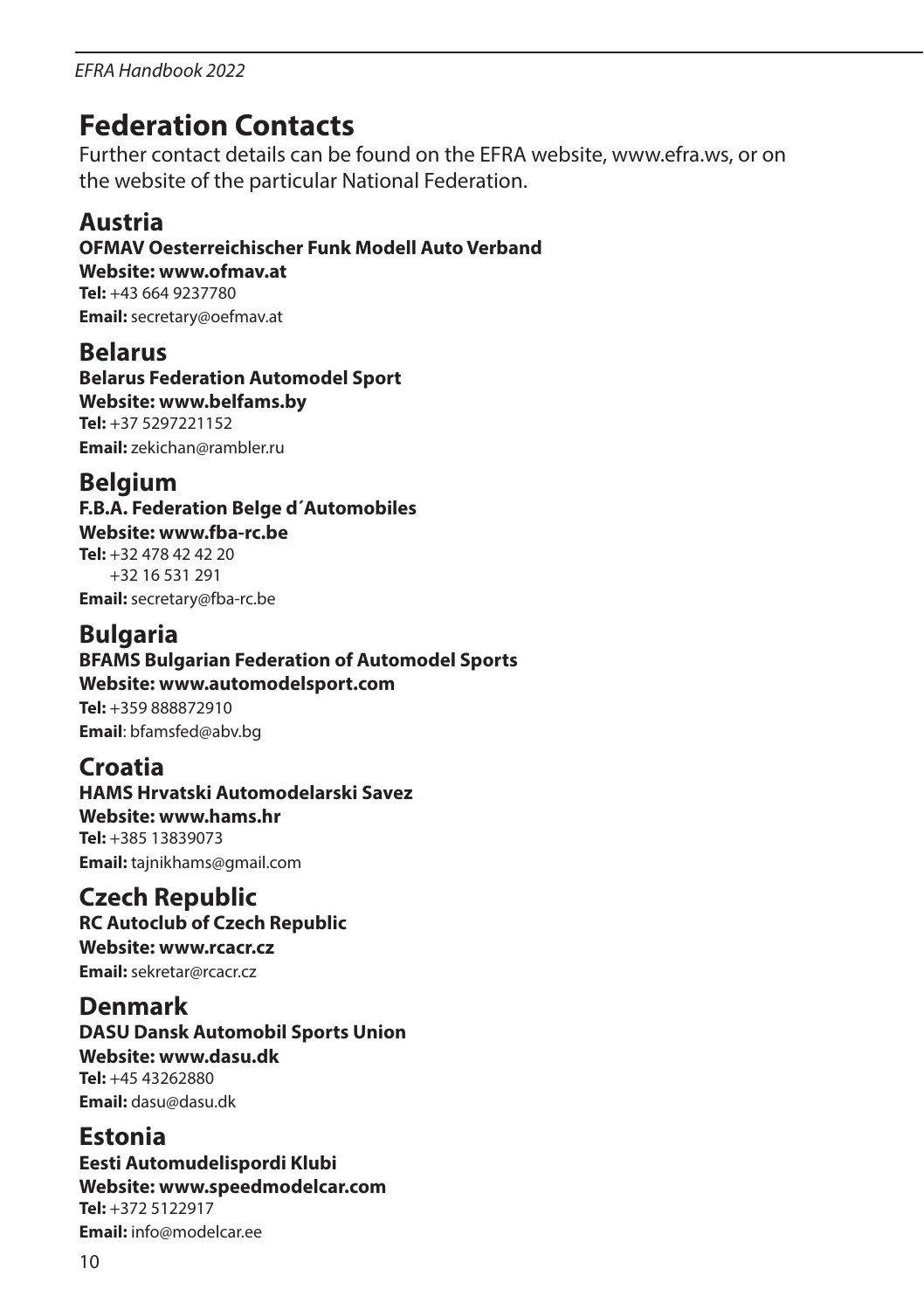**Finland AKK-Motorsport Ry Website: www.autourheilu.fi Email**: Mia.Vihavainen@autourheilu.fi

### **France**

**F.F.V.R.C. Fédération Française de Voitures Radio Commandées Website: www.ffvrc.fr Tel:** +33(0)169967474 **Email:** ffvrc@ffvrc.fr

**Germany DMC Deutscher Minicar Club e.v. Website: www.dmc-online.com Tel:** 0049 41 01 830 99 76 **Email:** schriftfuehrer@dmc-online.com

**Great Britain**

**British Radio Car Association BRCA Website: www.brca.org Email:** secretary@brca.org

**Greece**

**EL.M.E Hellenic Modelling Federation Website: www.el-me.gr Email:** bod@el-me.gr

### **Hungary**

**Hungarian Association of Modellers Website: www.modellsport.hu Tel:** +36 70 230 2272 **Email:** mmsz@modellsport.hu

**Ireland (Eire)**

**RCCAOI Radio Controlled Car Association of Ireland**

**Website: www.rccaoi.com Tel:** 00353-872712791 **Email:** info@rccaoi.com

### **Italy**

**AMSCI Auto Model Sport Club Italiano Website: www.amsci.it Email**: info@amsci.it

**Luxembourg FLAMRC Federation Luxembourgeoise d´Automodelisme Radio-Comandée Website: www-flamrc.lu Tel:** +352 512706 +352 691 432993 **Email:** info@flamrc.lu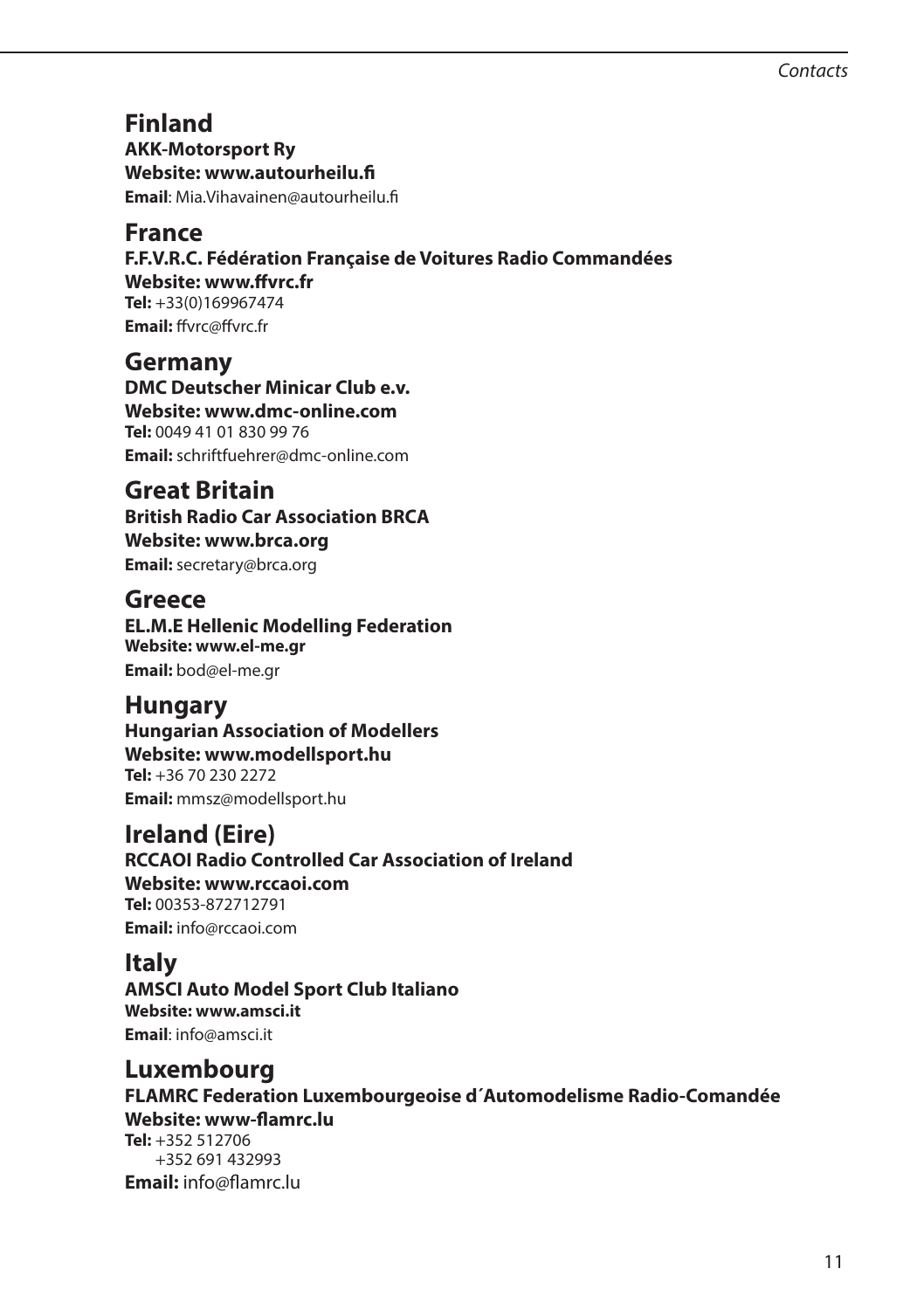### **Monaco**

**FMM Federation Monegasque de Modelisme Website: www.fmm-mc.org Tel:** 00 33 680860549 **Email:** natperillo@yahoo.fr

**Netherlands NOMAC Nederlandse Organisatie Model Auto Clubs Website: www.nomac.nl Tel:** +31 650 611 645 **Email:** secretaris@nomac.nl

**Norway NMF Norwegian Motorsport Federation Website: www.nmfsport.no Email:** nmf@nmfsport.no

### **Poland**

**LOK Stowarzyszenie BZG LOK Website: www.mazowszelok.pl Tel:** + 48-22-849-76-26 **Email:** Andrzej.Trella@centertel.pl

### **Portugal**

**FEPRA Federação Portuguesa de Rádio Modelismo Automovel Website: www.fepra.pt Tel:** +351 914 491 940 **Email:** geral@fepra.pt

**Romania F.R.Md. Federatia Romana de Modelism Website: www.frmd.ro Tel:** +40 318057471 **Email:** office@frmd.ro

### **Russia**

**Federation Of Automodel Sport Of Russia Website: www.fams-rus.com Email:** president@fams-rus.com

**Slovakia**

**Zväz modelárov Slovenska,o.z. Website: www.modelar.sk Email**: kalcevsky@gmail.com juraj.buda@zvazmodelarov.sk

### **Slovenia**

**ZAMS Federation of Model Car Clubs of Slovenia Website: www.zams.si Email:** zarko.vuga@gostol.eu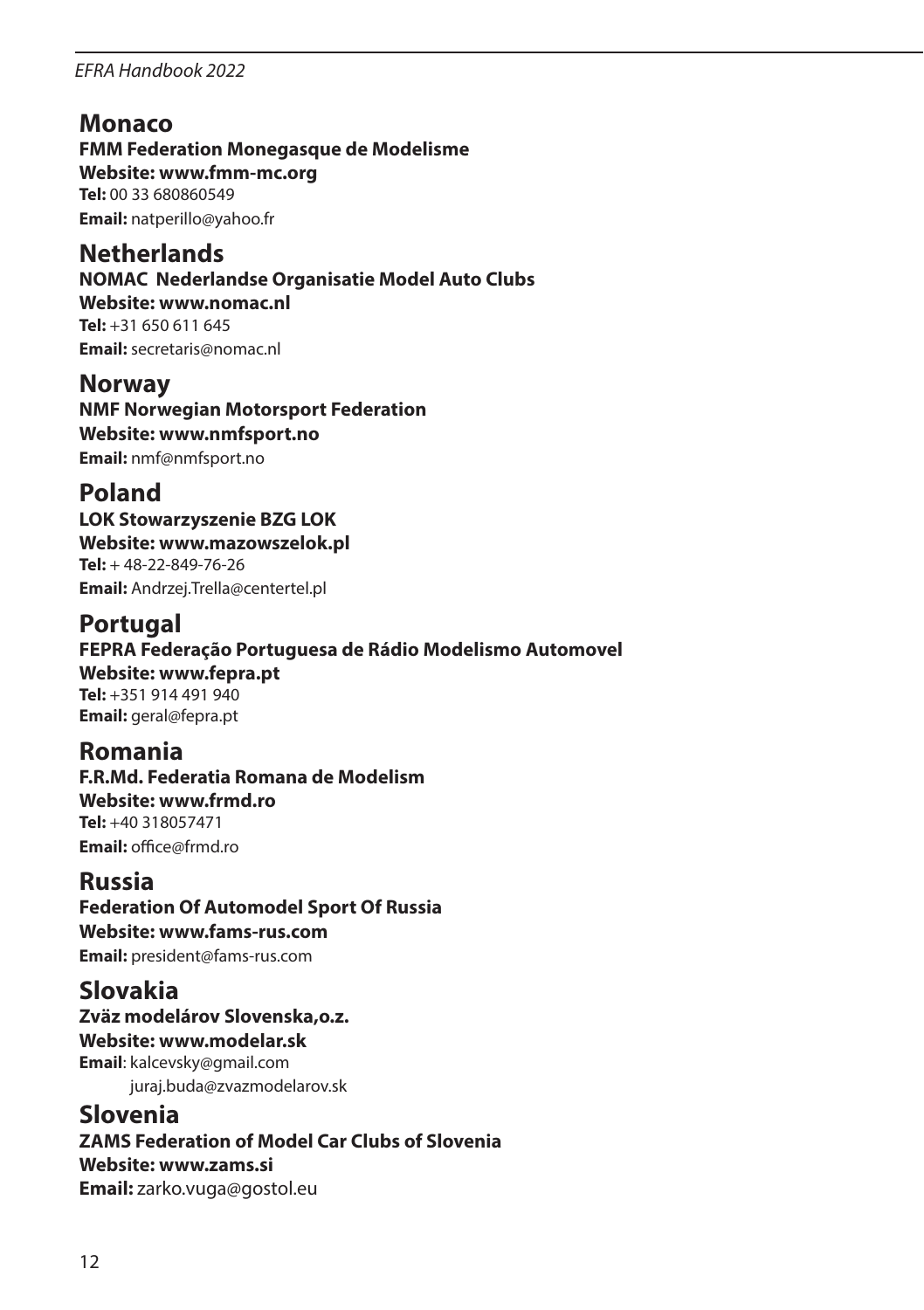#### *Contacts*

### **Spain**

**AECAR Asociacion Española de coches a radiocontrol Website: www.aecar.org Tel:** +34 932.132.504 **Email:** aecar@aecar.org

**Sweden SBF Svenska Bilsport Forbundet Website: www.radiostyrdbilsport.nu Email:** johan.ostvall@sbf.se

### **Switzerland**

**SRCCA Swiss R/C Cars Association Website: www.srcca.ch Tel:** +41 79 593 53 07 **Email:** president@srcca.ch

### **Turkey**

#### **Model Car Sport Association Turkey Website: www.team-ncrc.com**

**Email:** umut.turkay@team-ncrc.com

## **EFRA Referee List 2022**

For full details refer to the EFRA website: www.efra.ws/footer-area/referees/

### **AUSTRIA**

**Florian Klemm** +43 676 4 099 099 E-Mail: florian\_klemm@hotmail.com

#### **Paul Srna**

Phone: E-Mail: paul.srna@chello.at

### **Markus Winkler**

+43 660 / 488 77 61 E-Mail: winklerm@drei.at

#### **GERMANY**

## **Katja Brammertz**

Phone: +49 1639017908 E-Mail: Katja.brammertz@web.de

### **Josef Dragani**

Phone: +49 6731908411 E-Mail: josefdragani@aol.de

### **Stefan Hanauer**

| Phone:  | +49 721 / 841190            |
|---------|-----------------------------|
| E-Mail: | info@modellsport-hanauer.de |

#### **Bjarne Hoellund**

| Phone:                | +49 15782930765            |
|-----------------------|----------------------------|
| E-Mail:               | dk-design@gmx.net          |
| Dirk Horn             |                            |
| Phone:                | +49 431 2059113            |
| Mobile:               | +49 16099110101            |
| E-Mail:               | Praesident@dmc-online.com  |
| <b>Andreas Lamers</b> |                            |
| Phone:                | +49 157 74741766           |
| E-Mail:               | andreas.lamers@gmx.de      |
| <b>Thomas Mayer</b>   |                            |
| Phone:                | +49 951 131426             |
| E-Mail:               | thomas.mayer@mbcbamberg.de |
|                       |                            |
| <b>GREAT BRITAIN</b>  |                            |
| Mark Burgess          |                            |
|                       |                            |

| Phone:       | +44 7768 778787        |
|--------------|------------------------|
| E-Mail:      | rcmarkb@gmail.com      |
| John Cockill |                        |
| Phone:       | +44 7931 390883        |
| E-Mail:      | jcockill@tiscali.co.uk |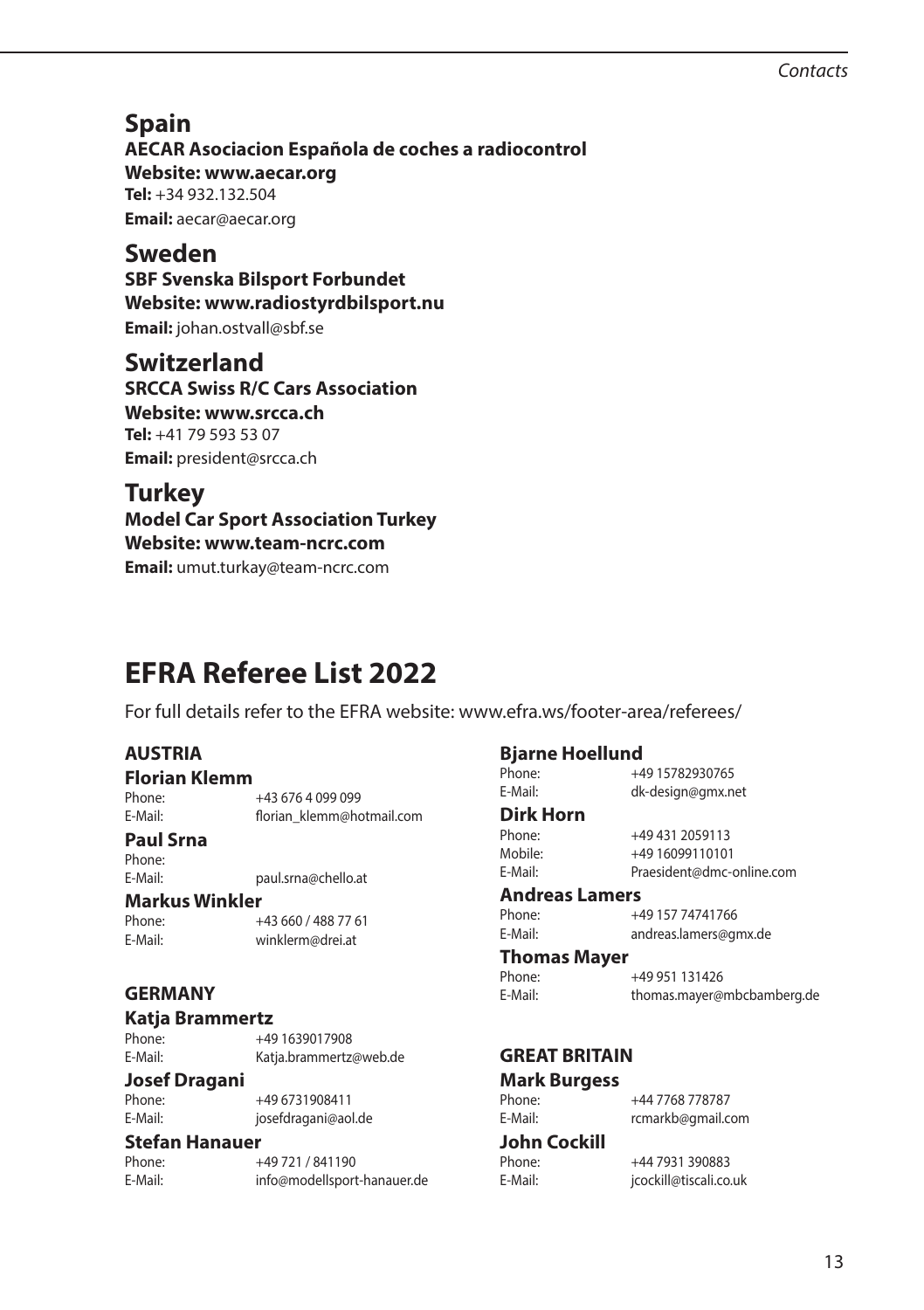## **Kevin Griffin**

Phone: +44 1584 87 74 22<br>Mobile: +44 7967 126451 Mobile: + 44 7967 126451<br>E-Mail: k.ariffin123@btint

**Alan Leighton**

Phone:<br>F-Mail

alan16@hotmail.co.uk

iohn.russell@brca.org

treasurer@brca.org

E-Mail: vgkat99@gmail.com

k.griffin123@btinternet.com

**John Russell**

Phone: + 44 7762 092512<br>E-Mail: iohn.russell@brca.

**Jim Spencer**<br>Phone: Phone: +44 1270 84 20 43<br>Mobile: +44 7976 623772

Mobile: +44 7976 623772<br>E-Mail: treasurer@brca.or

**Mark Stitson**

Phone: +447772575186<br>F-Mail: mark stitson@va E-Mail: mark.stitson@yahoo.com

### **ITALY**

**Vito Geraci**

Phone: +39 3473684423<br>F-Mail: vokat99@gmail.c

**Alessandro Pafundi**

+39 335-8161566 E-Mail: oropaf@tiscalinet.it

### **Teodoro Spagnolo**

Phone: +39 339 1165302<br>F-Mail: spagnoloteodoro spagnoloteodoro@libero.it

### **PORTUGAL**

**Helder Barros**

Phone: +35 1 914 491 940<br>F-Mail: eral@rcgafa.com E-Mail: geral@rcgafa.com

### **César Coelho**

 $+ 35 1 963 658 121$ Mobile: +35 1 914 491 940 E-Mail: cesar-paiva@sapo.pt

### **Joao Manuel Da Silva Duraes**

Phone: +351 918 356924<br>F-Mail· ioao duraes@net ioao\_duraes@netcabo.pt

### **Fernando Dantas**

 $+351914491940$ E-Mail: fernando.dantas@sapo.pt

#### **Alexandre Vieira**

| Phone:  | +351 917 584 828       |
|---------|------------------------|
| E-Mail: | rcmotorsport@yahoo.com |

#### **SPAIN**

### **Fernando Abalo Bispo**

Phone: +34 93 213 25 04<br>Mobile: +34 618 085 655 Mobile: +34 618 085 655<br>
F-Mail: fabalo@aecar.org

fabalo@aecar.org aecar@aecar.org

### **Javier Llobregat Gómez**

Phone:  $+34\,609\,681\,666$ <br>F-Mail:  $\frac{1}{2}$  illobregat@aecar illobregat@aecar.org info@ambrc.com

#### **Rosell Masague**

Phone: E-Mail:

### **Pablo Neila Sanchez**

Phone:  $+ 34615578086$ <br>E-Mail: pheila@aecar.org pneila@aecar.org

## **Jose Alfonso Pineda Beato**

+34 93 213 25 04 E-Mail: japineda@aecar.org

#### **SWITZERLAND**

### **Ernesto Camponovo**

E-Mail: e.camponovo@bluewin.ch

## **Andres Frattaroli**

Phone: +41 79 593 53 07<br>E-Mail: efrarep@srcca.ch efrarep@srcca.ch president@srcca.ch srcca\_e10tc@srcca.ch

+41 79 696 98 74

### **Fabio Marzini**

+41 79 963 78 67 E-Mail: fabio.marzini@gmail.com

### Giacomo Moretti<br>Phone: +4

Phone: +41 79 410 07 56<br>E-Mail: aiacomo.moretti

qiacomo.moretti@bluewin.ch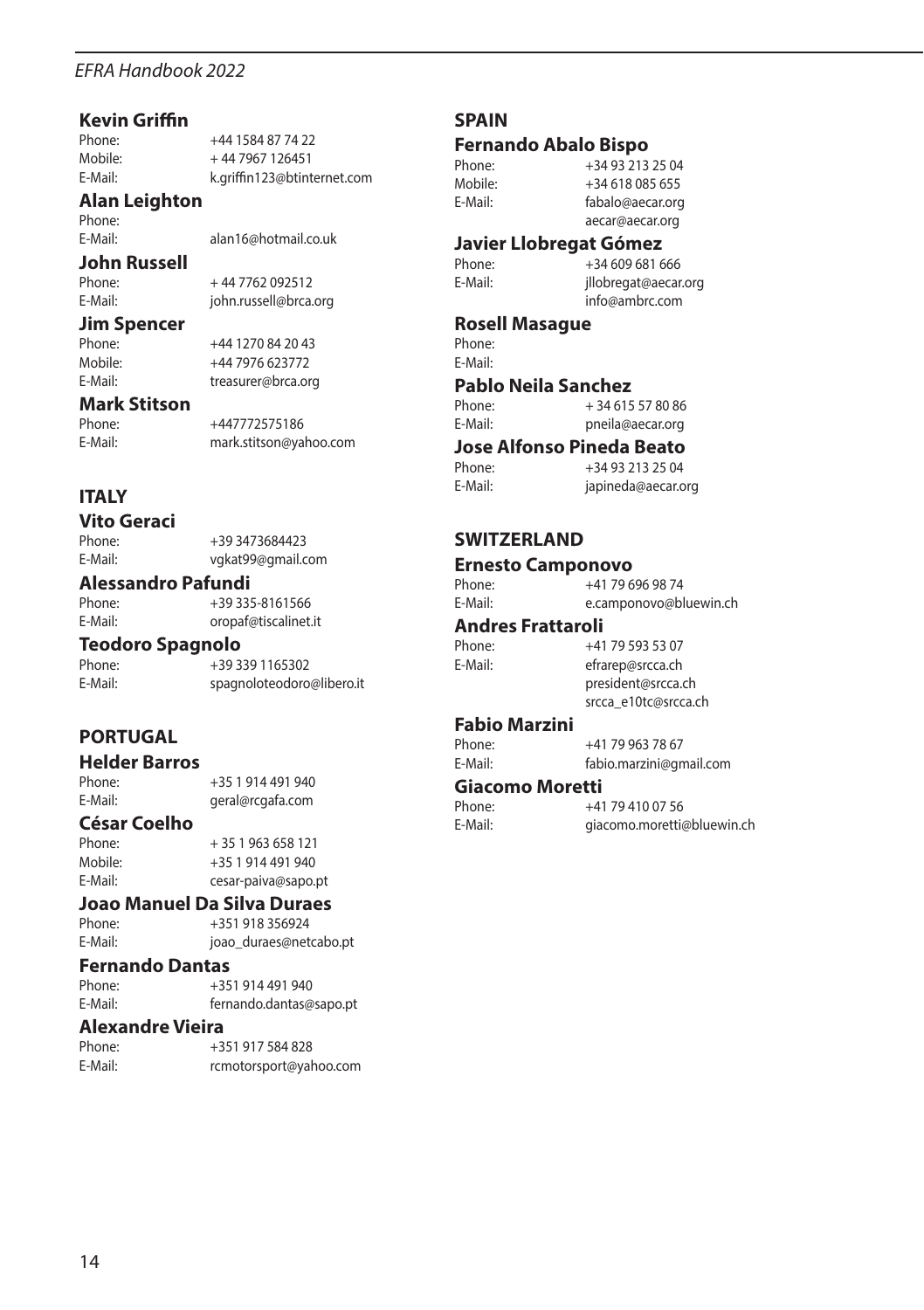### **EFRA EXECUTIVE**

### **Javier García Collado**

Phone: +34 639 102 714<br>F-Mail: eight track@efra eight.track@efra.ws

### **Chris Hardisty**

+44 7789 758856 E-Mail: electric.track@efra.ws

### **Carlos Gomez Ambrosio**

Phone: +34 94 427 76 11<br>Mobile: +34 629 840 268 Mobile: +34 629 840 268<br>E-Mail: eight.buggy@efr eight.buggy@efra.ws

### **Ian Oddie**

Phone: +44 1200426902<br>F-Mail: large scale@efra large.scale@efra.ws

#### **Paul Worsley**

| Phone:  | +44 1299 871 137       |
|---------|------------------------|
| Mobile: | +44 7946 750010        |
| E-Mail: | electric.buggy@efra.ws |

#### **Krist Bultynck**

| Phone:  | +32 485 59 49 69            |
|---------|-----------------------------|
| E-Mail: | vice.electric.track@efra.ws |

#### **Craig Orman**

| Phone:  | +44 7787 360205          |
|---------|--------------------------|
| E-Mail: | vice.large.scale@efra.ws |

### **List of EFRA Registered Timekeepers**

#### **EFRA**

### **Jacqueline Aebi**

Race Program:

0041 79 403 60 55 E-Mail: jacqueline.aebi@rcp.ch

#### **BELGIUM**

## **Coursier Ally**

+32 471 876135 E-Mail: ally.Coursier@scarlet.be Race Program: Race Control Management

#### **Eric Bellens**

Phone: +32 475 253 875 E-Mail: Eric34@brutele.be Race Program: Race Control Management

### **CZECH REPUBLIC**

#### **Vladimír Šeliga**

Race Program: RCM Ultimate

Phone: 00420724002300 E-Mail: v.seliga@me.com

## **Novicky Vojtěch**

Phone: 00420732699370<br>F-Mail: Voitik novicky@gi Voitik.novicky@gmail.com Race Program: RCM Ultimate

### **HUNGARY**

### **Zoltán Bognár**

+36 204000057 E-Mail: bognarzoli1@gmail.com Race Program: AMB Sparc 2.0

szuecs.laszlo@trabiring.hu

### **László Szűcs**

Phone: +36 209359492<br>F-Mail: szuecs laszlo@tr Race Program: AMB Sparc 2.0, RC Timing Ultimate

### **GERMANY**

### **Uwe Baldes**

Race Program: MYRCM

+49 171 5122004 E-Mail: info@ub-timing.de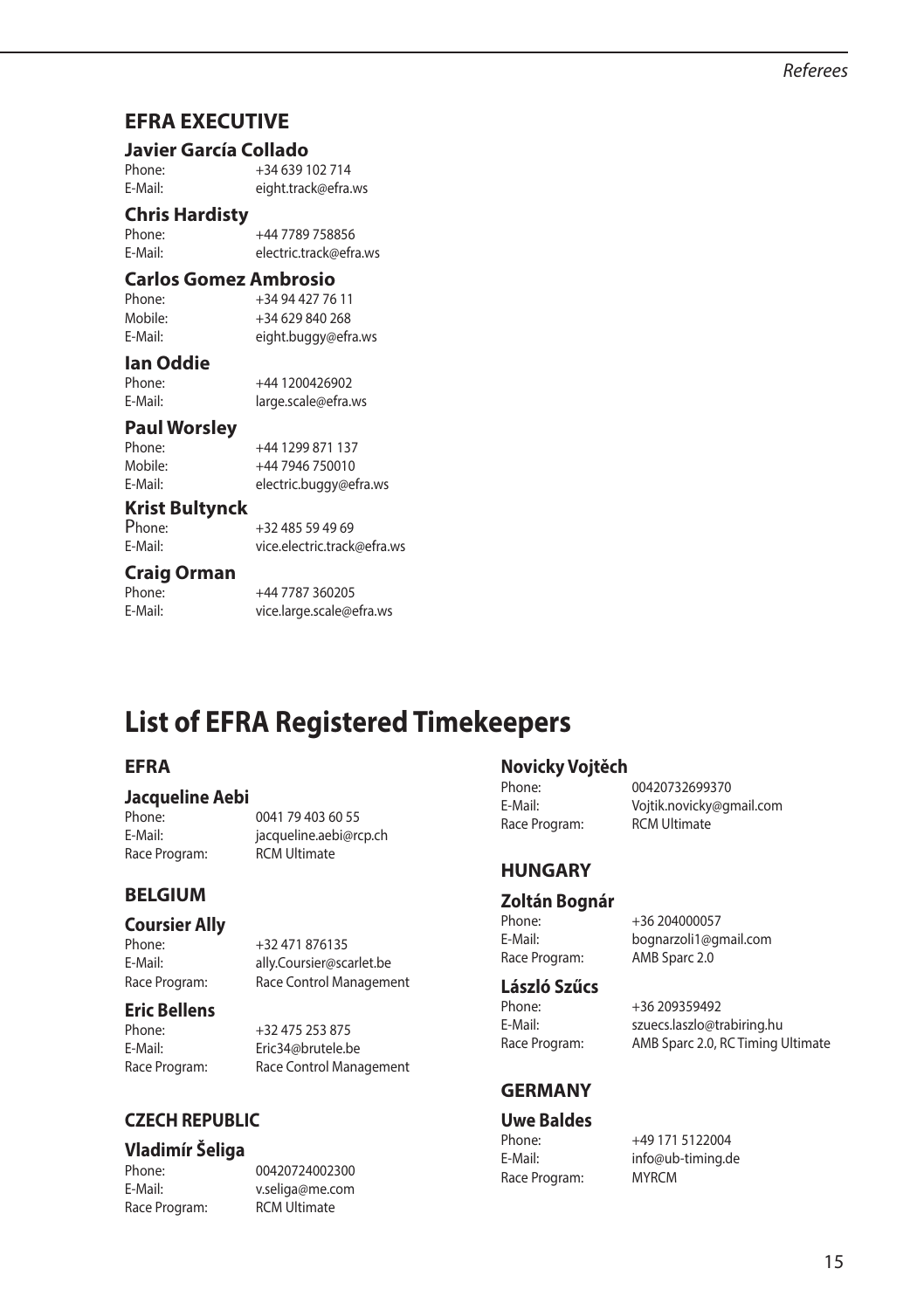## **Sebastian Keller**

Phone: 00493416894135<br>F-Mail: sepp-keller@gmx E-Mail: sepp-keller@gmx.net<br>Race Program: Race Control Manage Race Control Management

### **Peter Leue**

Phone: 00491772329347<br>E-Mail: poter leue@arcor E-Mail: peter.leue@arcor.de .<br>Race Control Management

#### **Thomas Mayer**

Phone:<br>F-Mail· thomas.mayer@mbcbamberg.de<br>Racecontrol Race Program:

# **Florian Schrenk**

Race Program:

Phone: 00499932-90684<br>E-Mail: flow.schrenk@t-c flow.schrenk@t-online.de<br>Racecontrol

### **Hartmut Wenzel**

Race Program:

004915234080435 E-Mail: Whawe@web.de<br>Race Program: RCM

00 7976 975098

#### **GREAT BRITAIN**

## **Gareth Bevens**

E-Mail: events@brca.org<br>Race Program: RRK Race Program:

#### **NETHERLANDS**

### **Hugo Keller**

Race Program:

Phone: +31 683810571<br>F-Mail: h keller@chello h.keller@chello.nl<br>BCM

### **Mari Van Den Broek**

Race Program:

Phone: +31 622125592 E-Mail: mari@bigscale4ever.nl<br>Race Program: RCM

#### **PORTUGAL**

**Fábio Barros**

Phone: +351 936 978 106<br>E-Mail: fabiobarros@mac E-Mail: fabiobarros@mac.com Race Program: RCM

**Jorge Simões**

Race Program:

+351 964 018 769 E-Mail: jorgesimes@gmail.com

### **Nuno Costa**

E-Mail: nscosta@gmail.com Race Program: RCM Ultimate

 $+351919821825$ +44 778 566 6360

#### **SPAIN**

### **Javier Llobregat Gómez**

Race Program:

Phone: 00 34 609 681 666<br>F-Mail: info@ambrc.com E-Mail: info@ambrc.com jllobregat@aecar.org<br>RCM Ultimate

#### **SWEDEN**

### **Stefan Svensson**

Phone: +46 704-264362<br>F-Mail: eslin@eslin.org E-Mail: eslin@eslin.org<br>Race Program: RCM Ultimate/r RCM Ultimate/professional

#### **SWITZERLAND**

### **Ernesto Camponovo**

+41 79 696 98 74 E-Mail: e.camponovo@bluewin.ch RC-Timing (RCM)

### **Andres Frattaroli**

Phone: +41 79 593 53 07<br>E-Mail: Andres frattarolic

E-Mail: Andres.frattaroli@leunet.ch Race Program: RC-Timing (RCM)

### **Giacomo Moretti**

Phone: +41 79 410 07 56 E-Mail: giacomo.moretti@bluewin.ch<br>
Race Program: RC-Timing (RCM) RC-Timing (RCM)

### **François Moser**

Phone: +41 79 206 70 15<br>F-Mail: tr-chief@srcca.ch E-Mail: tc-chief@srcca.ch<br>Race Program: RC-Timing (RCM) RC-Timing (RCM)

+41 798952635

### **David Pousaz**

E-Mail dpousaz@gmail.com Race Program RCM Ultimate

**TURKEY**

### **Serdar Aytemiz**

Phone: 5334101727<br>E-Mail: serdar aytem Race Program:

serdar.aytemiz@evilrc.com<br>RCM Ultimate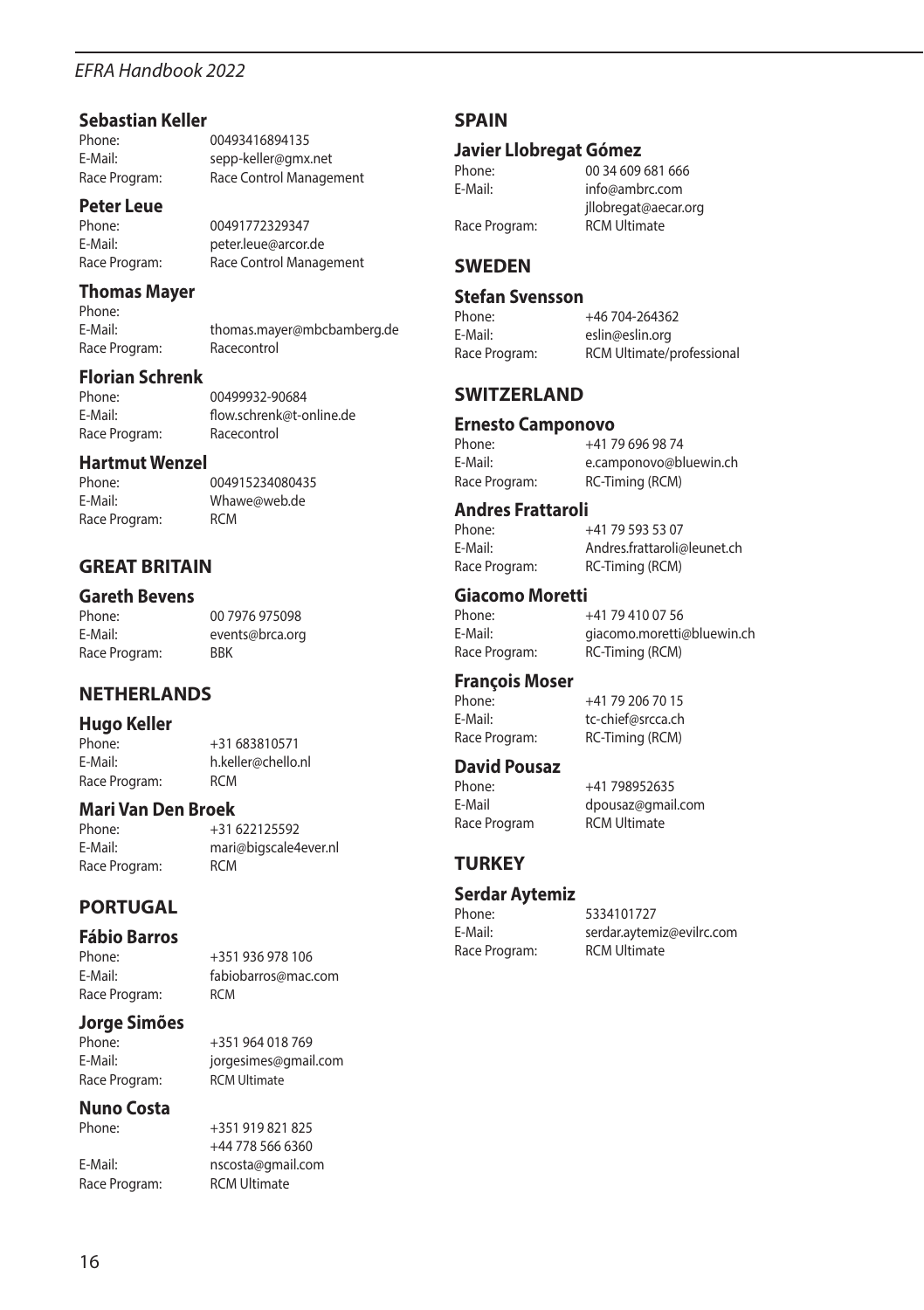### **2. CONSTITUTION OF THE EUROPEAN FEDERATION OF RADIO OPERATED MODEL AUTOMOBILES EFRA**

### **1. Name and scope**

 The name of the Federation is the European Federation of Radio Operated Model Automobiles (hereinafter referred to by the acronym EFRA). EFRA was established in 1973 and has since then been recognised as the first and sole continental authority to regulate and run European Championships for Radio Controlled car racing. EFRA's aim is to create rules to enable fair competition at RC car racing events across Europe at European Championship events, and these procedures may also be adopted by its members.

### **2. Objectives**

The objectives of the Federation are:

- a) The promotion of international Friendship and Co-operation, particularly (but not exclusively) on the continent of Europe, through and for the construction, competition and sport of radio-operated model automobiles.
- b) The establishment of uniform International rules and regulations for such construction and operation.
- c) The co-ordination of races and competitions, national and international and the keeping of records thereof and the distribution of information relating thereto.
- d) The representation of its member countries in the world federation IFMAR (International Federation of Model Auto Racing) which coordinates model car racing in the world and organises World Championship races. EFRA is recognised by IFMAR as its representative for Europe and it's affiliate members. EFRA in turn recognises and supports the authority of IFMAR in all matters relating to the worldwide organisation of model car racing.

### **3. Membership**

a. Membership of EFRA shall be open to the National governing body of Radio Controlled Car Racing in each country in Europe and those countries considered by the Executive Board to be acceptable in terms of proximity to Europe.

 Any application for membership must contain such information as the executive board of the Federation may from time to time require and must be accompanied by the then current annual membership fee. All membership applications shall be submitted for acceptance before the next General Meeting of EFRA. All membership applications shall be deemed as provisional until formally accepted by the General Meeting. Such acceptance shall require a simple majority of votes.

 Pending such acceptance however a provisional member shall be entitled to be represented at all EFRA sponsored events.

 Any question that may arise regarding if the Applicant is in fact the governing body of the country it wishes to represent, or whether such country is in fact a country for the purpose of these rules, (as distinct from a province, country etc,) shall be decided at the General meeting of EFRA by a simple majority. A General Meeting may, by a two thirds majority of the membership, cancel the membership of any member.

 At least one month notice of any proposal to review a membership shall be given to all members and the executive shall, if so requested, transmit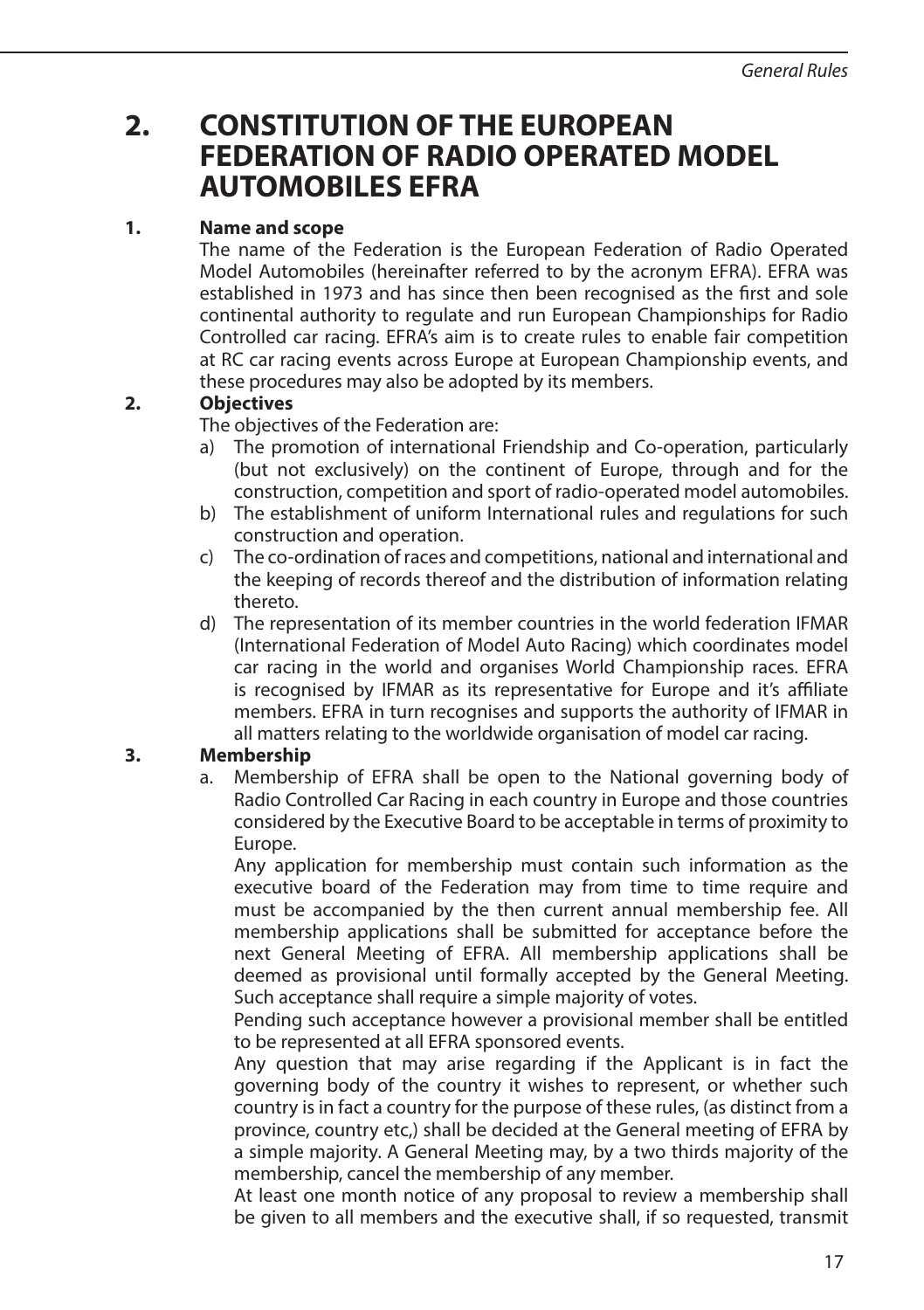to all members any defence or explanation which the member in question wishes to put forward.

- b Manufacturer Associate Membership.
	- 1. Associated Membership to EFRA is available to bona fide manufacturers of RC model goods against an annual Associated Membership fee as decided by the EFRA AGM and published on the EFRA website.

 Associated membership is valid from January 1st. for the calendar year. An Associated Membership carries no voting rights at:- AGM, General Meeting, Section Conferences or any Team Managers or International Jury meetings.

2. Benefits and rights of Associated Members:

 Attend and participate to manufacturer meetings organised by EFRA Attend General meetings as observer.

 Address the General Meeting subject to authorisation or invitation (a request stating the topic to be sent to the General Secretary in writing in due time to be included in the agenda).

 Submit proposals regarding the sport of RC racing for the General Meeting or Conference agendas.

Participate at Section meetings.

 Participate in workgroups or specific taskforces when invited to do so by EFRA. Subject to authorisation by EFRA: expose products, where it is possible, without trading rights at meetings. A nominal fee may be applicable and EFRA does not provide exposition accessories, stands or furniture.

 Receive early notification about proposed constructional rule changes.

 One page advertising in the concerned section of the electronic (pdf) version of the EFRA handbook. (Advertising of acceptable quality, pdf format A4 to be provided by the member)

 Be advertised as Associated Member on the EFRA website (appropriate company logo to be provided)

 Being listed in the EFRA handbook as an Associated Member (subject to the application being received in due time).

Considerable discounts on approval fees.

 Associated Members have specific advertising rights as detailed in [3] below.

- 3. Associated Members of EFRA are allowed to use a specific EFRA logo and state that they are an Associated Member of EFRA in any advertising or on any products. EFRA will supply a specific logo to be used for this purpose when a company becomes an Associated Member. In the event of a company ceasing or resigning from being an Associated Member, then all references to EFRA and the use of any EFRA logo in advertising or on products must also cease.
- 4. Where EFRA has a homologation/approval process for any specific products, then an Associated Member is allowed to state that a specific product is approved by EFRA, using the wording: "EFRA Approved". EFRA will supply a specific logo for this purpose. Other wording such as: "EFRA Legal, accepted, preferred, recommended, etc." is specifically NOT allowed. This only applies to products that have been officially approved by EFRA and are included on an EFRA homologation/approved list. Any product not included on an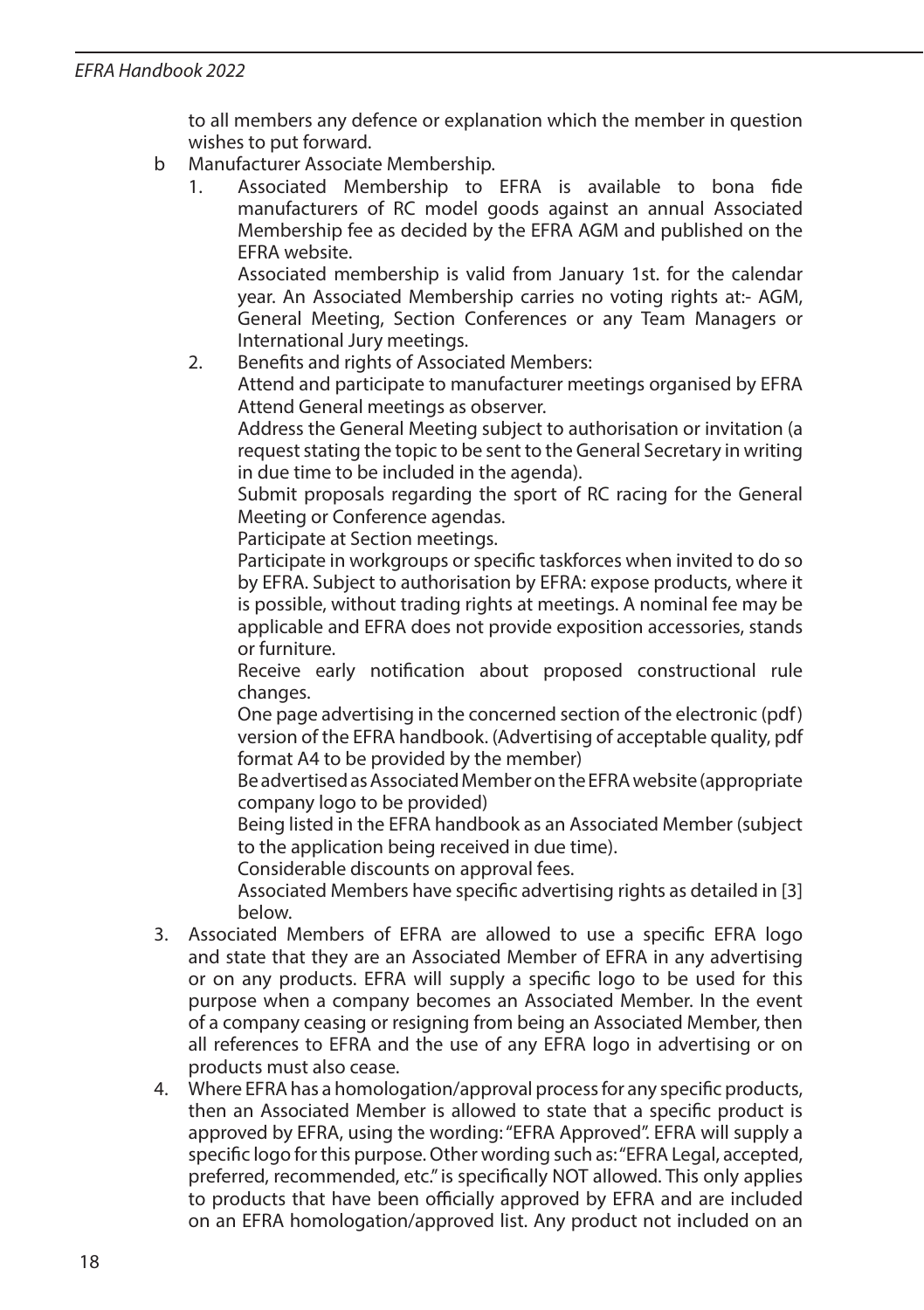official EFRA approved list must not bear any wording relating to EFRA approval, although it can portray that the manufacturer is an Associated Member of EFRA.

 Associated Members that contravene this ruling can be banned for up to two (2) years from holding EFRA Associated Membership, or applying to obtain approval of any further products. It is also possible that any existing approved products could be removed from any approved lists. No refund or indemnities whatsoever will be granted.

 If any existing EFRA approved product is altered in any way resulting that the product no longer complies with EFRA rules, then the same penalties apply.

 AM's should gain permission from EFRA before using "EFRA Approved" on any product.

- 5. Manufacturers not having Associate Membership.
	- a Manufacturers or Companies that are not Associated Members of EFRA are specifically NOT allowed to include any EFRA logo/ trademarks in any advertising or on any products. This includes the use of any EFRA Logo or any wording that could be construed to relate to any membership recognition by EFRA. This does not preclude any non- Associate Member from having products approved by EFRA and included on the relevant homologation/approved list.
	- b Manufacturers or Companies that are not EFRA members, but have specific products approved by EFRA, are allowed to portray in advertising or on the specific product, the wording "EFRA Approved" for that specific product. This only applies to products that have been officially approved by EFRA and are included on an EFRA homologation/approved list. Any product not included on an official EFRA approved list must not bear any wording relating to EFRA approval, either in general advertising or on the product.

 Wording such as: "EFRA legal, preferred, recommended" etc., is specifically not allowed.

 c Any unauthorised reference to EFRA by non-Associate Members is subject to a ban from any approvals or becoming an Associated Member for up to three (3) years. No claims what so ever can be made against EFRA in such case and EFRA retains sole rights to accept or refuse applications for membership or approval of products at any time.

 If any existing EFRA approved product is altered in any way resulting that the product no longer complies with EFRA rules, then the same penalties apply.

 Manufacturers/companies that are not Associated Members of EFRA should gain permission from EFRA before using "EFRA Approved" on any product.

### **4. Organs of the federation**

#### **4.1.a General Meeting**

 The Federation shall hold an Annual General Meeting in the month of November. A Special General Meeting shall be called if either the Executive Board of EFRA so resolves, or a request in writing signed by the Representatives of at least 1/3 of the member countries, is received. Notice of every General Meeting shall be given at least one month beforehand with general particulars of the business to be conducted, and details of any proposed alterations to this constitution or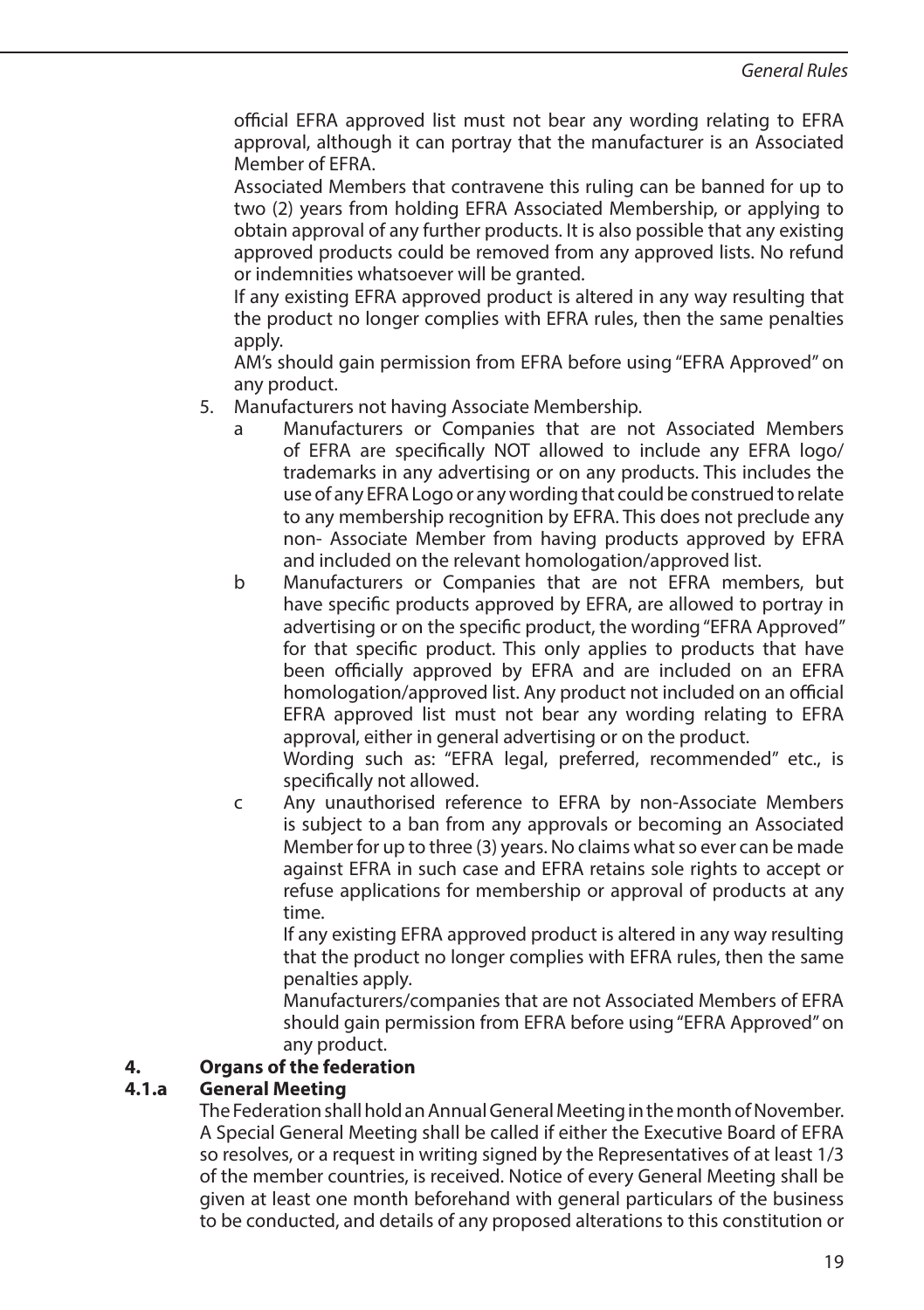to the racing or construction rules and regulations. The Business at an Annual General Meeting shall be:

a) The election of Officers whose terms of office have expired, proposals for official posts must be lodged with the General Secretary at least 45 days before the General Meeting. The main Officers will form a Committee Board as follows:

Committee Board

- 1. The President
- 2. Vice President
- 3. General Secretary
- 4. Section Chairmen

5. Treasurer

 Candidates for any Board position, can only be proposed by recognised officials of an EFRA Member Federation or by the existing Board of EFRA. EFRA reserves the right to refuse any such proposal from an EFRA Member Federation.The position of Vice President has to be from within the existing EFRA Board following any elections at the AGM and will be decided annually by the existing Board members. All candidates for office properly proposed under the provisions of this constitution shall be introduced to the General Meeting prior to the Section conferences. The meeting shall be given the opportunity to question candidates for election.

 Each section shall also elect a Vice Chairman who shall deputise in the event of the Chairman's absence. One officer will be elected every two years to act as liaison between EFRA and IFMAR to maintain continuity of policy. The post of IFMAR liaison officer may be combined or separate from other post.

 To carry out the task for Public Relationships one officer will be elected for two years.

- b) Election of President will take place at the Annual General Meeting each year. General Secretary, Treasurer and Section Chairmen shall hold office for 2 years and be elected at the Annual General Meeting.
- c) To decide the date and venue of future European Championships. The Meeting may (but is not bound to) fix such dates and venues for up to three years ahead, from applications made in writing to the Executive not less than 45 days before such meeting.

 General particulars of any such applications shall be included in the notice covering the meeting and the selection of the venue will be decided in the Section Meeting and approved by the AGM.

 The voting system to select the venue is as follows: Each member country has one voting form with 3 choices. All 3 must be used.

1st choice will receive 4 points.

2nd choice will receive 2 points.

3rd choice will receive 1 point.

 The two sites receiving the highest total number of points will go forward to a second ballot where a simple majority will decide the chosen site. In the event of a tie, the relevant official may use his casting vote. All balloting will be secret, but results will be published.

- d) To decide the dates and venues of other EFRA-approved events during the following year, including the next Annual General Meeting if not decided previously.
- e) To consider any matter or proposal which the Committee Board or the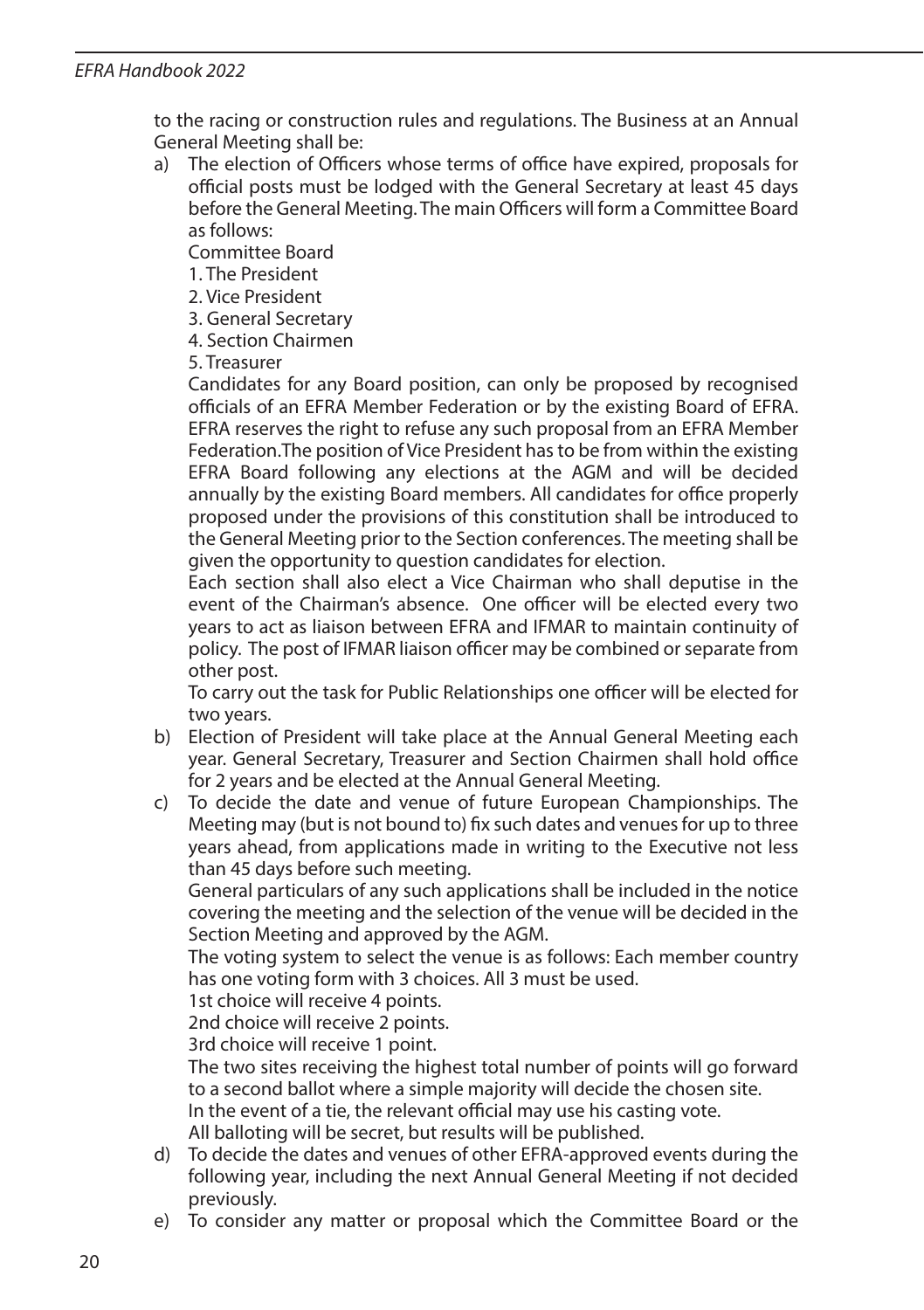relevant official wishes to bring before the Meeting, particulars of which shall be included in the notice of the Meeting

f) To consider any matter or proposal of which a member has given notice in writing up to the 31st of August. Particulars of such shall be included with the notice of the General Meeting as required by Section 4 above.

 The Committee Board will examine all proposals received for discussion at the Annual General Meeting and where necessary prepare them for presentation by eliminating duplication and contradiction. Where proposals concerning Section matters that have a broader effect on General Rules or Constitution matters are received, the Committee Board will endeavour to resolve conflicts and present appropriate proposals tothe General Meeting. The catalogue of proposals recognised to be presented at the upcoming AGM should be sent to all EFRA members representatives/secretaries at least 4 weeks before the meeting.

 Proposals from EFRA Members for IFMAR Constitutional and Racing Rule changes must first be submitted to the EFRA Annual General Meeting and shall be subject to the same rules and procedures as those in force for EFRA matters.

 This procedure does not remove the absolute right of any Member to make proposals directly to the General Meeting, these direct proposals will be recorded on the minutes and will be voted in the next General Meeting.

g) To deal with any matter which, under these Constitution Rules failed to be dealt with by a previous General Meeting.

### **4.1.b. Voting**

- a) Following any proposal at a General Meeting each member country shall have one vote which shall be exercisable by a person duly authorised in writing by his governing body in such country.
- b) Each country shall also be entitled to one vote at any section meeting for which the country has paid the section membership fee, exercisable by a person duly authorised as provided for above.
- c) No proxy votes shall be allowed.
- d) Section meetings shall form part of the AGM. Voting procedures for the Section meetings shall be as for the AGM. Decisions of the Section meetings relating to the Technical Rules or Financial affairs of general concern to EFRA shall be ratified by the AGM.
- e) Any amendment to the Constitution of the Federation shall require a twothirds majority of the Annual General Meeting. Other proposals unless otherwise specified herein, shall require a simple majority only. The President or the relevant official shall, in the event of a tie, have a casting vote.

 A resolution in writing, signed by the authorised representatives of all members, shall have the same effect as if it had been duly passed at a general meeting.

f) In the case that more than 1/3 of the Member federations of the effected section or the Executive Committee feel it is necessary, a postal vote can be allowed.

 If there is a need to request a postal vote from all Member Federations, then a time limit of 30 (thirty) days shall be set for the return of the required voting form.

 The decision made by postal vote shall be effective 30 (thirty) days after it has been published to all Member Federations, subject to the respect of the standard time frame.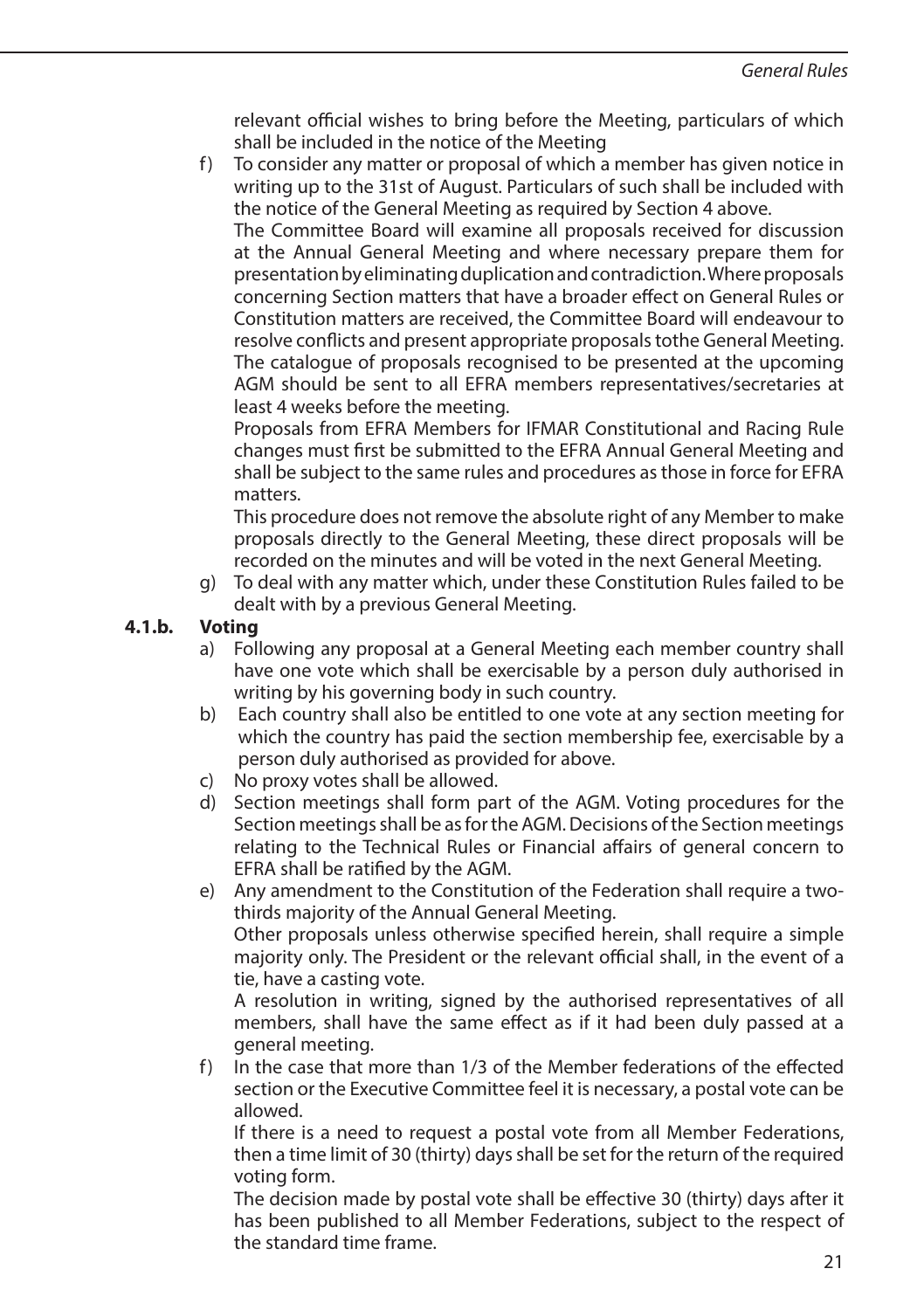Postal votes should only be used in the case of unforeseen circumstances and should not apply to any decision taken at the last AGM.

- g) Before a voting process will be started, the total number of votes being present will be recorded. The voting result will be published to the auditorium and recorded in the minutes. Number of votes in favour and number of votes against and abstentions.
- h) Correspondence: The official address of the Federation shall be the address of the General Secretary. Every member country shall furnish to the Executive Board an address for correspondence and any communications directed to that address shall be deemed to have been duly delivered by course of post.
- i) The official language of the Federation is the English language.

### **4.2. Committee Board**

 The President or in his absence the senior Committee Board member present, shall take the chair at the General Meetings and in the event of a tie, be entitled (but not bound) to exercise the casting vote.

 The Treasurer shall be entitled to demand and receive all money due to the Federation and shall keep proper accounts thereof.

 All offices under the Federation shall be honorary but the officers shall be entitled to reimbursement of expenses properly incurred , but subject always to consideration and approval of AGM.

 The committee board are empowered to employ paid assistants for secretarial and other duties within budget limits, which are defined and approved at the AGM and subject to the provisions of section 7 of this constitution. These paid assistants shall not hold EFRA committee-positions.

#### **PRESIDENT:**

- 1 Maintain contacts with IFMAR and other International Organisations **Officials**
- 2 Co-ordinates the efforts of the different F.F.R.A. Section Chairmen and provides advice when problems occur.
- 3 Takes the chair at the E.F.R.A. AGM and at E.F.R.A. Committee meetings.
- 4 Proposes appointment of Honorary Officers to the E.F.R.A. AGM.
- 5 Visits important races.
- 6 Forms an Executive Working Committee with General Secretary and Treasurer to deal with all matters that affect the day to day running of E.F.R.A. general business.
- 7 Liaises/meets with Officials from Members.

### **GENERAL SECRETARY:**

- Takes the minutes at E.F.R.A. Committee meetings and the E.F.R.A. Annual General Meeting.
- 2 Publishes a record of the minutes of these meetings.
- 3 Updates lists of Member Countries and other interested parties such as Manufacturers, Magazines and Contact addresses.
- 4 Deals with the main correspondence from/to all Member Countries and maintains file copies of all relevant correspondence.
- 5 Co-ordinates the arrangements for the E.F.R.A. Meetings, i.e. Annual General Meeting. Liaises with the hotel, Member Countries and provides full details of the timetable of the AGM.
- 6 In conjunction with the President and Section Chairmen draws up the Agenda for the AGM and other EFRA meetings.
- 7 Co-ordinates the racing calendars of the E.F.R.A. Sections and arranges for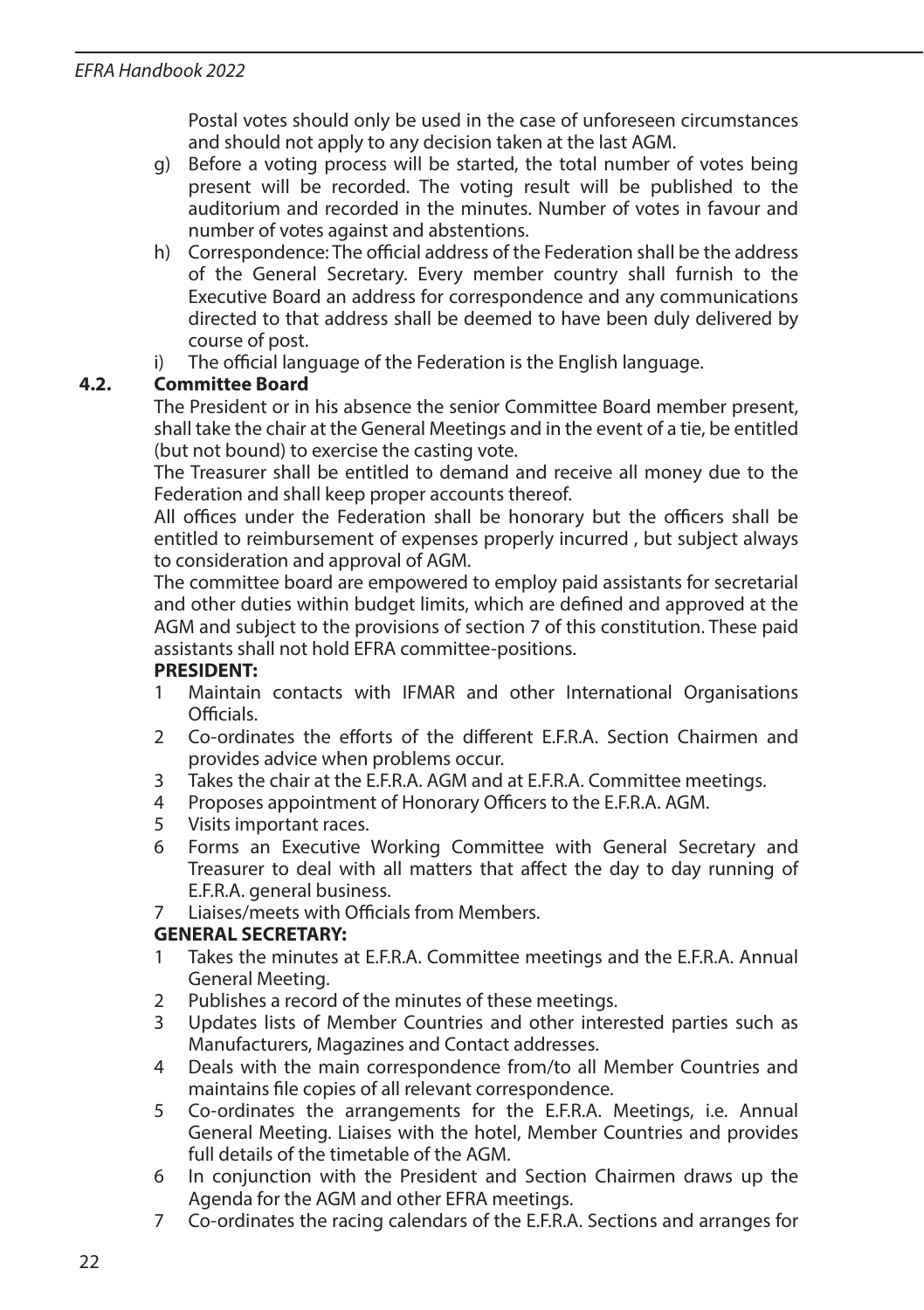the publishing of these calendars.

- 8 Keeps a record of the results of all E.F.R.A. sanctioned races.
- 9 Maintain copies of all Member Country Officials address changes for updating the E.F.R.A. database.
- 10 Visits important races.
- 11 Forms an Executive Working Committee with President and Treasurer to deal with all matters that affect the day to day running of E.F.R.A. general business.
- 12 Liaises/meets with Officials from Members.
- 13 Arrange for the completion and return of E.F.R.A. contracts applicable to EC events being organised the following year.

### **TREASURER**:

- 1 Maintains a complete set of records of the Financial aspects of E.F.R.A. business.
- 2 Produces a full set of accounts as at the end of the financial year for presentation and acceptance by the Member Countries at the E.F.R.A. Annual General Meeting. Expenses can be split down into amounts of approx. 3000 €.
- 3 Keeps abreast of all facets of bookkeeping and the financial situation of E.F.R.A.
- 4 before the end of February following the AGM send invoices to all E.F.R.A. Member Countries regarding annual subscriptions, sanction fees for E.F.R.A. GP and EC events, entry fees for EC events.
- 5 During the year send invoices to Member Countries or persons when requested to do so.
- 6 Maintains a watching brief of outstanding invoices and one month after the date of maturity of the invoices he sends reminders to those Member Countries who have not paid their invoices.
- 7 Every three months produces a report for all Committee Members giving details about the financial situation and status of all debtors.
- 8 Pays the expenses declarations of the Committee members within a week of receipt.
- 9 Refunds all the deposits as soon as the Section Chairman sends his approval.
- 10 Visits important races.
- 11 Forms an Executive Working Committee with President and General Secretary to deal with all matters that affect the day to day running of E.F.R.A. general business.
- 12 The Treasurer has to present the accounts and all assigned documents to the auditors prior to the AGM.

### **SECTION CHAIRMEN:**

- 1 Effectively manages the Section for which he is elected at the AGM.
- 2 Provides information to other E.F.R.A. Officials as and when requested.
- 3 Attends the GP organised ahead of an EC and reports upon the track, the accommodation and the organising committee. When the section Chairman is not able to attend the event, he will appoint an EFRA delegate.
- 4 Attends the EC relevant to his section.
- 5 As soon as the race calendar of the next year has been published he oversees the distribution of the information of the Section events in appropriate language.
- 6 Issues race meeting sanctions after fully examining the information sent by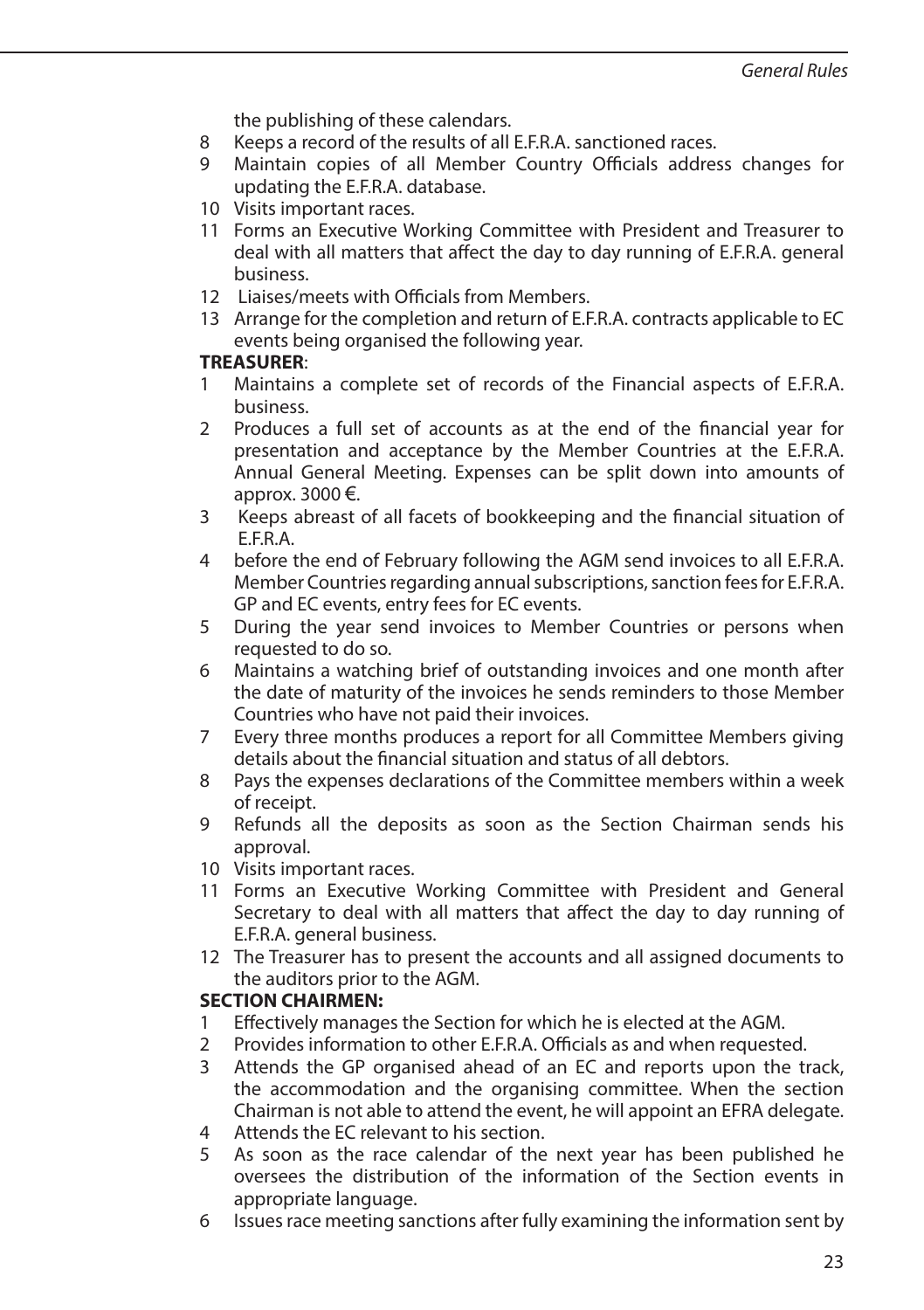the applicants following the decision made at the Section Meeting and the approval/acceptance by the AGM.

- 7 Updates the list of "A" registered drivers when needed and decides upon the validity of an EFRA Registration.
- 8 Co-ordinates the entries for EC and WC and settles re-allocations in co.operation with the Member Countries and the organisers.
- 9 Decides if the deposits paid for GP and EC events may be refunded and requests the Treasurer to refund any monies due.
- 10 Collects the results of all the E.F.R.A. sanctioned races.
- 11 Makes a report of the past racing season to be presented at the AGM.
- 12 Is a full member of the E.F.R.A. Committee with a seat in all E.F.R.A. Committee meetings.
- 13 Takes the Chair at the Section Meetings during the AGM.
- 14 Arranges for the minutes of the Section Meeting to be recorded and provides a copy of these minutes to the General Secretary.
- 15 Presents decisions made at the Section Meetings to the main AGM.
- 16 The Section chairman (or the EFRA appointed deputy) has the authority to provide clarification on the interpretation of rules.

#### **4.3 Executive Committee**

 The President, Treasurer and General Secretary will form an Executive Working Committee to deal with all matters that affect the day to day running of E.F.R.A. general business. In regards of section business, they must be informed of the day to day running of the different sections.

### **4.4 Other officers**

## **PR OFFICER:**

- 1 Maintain contact with the EFRA Executive.
- 2 Carry out the promotional and communication work as decided by the AGM and EFRA Executive Committee.
- 3 Attends EFRA AGM and Committee meetings when needed.
- 4 Co-ordinates the production and distribution of the regular news.

#### **IFMAR LIAISON OFFICER:**

- 1 Maintains direct contact with IFMAR bloc officials.
- 2 Acts as a central co-ordinator for all matters between E.F.R.A. and IFMAR.
- 3 Provides information to/from IFMAR/FEMCA/ROAR/FAMAR to all Sections within E.F.R.A.
- 4 Puts forward proposals drawn up and approved by the E.F.R.A. Committee or by the AGM to IFMAR.
- 5 Attends EFRA Committee meetings when needed and AGM.
- 6 He attends IFMAR Meetings as the full representative of E.F.R.A.

#### **HOMOLOGATION OFFICERS:**

 EFRA has a homologation or registration process for various products that are used in EFRA races.

 For the various task officers are appointed. Products for homologation or registration are bodies, mufflers, batteries, INS boxes. Other products may be added in the future.

 The aim for homologation or registration is to protect the products of manufacturers, to avoid products that are unsafe or do not follow international agreements (f.i. GBS for bodies) or environmental laws.

The task of the homologation officer is the following

1 Receives and acknowledges the products from Manufacturers wishing to have their products homologated or registered by E.F.R.A.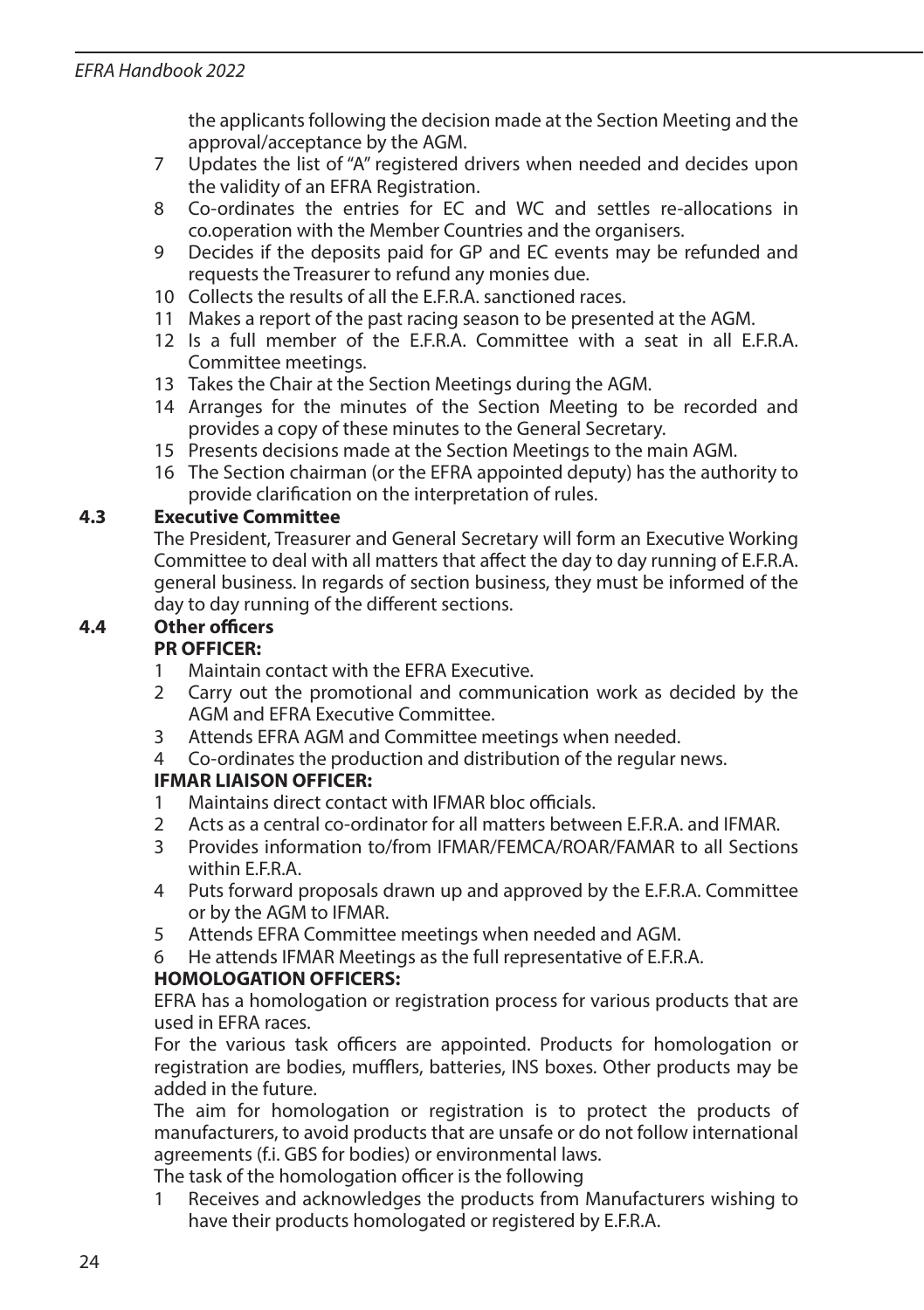- 2 Passes invoice order to the E.F.R.A. Treasurer.<br>3 Checks the products against pictures dra
- 3 Checks the products against pictures, drawings or measurements or agreements provided by the Manufacturer. A 10% tolerance is acceptable in some occasions.
- 4 If the product is acceptable under E.F.R.A. standards, he sends a certificate to the Manufacturer. The certificate will bear the homologation or registration number which the Manufacturer must use to mark the product. Should there be any discrepancies, he will advise the Manufacturer in writing as to the exact reasons why the product was refused.
- 5 Copies of the homologation certificate and detailed drawings are passed to the General Secretary and IFMAR Liaison Officer.
- 6 Retains the original products for specification purposes during the life of the certificate and 2 years more.
- 7 Advises the E.F.R.A. Treasurer of homologation or registration expenses incurred.
- 8 At no time and under any circumstance will the product received for homologation or registration, including drawings and specifications be shown to or handed over to anybody involved with the manufacturing of model cars or parts for model cars.

#### **AUDITORS:**

- 1) The position of auditors is to be appointed by EFRA member countries and voted at each AGM for a period of duty of one year.
- 2) This position will be covered by two delegates, not belonging to the same national federation, nor being member of the same federation as the treasurer.
- 3) They have the right to inspect all actions or bookkeeping, which are in conjunction with EFRA's finances.
- 4) They must present their written report to the AGM. The EFRA Board must have knowledge about their comments prior to the AGM, so that board members may prepare their reactions.

### **4.5 Honorary officers**

- a) EFRA may if it so wishes elects an Honorary Life President and Honorary Life Vice President to the Federation on proposal from the Committee Board. Such persons shall be granted these Honorary titles in recognition of exceptional service to EFRA or Model Car Racing in general. There shall be only 1 Honorary Life President but there may be as may Life Vice Presidents as the Federation wishes. Election shall be by vote at the Federation AGM following proposal in accordance with the provisions of this Constitution.
- b) Such Honorary Officers are elected to view the activities of EFRA in the light of their experience and provide help, advice and guidance should it be needed. They shall have the power to ask the Executive Committee Board to call an Extraordinary General Meeting should circumstances arise that threaten the well-being of EFRA.
- c) The Honorary President and Vice Presidents can address the EFRA Committee Board and AGM but may not have a vote.
- d) In the event of the resignation or other circumstances that prevents a properly elected EFRA Official from carrying out his or her duties, the Honorary Life President or a Vice President may be asked by such EFRA Officers as remain to deputise until such a time as the elected Officer is available or an Officer is elected. Such a request shall be by simple majority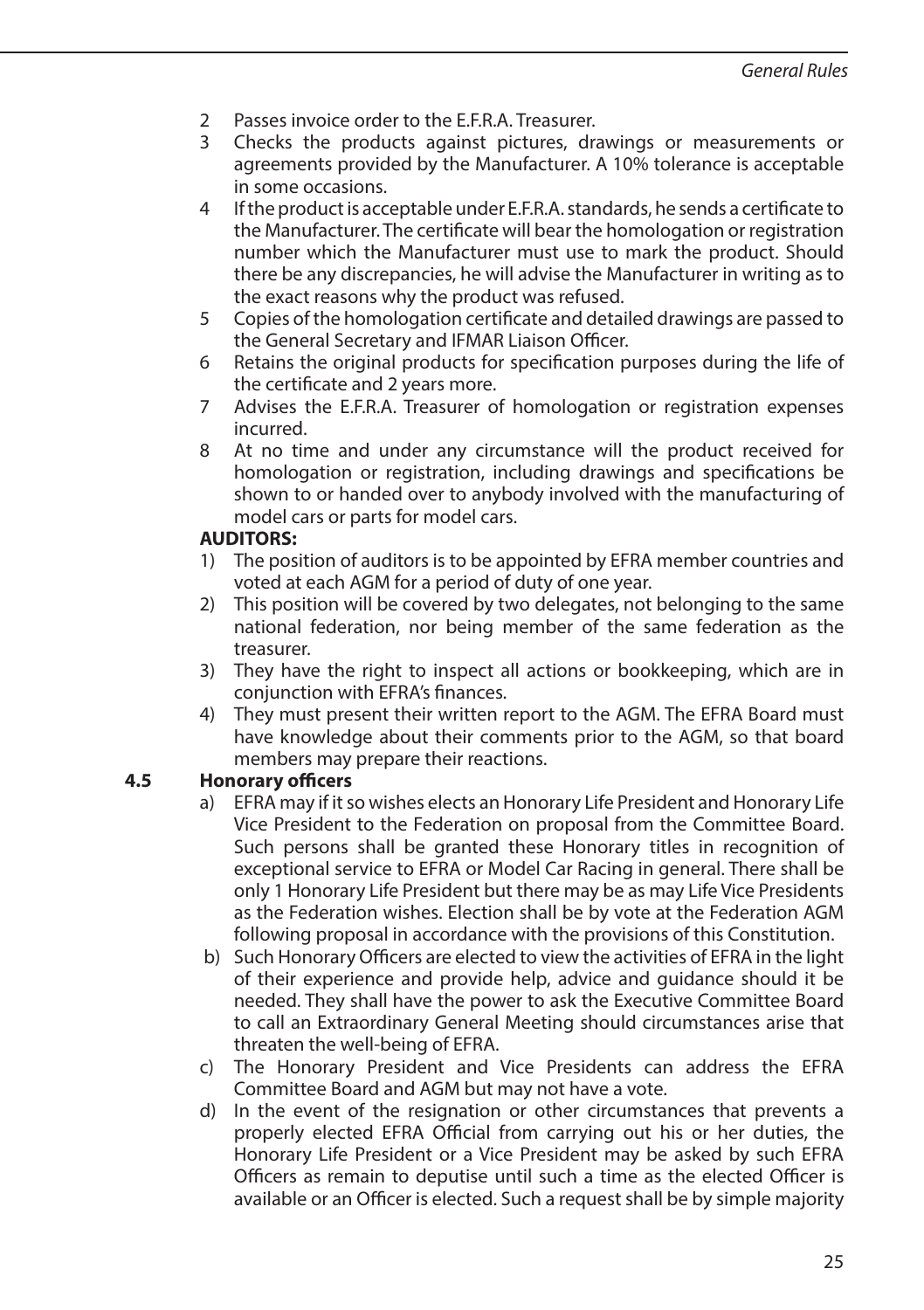vote of the remaining EFRA Officers.

e) In the event of Honorary Life Officers being called upon to assist the Committee Board they will be entitled to reimbursement of any necessary expenses incurred. A Honorarium will not be paid.

#### **5. Subscription**

 The Annual subscription of the Federation shall be fixed by resolution of a General Meeting. Such subscription will be invoiced to the Federation by the end of February of each year. If not paid within three months thereafter, representatives of a country in default may not, until payment take part in any activity of the Federation or be sponsored by; if not paid within twelve months, membership of the country in default shall cease.

 To recover its active membership the member must pay the duly invoices pending.

The accounts will be closed on the 30th of September each year.

#### **6. Technical Rule Changes**

 The date for introducing any construction/technical rule changes affecting General Rules will be decided at the Main AGM.

 The date for introducing any constructional/technical rule changes within a Section, will be decided at the Section meetings.

 Any important rule changes by any Section that effect more than one Section, including the date for introduction, will not become valid until approval of the Main AGM.

 If the date for introduction of any construction/technical rule change is not specified at either a Section meeting or Main AGM, then the change will become effective twelve (12) months after the rule change has been approved. When deciding dates for introducing rule changes, due consideration should be given to: - Making existing equipment obsolete and any manufacturing processes required allowing the change. In all cases, changes for safety issues should be given priority.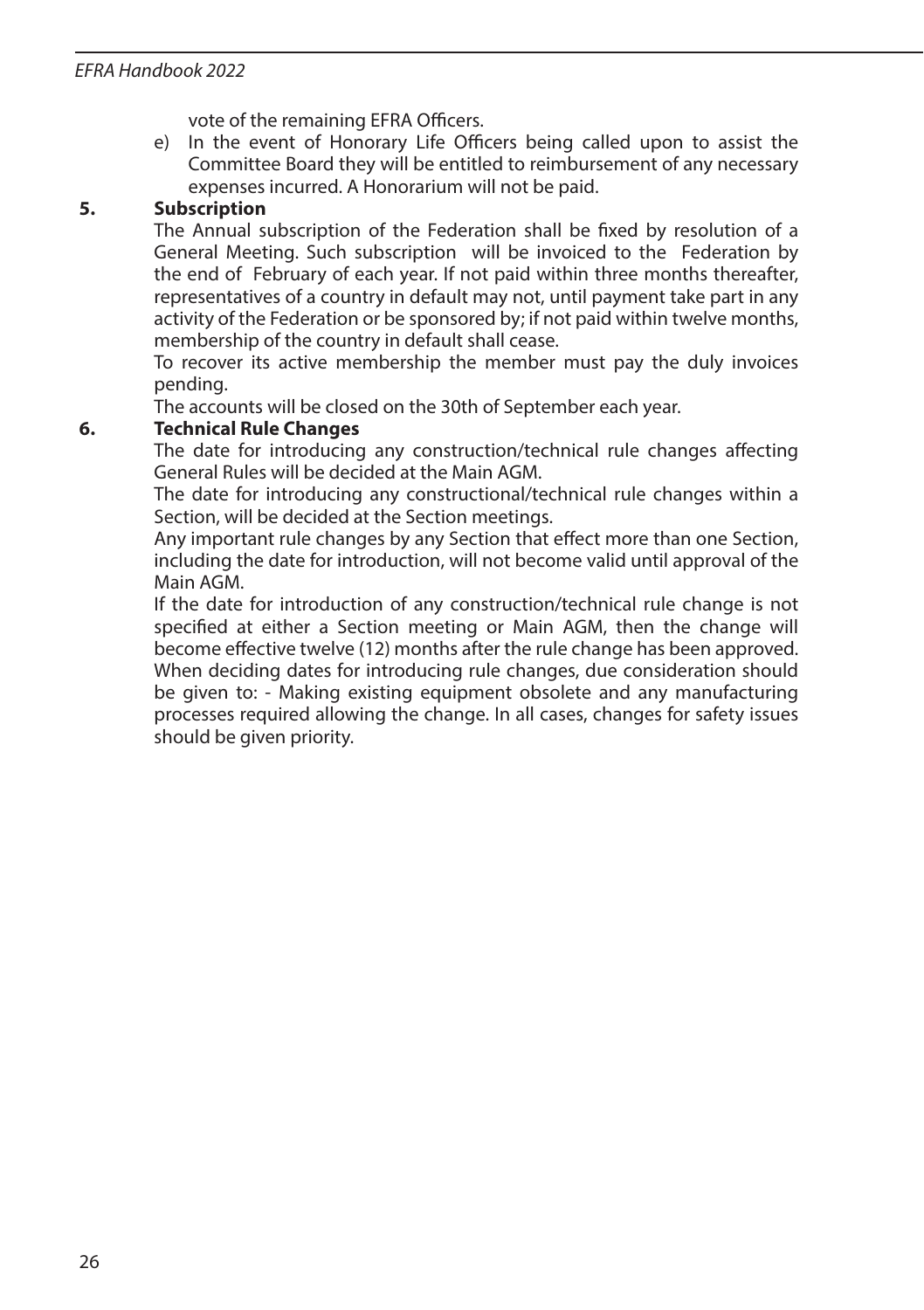### **3. EFRA SANCTIONS**

**3.0.** During the extension of the Covid19 pandemic scenario in Europe the EFRA Executive Committee has the allowance to apply flexibility to the rules to make the day to day running of EFRA and its events operative. The allowance is extensible to implement extra safety measures when needed.

### **3.1. EFRA Sanctions**

3.1.1. The object of EFRA Sanctions is to obtain uniform racing and organisational standards for major European events in all classes of radio-controlled model car racing.

 Major European events are: -European Championships

-EFRA Grand Prix

-International races with EFRA sanction

 National Organisations are advised to adopt these standards and rules for use at Premier level national championships

- 3.1.2. To ensure the quality of these major events the minimum standards set by EFRA described here, must be met. The EFRA Section Chairman will authorise the events after the applicant has proved able to meet the minimum standards of EFRA.
- 3.1.3. To receive an EFRA sanction, an application must be done to the section chairman through the national federation.
- 3.1.4. The National Association of the host country will hold prime responsibility for the organisation and well running of the event. They have a duty to monitor the organisation of the event from the moment the EFRA Sanction is obtained until the official results of the race are sent to EFRA.
- 3.1.5. If the minimum standard is not met during the event, despite having an EFRA Sanction, then EFRA must consider to not returning the deposit(s) and/or retention performance bond in fully or in part.
- 3.1.6. The Executive Committee is given the power (authority) to apply suitable sanctions in case of refusal of a race-organiser to co-operate with EFRA following consultancy with the relevant EFRA officials involved.
- 3.1.7. The European Championships will preferably held during the summer months between the last full week in June until the middle of September. Changes to this pattern may only be made at the AGM or EFRA committee meeting.

### **3.2. European Championships**

NOTE:- Rules 3.2.3 & 3.2.4 do not apply to Open Entry EC's

- 3.2.1. Each section may run a maximum of 4 European Championship events per year and in the event of there being more than 2 classes, it is the sections responsibility to decide which class shall be raced as secondary to the main class in any year. The section shall decide at the section meeting.
- 3.2.2 The venue of the European Championships is to be decided by the EFRA AGM, 2 years ahead. The applicant National Association must submit all details (as per a to q below) to the valid Section Chairman and the EFRA Secretary by 31st August latest. The Section Chairman and the EFRA Board will evaluate the proposed venue, facilities, personnel and dates. A list of acceptable applications will be presented to the section.

 Accepted applications must be presented at the EFRA AGM Section meeting by the National Association in electronic format, preferably PDF, and a paper version must be given to each EFRA member country.

The Section Meeting will decide the venue after the presentations.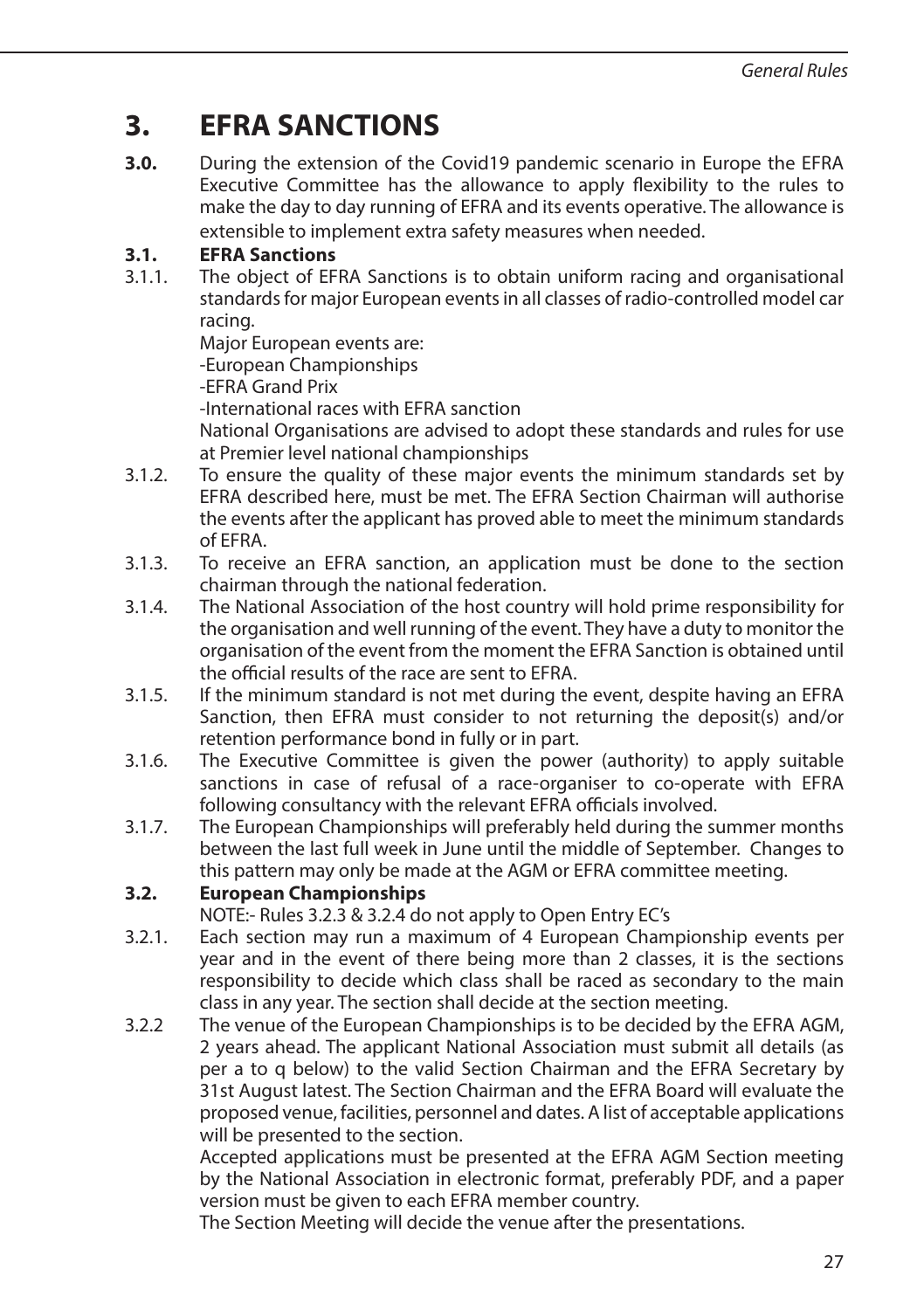Each application must contain:

- a. The organiser´s name, address, fax and telephone number and email address.
- b. A single contact point for all correspondence/enquiries
- c. Diagram of track indicating length, width and direction of racing
- d. Drawing of the venue (preferably photograph) showing track, rostrum, pit area, timekeeping and general facilities
- e. Details/location of the venue
- f. Map of the area showing proximity of airports, port, roads, etc.
- g. Basic details of race timetable and dates
- h. List of race officials
- i. List of approved frequencies and list of specific frequencies that cannot be used.
- j. Practice facility (dates available, closed dates prior to the event)
- k. Details of accommodation (at least three (3) local hotels/motels of different grade which must include daily rate including all taxes, if applicable and alternative accommodation e.g. camping. In case of camping at track site, the organiser has to deal directly with the campers. Team managers cannot be asked to take any responsibility for booking, payments, etc.
- l. Any special accommodation deals, including all taxes, if applicable.
- m. Information on transport available between hotel/s and track.
- n. Voltage used in host country. Drawings of plug types.
- o. Advice on whether each competitor is required to bring or mail one passport sized photograph of him/ herself and any mechanics or Team Manager for attachment to identity badges
- p. Marshalling details if needed (availability of marshals for practice/ qualifying/ finals).
- q. Web address of the organizing club

 The Section Chairman will investigate the applications and must advise or propose acceptance to the AGM. The Chairman is entitled to reject applications when information is inadequate or unsatisfactory.

3.2.3. The host Club proposed by the National Association must have successfully organised one Major EFRA Sanctioned event, in the 4 years prior to the application, preferentially on the proposed track. If the National Association is experienced in holding EC events and is 100% involved in the organisation of the proposed EC event this requirement could be waived. During the year before a European Championship an EFRA sanctioned event will take place. If an EFRA Referee is present at this event in the previous year before the EC, the EFRA Referee will check that all EFRA Standards are met. If due to any reason, the EFRA Referee finds that required EFRA Standards are not reached he will inform directly on that subject to the EFRA Section Chairman & the EFRA General Secretary. During all EC events, an observer for the organiser of the next European Championship for the specific Section/Class must be present at least 3 days. An EFRA sanctioned event must be held on the same track minimum two (2) months, maximum four (4) months before the EC.

 Any of the above requirements can be waived by the EFRA Section Chairman or EFRA Board if it is considered that the organising Club and the National association has the required experience and organising skills.

- 3.2.4. The National Association of an EFRA country hosting a European Championship or World Championship is subject to cover the extra expenses of the EFRA involvement in that race.
- 3.2.5. For a European Championship, a contract will be signed by EFRA, the National Federation and the Organiser. It must be received by EFRA by 31st January.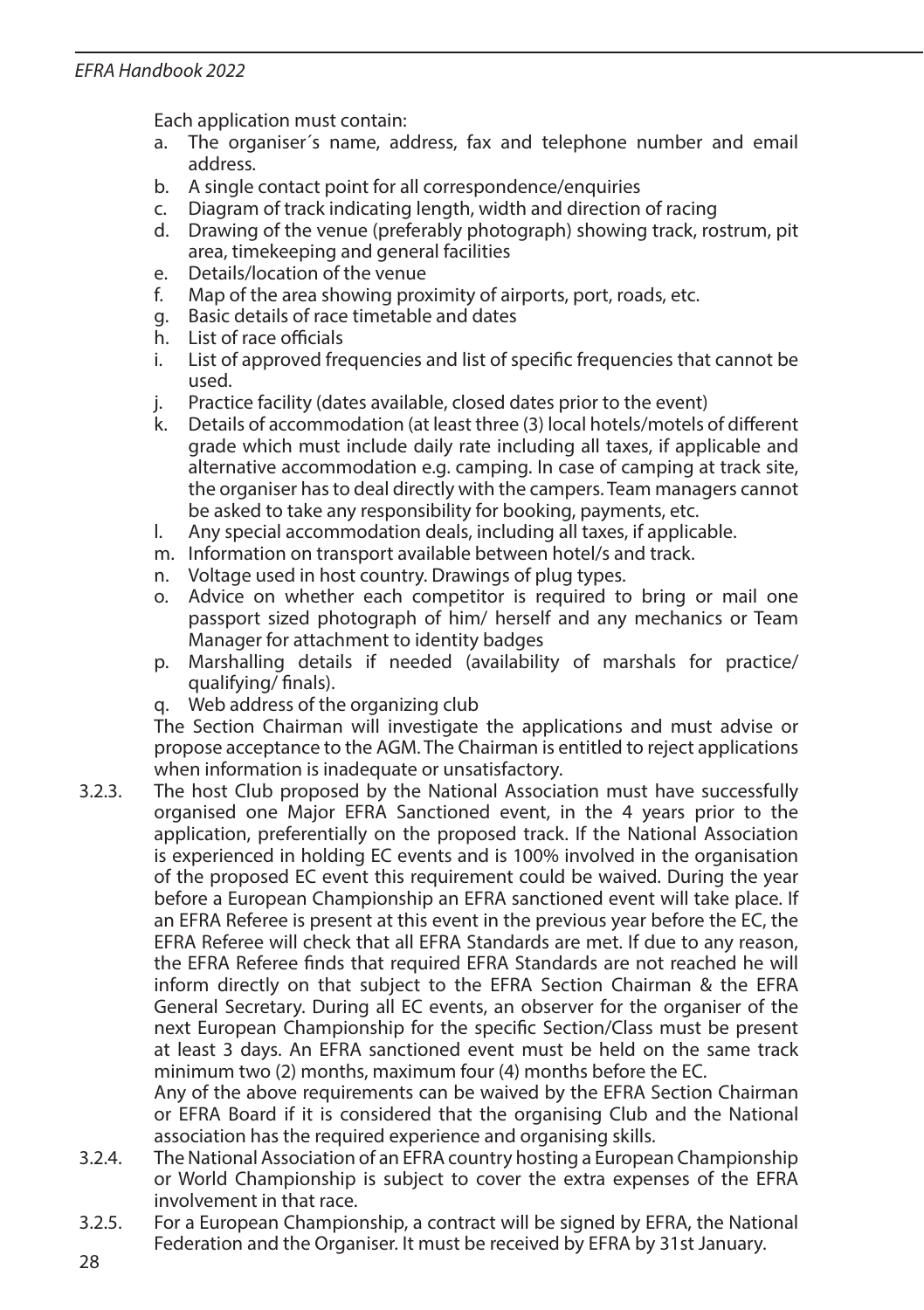If after the 31st January any of the classes of an European Championship event is having an allocation under a 25 % of the maximum number of entries with a minimum of at least 5 countries, then EFRA, after consulting with the organizer may consider the cancellation or the change of status of event.

- 3.2.6. At the AGM section meeting preceding the event the host country of European Championships will be asked to demonstrate to the meeting that they have the organisation and facilities needed to stage the event. They should also confirm that the club involved will be able to honour any promises or obligations made by their successful application the previous year.
- 3.2.7. The section meeting may decide to re-allocate the event to a "safe" venue of it's choice if rule 3.2.6. is transgressed
- 3.2.8. As soon as practical after the decision confirming the organiser of an European Championship, the host club should be sent a copy of the EFRA handbook.
- 3.2.9. At the latest, 100 days before the European Championships in question, there should be a meeting between the National Federation contact and the host club to confirm that everything is running according to the Handbook. Minutes of this meeting required to be forwarded to relevant section chairman and general secretary within 10 days (English language).
- 3.2.10. A member Association cannot organise a National Championship race on the same days of a European Championship in the same class/section.

### **3.3 EFRA GRAND PRIX**

- 3.3.1. EFRA Grand Prix have the status of "Open EFRA International Championships" of the organising country.
- 3.3.2. Each EFRA member-country may organize 1 (one) official EFRA Grand Prix per year per class. Each section may run a maximum of 3 (three) EFRA Grand Prix per year.

 For large scale section only: Limit strictly to 4 EFRA GP per year, (4 EFRA GP instead of 3 will allow a right to make mistakes, or an absence on 1 EFRA GP).

 An EFRA Grand Prix must have an EFRA Sanction. In order to obtain such, an application must be sent to the EFRA General Secretary to be received at the designated date.

 At the AGM must each presumptive organizer make a presentation containing relevant information such as pictures of the accommodation, hotel information, camping and charges to be paid, details of facilities such as water, electric power, W.C. and showers.

For each entry the organizer will pay EFRA  $E15,-$ . The total amount will be settled with the deposit.

- 3.3.3. Following proposals from the sections will the EFRA Race calendar be finalized and presented at the AGM during the Sunday morning session. As soon as practical after the decision confirming the organizer of an EFRA GP, the host club should be sent a copy of the EFRA handbook. Any EFRA Grand Prix Organizer who changes a date following an AGM decision will lose the EFRA Sanction for official EFRA Grand Prix status. Only an enforced change beyond the control and influence of the organizing club is liable to be accepted for discussion by the EFRA Committee.
- 3.3.4. The dates of the 3 EFRA GP of each year must be respected by the different national calendars, National Championships in the same class will only be allowed to organize on the same date as an EFRA GP if approved by the valid Section Chairman.
- 3.3.5. National Federations organizing EFRA Grand Prix are subject to the Sanctionfee established at rule 3.5.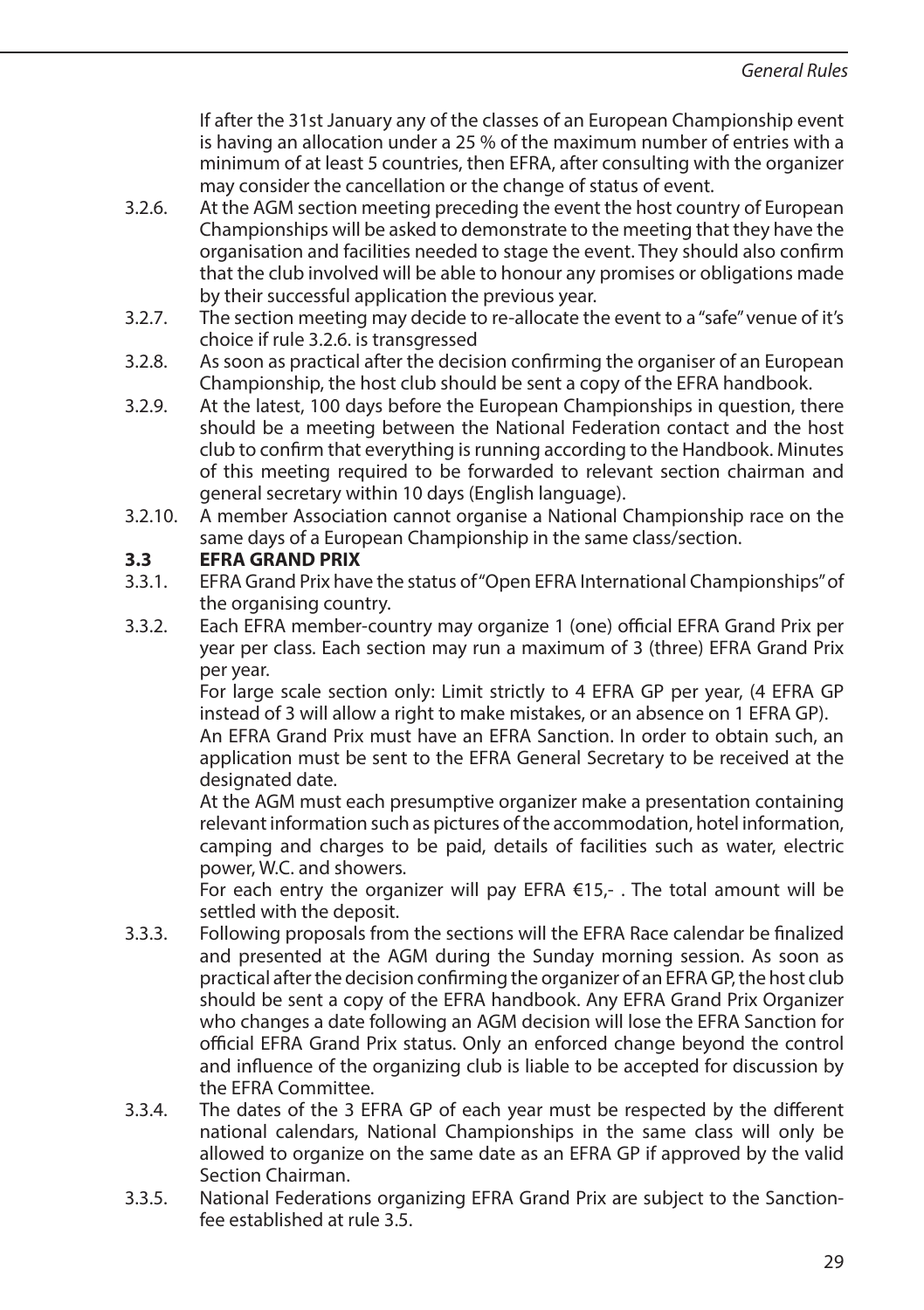3.3.6. If EFRA Grand Prix results shall be used as the basis for awarding points to the competitors, a general classification shall be published at the end of the racing season. The sum of the 4 best results of the season to be the final score of each driver. Points shall be given as follows:

|                |                              |                | EFRA GP1 (Less than 30 drivers) |                                |                         |                          |                          |                |                                                       |
|----------------|------------------------------|----------------|---------------------------------|--------------------------------|-------------------------|--------------------------|--------------------------|----------------|-------------------------------------------------------|
| 50             | 46                           | 42             | 38                              | 34                             | 32                      | 30                       | 28                       | 26             | 24                                                    |
| 22             | 21                           | 20             | 19                              | 18                             | 17                      | 16                       | 15                       | 14             | 13                                                    |
| 12             | 11                           | 10             | 9                               | 8                              | 7                       | 6                        | 5                        | 4              | 3                                                     |
|                | EFRA GP2 (30 to 60 drivers)  |                |                                 |                                |                         |                          |                          |                |                                                       |
| 75             | 71                           | 67             | 63                              | 61                             | 59                      | 57                       | 55                       | 53             | 51                                                    |
| 49             | 48                           | 47             | 46                              | 45                             | 44                      | 43                       | 42                       | 41             | 40                                                    |
| 39             | 38                           | 37             | 36                              | 35                             | 34                      | 33                       | 32                       | 31             | 30                                                    |
| 29             | 28                           | 27             | 26                              | 25                             | 24                      | 23                       | 22                       | 21             | 20                                                    |
| 19             | 18                           | 17             | 16                              | 15                             | 14                      | 13                       | 12                       | 11             | 10                                                    |
| 9              | 8                            | 7              | 6                               | 5                              | 4                       | 3                        | $\overline{2}$           | 1              | 1                                                     |
|                | EFRA GP3 (60 drivers plus)   |                |                                 |                                |                         |                          |                          |                |                                                       |
| 100            | 96                           | 92             | 88                              | 84                             | 82                      | 80                       | 78                       | 76             | 74                                                    |
| 73<br>63       | 72<br>62                     | 71<br>61       | 70<br>60                        | 69<br>59                       | 68<br>58                | 67<br>57                 | 66<br>56                 | 65<br>55       | 64<br>54                                              |
| 53             | 52                           | 51             | 50                              | 49                             | 48                      | 47                       | 46                       | 45             | 44                                                    |
| 43             | 42                           | 41             | 40                              | 39                             | 38                      | 37                       | 36                       | 35             | 34                                                    |
| 33             | 32                           | 31             | 30                              | 29                             | 28                      | 27                       | 26                       | 25             | 24                                                    |
| 23             | 22                           | 21             | 20                              | 19                             | 18                      | 17                       | 16                       | 15             | 14                                                    |
| 13             | 12                           | 11             | 10                              | 9                              | 8                       | 7                        | 6                        | 5              | $\overline{4}$                                        |
| 3              | $\overline{2}$               | 1              |                                 | (1 for places greater than 83) |                         |                          |                          |                |                                                       |
|                | <b>EUROPEAN CHAMPIONSHIP</b> |                |                                 |                                |                         |                          |                          |                |                                                       |
| 300            | 280                          | 260            | 240                             | 220                            | 210                     | 200                      | 190                      | 180            | 170                                                   |
| 165            | 160                          | 155            | 150                             | 145                            | 140                     | 135                      | 130                      | 125            | 120                                                   |
| 115            | 110                          | 105            | 100                             | 99                             | 98                      | 97                       | 96                       | 95             | 94                                                    |
| 93             | 92                           | 91             | 90                              | 89                             | 88                      | 87                       | 86                       | 85             | 84                                                    |
| 83             | 82                           | 81             | 80                              | 79                             | 78                      | 77                       | 76                       | 75             | 74                                                    |
| 73             | 72                           | 71             | 70                              | 69                             | 68                      | 67                       | 66                       | 65             | 64                                                    |
| 63             | 62                           | 61             | 60                              | 59                             | 58                      | 57                       | 56                       | 55             | 54                                                    |
| 53             | 52                           | 51             | 50                              | 49                             | 48                      | 47                       | 46                       | 45             | 44                                                    |
| 43             | 42                           | 41             | 40                              | 39                             | 38                      | 37                       | 36                       | 35             | 34                                                    |
| 33             | 32                           | 31             | 30                              | 29                             | 28                      | 27                       | 26                       | 25             | 24                                                    |
| 23             | 22                           | 21             | 20                              | 19                             | 18                      | 17                       | 16                       | 15             | 14                                                    |
| 13             | 12                           | 11             | 10                              | 9                              | 8                       | 7                        | 6                        | 5              | 4                                                     |
| 3              | 3                            | 3              | 3                               | 3                              | 3                       | 3                        | 3                        | 3              | 3                                                     |
| $\overline{2}$ | $\overline{2}$               | $\overline{2}$ | $\overline{2}$                  | $\overline{2}$                 | $\overline{2}$          | $\overline{2}$           | $\overline{2}$           | $\overline{2}$ | $\overline{2}$                                        |
|                |                              |                | 1 for places greater than 140   |                                |                         |                          |                          |                |                                                       |
|                | <b>WORLD CHAMPIONSHIP</b>    |                |                                 |                                |                         |                          |                          |                |                                                       |
| 500            | 450                          | 400            | 350                             | 320                            | 290                     | 260                      | 230                      | 200            | 170                                                   |
| 160            | 155                          | 150            | 145                             | 140                            | 135                     | 130                      | 125                      | 120            | 115                                                   |
| 110            | 105                          | 100            | 95                              | 90                             | 89                      | 88                       | 87                       | 86             | 85                                                    |
| 84             | 83                           | 82             | 81                              | 80                             | 79                      | 78                       | 77                       | 76             | 75                                                    |
| 74             | 73                           | 72             | 71                              | 70                             | 69                      | 68                       | 67                       | 66             | 65                                                    |
| 64<br>54       | 63<br>53                     | 62             | 61                              | 60                             | 59                      | 58                       | 57                       | 56             | 55                                                    |
|                |                              | 52             | 51                              | 50                             | 49                      | 48                       | 47                       | 46             | 45<br>35                                              |
| 44<br>34       | 43<br>33                     | 42<br>32       | 41<br>31                        | 40<br>30                       | 39<br>29                | 38<br>28                 | 37<br>27                 | 36<br>26       | 25                                                    |
| 24             | 23                           | 22             | 21                              | 20                             | 19                      | 18                       | 17                       |                |                                                       |
| 14             | 13                           | 12             | 11                              | 10                             | 9                       | 8                        | 7                        | 16<br>6        |                                                       |
| 4              | 4                            | 4              | 4                               | 4                              | $\overline{\mathbf{4}}$ | $\overline{\mathcal{L}}$ | $\overline{\mathcal{L}}$ | 4              |                                                       |
| 3              | 3                            | 3              | 3                               | 3                              | 3                       | 3                        | 3                        | 3              |                                                       |
| $\overline{2}$ | $\overline{2}$               | $\overline{2}$ | $\overline{2}$                  | $\overline{2}$                 | $\overline{2}$          | $\overline{2}$           | $\overline{2}$           | $\overline{2}$ | $\begin{array}{c} 15 \\ 5 \\ 4 \\ 3 \\ 2 \end{array}$ |
|                |                              |                |                                 |                                |                         |                          |                          |                |                                                       |

1 for places greater than 140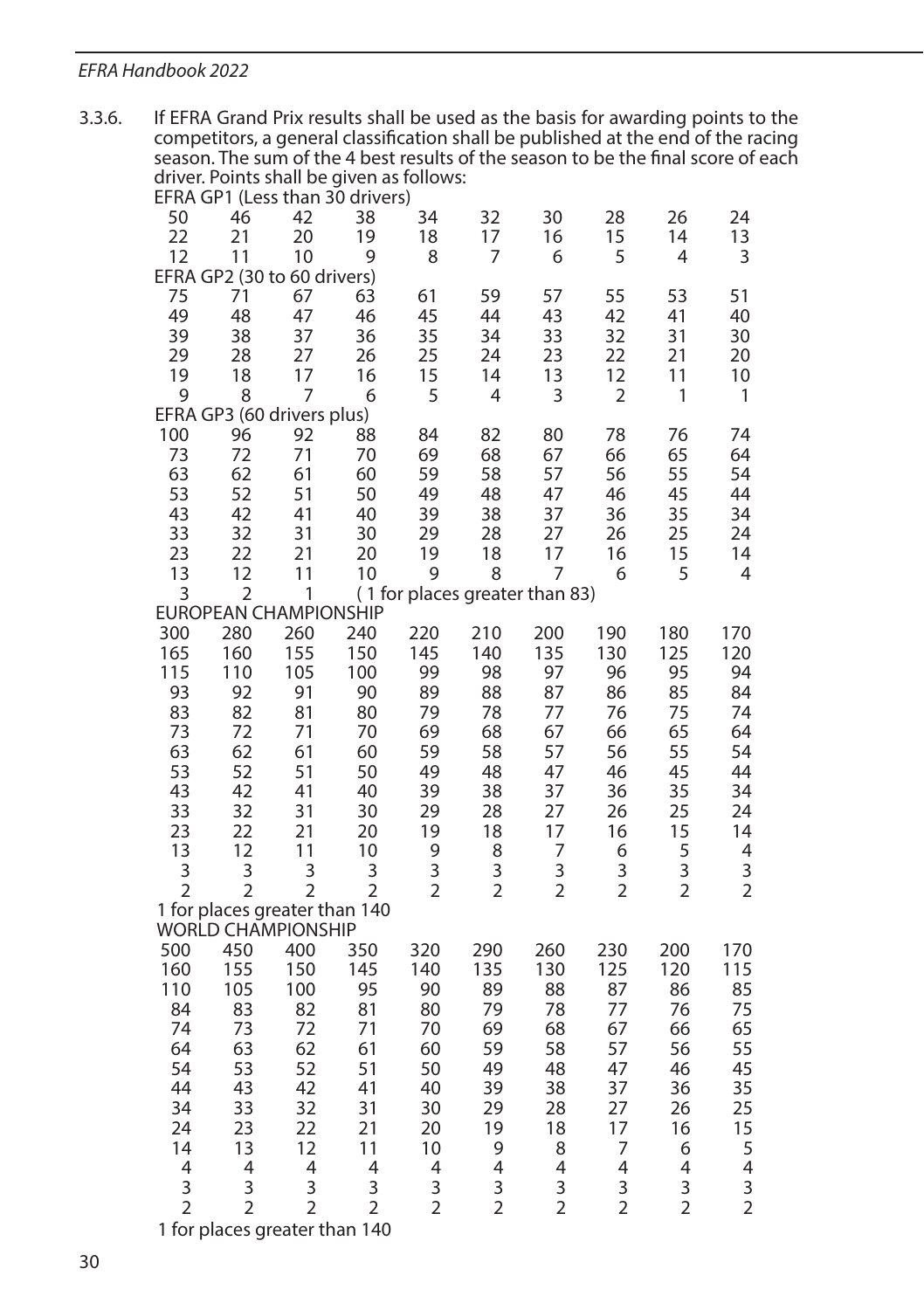# **3.4. INTERNATIONAL, WARM-UP & PROMOTIONAL RACES WITH EFRA SANCTION**<br>3.4.1 For important International Warm-Up and Promotional (PR) events other

- 3.4.1. For important International, Warm-Up and Promotional (PR) events other than European Championships and EFRA Grand Prix, an EFRA Sanction can be requested, in writing only. The EFRA Sanction will be an official recommendation of EFRA to the special event, to ensure a minimum standard. These races may not be called EFRA Grand Prix. The EFRA Section Chairman or the EFRA Board will decide if the EFRA sanction should be granted.
- 3.4.2. National Federations organizing International, Warm-Up and Promotional (PR) races with an EFRA Sanction are subject to a Sanction-fee established at rule 3.5.
- 3.4.3. Organisers of important Promotional (PR) events can apply for an EFRA sanction to obtain EFRA recognition for the event . The event will then be included in the EFRA calendar and listed in Event Information . PR events are subject to an EFRA sanction fee that will be invoiced to the respective Federation . There will be no handling fees for PR events. The EFRA Section Chairman or the EFRA Board will decide if the EFRA sanction should be granted.

# **3.5. EFRA SANCTION FEES**<br>3.5.1 All the FFRA Sanction fe

- All the EFRA Sanction fees are established annually by the AGM and published in the minutes of the meeting.
- 3.5.2. EFRA will invoice respective Federation or Applicants through the federation for the EFRA Sanction fee by the end of February of the year the race is scheduled. The invoice must be paid to EFRA within 30 days of the invoice date.
- 3.5.3. The organising Federation must pay all fees for World Championships, European Championships, Grand Prix's and International Races at the beginning of the year of the Championship within 30 days of the invoice date.
- 3.5.4. A deposit is payable for all sanctioned G.P.'s. Copies of the result and the referees report should be send to the EFRA General Secretary and Section Chairman.
- 3.5.5. Non-payment of charges invoiced by EFRA by the due date, may lead to withdrawal of the EFRA Sanction and therewith the official status of the event.
- 3.5.6. If an EFRA Event is cancelled for whatever reason, the sanction fee can be retained.

#### **3.5.7. FEES (all amounts quoted in Euro)**

| <b>Membership Fees</b>                |                                     |
|---------------------------------------|-------------------------------------|
| <b>Annual Subscription</b>            | 300                                 |
| <b>Section Fee</b>                    | 75                                  |
| Full membership                       | 700 (annual including all sections) |
| None-active Membership                | 250                                 |
| Associate membership                  | 1000                                |
| <b>Sanction Fees &amp; Deposits:-</b> |                                     |
| European Championship                 | 460                                 |
| EC Retention bond: See Rule 3.6.8.    |                                     |
| Grand Prix sanction fee               | 200                                 |
| Grand Prix deposit                    | 600                                 |
| International Race sanction fee       | 200                                 |
| <b>Entry Fees:-</b>                   |                                     |
| European Championship                 | 120                                 |
| European Championship 2 classes       | 170                                 |
| Grand Prix (maximum)                  | 50                                  |
| <b>EFRA Supporting fees:-</b>         |                                     |

EFRA Golden Sponsor (max. 5) to be negotiated with EFRA EFRA Single Event Title Sponsor to be negotiated with EFRA, and income to be shared with Organising committee by contract.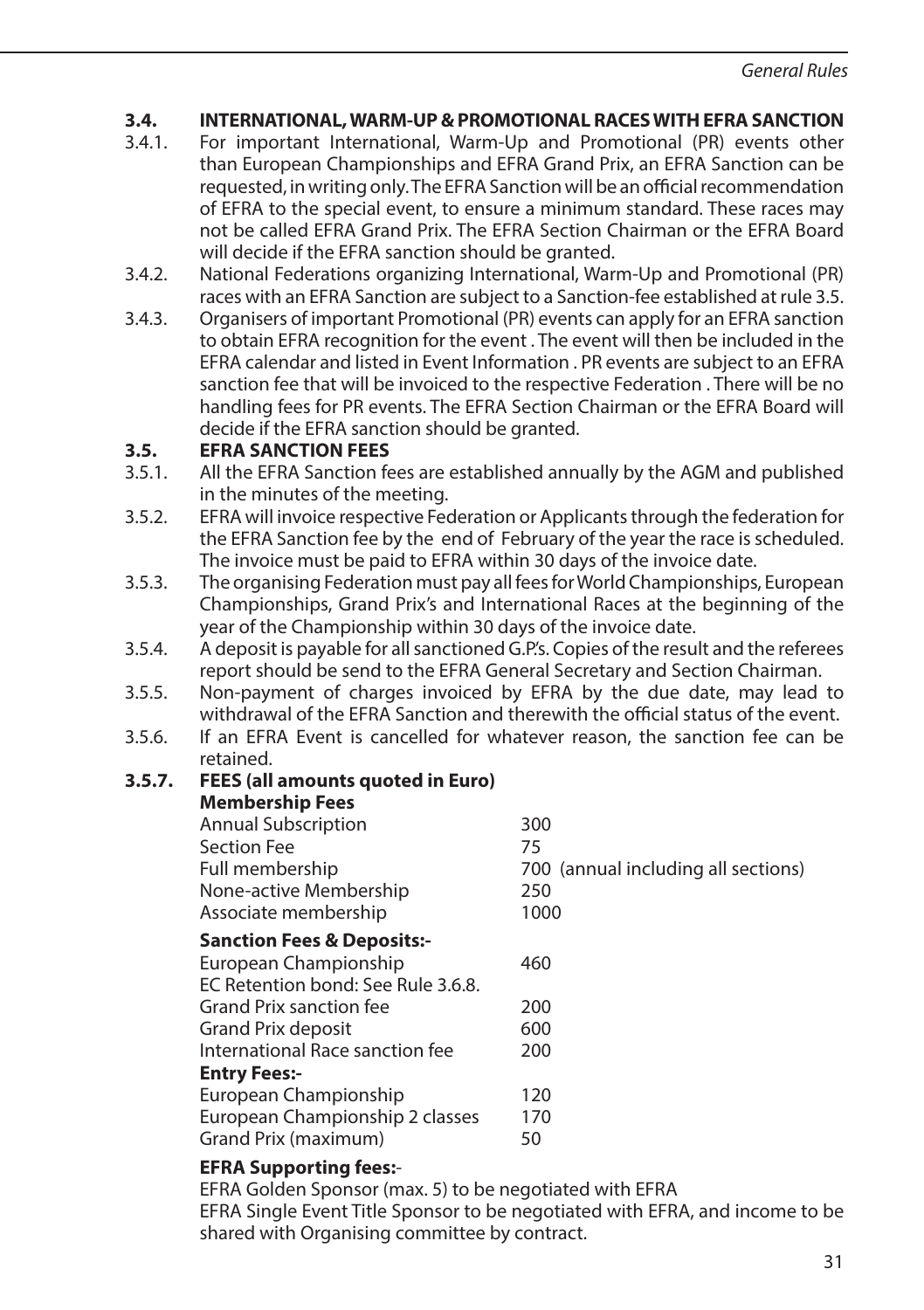### **EFRA Handling fees:-**

| European Championships         | 20                     |                              |  |  |
|--------------------------------|------------------------|------------------------------|--|--|
| GP                             | 15 Euro per. entry     |                              |  |  |
| International Warm-Up Race     |                        | 5 Euro per, entry            |  |  |
| International Promotional Race |                        | no handling fees taken       |  |  |
| World Championships            | +10% of the IFMAR fees |                              |  |  |
| <b>Homologation Fees</b>       |                        |                              |  |  |
| <b>Mufflers</b>                | 120                    | (50% discount for Associate) |  |  |
| <b>Bodyshells</b>              | 500                    | (50% discount for Associate) |  |  |
| Large Scale Bodyshells         | 500                    | (50% discount for Associate) |  |  |
| <b>INS-Box</b>                 | 800                    | (50% discount for Associate) |  |  |
| <b>Batteries</b>               | 500                    | (50% discount for Associate) |  |  |
| <b>Brushless 05 Motors</b>     | 50                     | Per Motor Class.             |  |  |
|                                |                        |                              |  |  |

All transport costs for homologations to be paid by the manufacturer. After 5 years a body will disappear from the list unless the manufacturer asks for a license for another period of 5 years. The fee for an extra period is 40% of the normal homologation fee.

All above fees applicable starting November 2020.

#### **3.6. ALLOCATION PROCEDURE FOR EUROPEAN AND WORLD CHAMPIONSHIPS**

3.6.1. For European and World Championships, member countries can apply for allocated places in the Sections for which they have registered and paid. A member country that is 'new' to any Section for the following year can apply for allocated places, providing they have officially informed the EFRA General Secretary they will be registering for the particular Section prior to the AGM. Within each Section (or Class), each member country to be registered for the Section is entitled to have at least one (1) place allocated at the AGM which

must be confirmed by 21st January.

 Application for places to be submitted to the Section Chairman before or at the AGM.

 The first twenty (20) direct nominated allocations from the Section ranking lists existing in Large Scale are subject to the approval of their National Federation for these drivers.

3.6.2. At the Annual Conference, each Section establishes the allocations for the next years Championships (additional to the entitled one (1) place), from the official applications of the registered member countries submitted to the Section Chairman.

 Final Numbers MUST be confirmed to the relevant Section Chairman by 21st Jan. latest, following the conference. Any places not confirmed by this date can be reallocated to member countries that have places on the reallocation list.

- 3.6.3. When determining the allocations for each country; host country places and defending Champion places (3.6.6 & 3.6.7), together with any Section rules relating to current World Champions should be established first. Then the following points should be considered, in order of priority:
	- a. total number of drivers;
	- b. international results at E.C./ W.C./ Grand Prix;
	- c. places taken up at the last E.C.;
	- d. participation in international racing;
	- e. length of membership of EFRA.
	- Separate procedure exists for Electric Sections (see Appendix 3, 7.2.5.)
- 3.6.4. At the Annual Conference, the Chairman will propose the allocations-list to the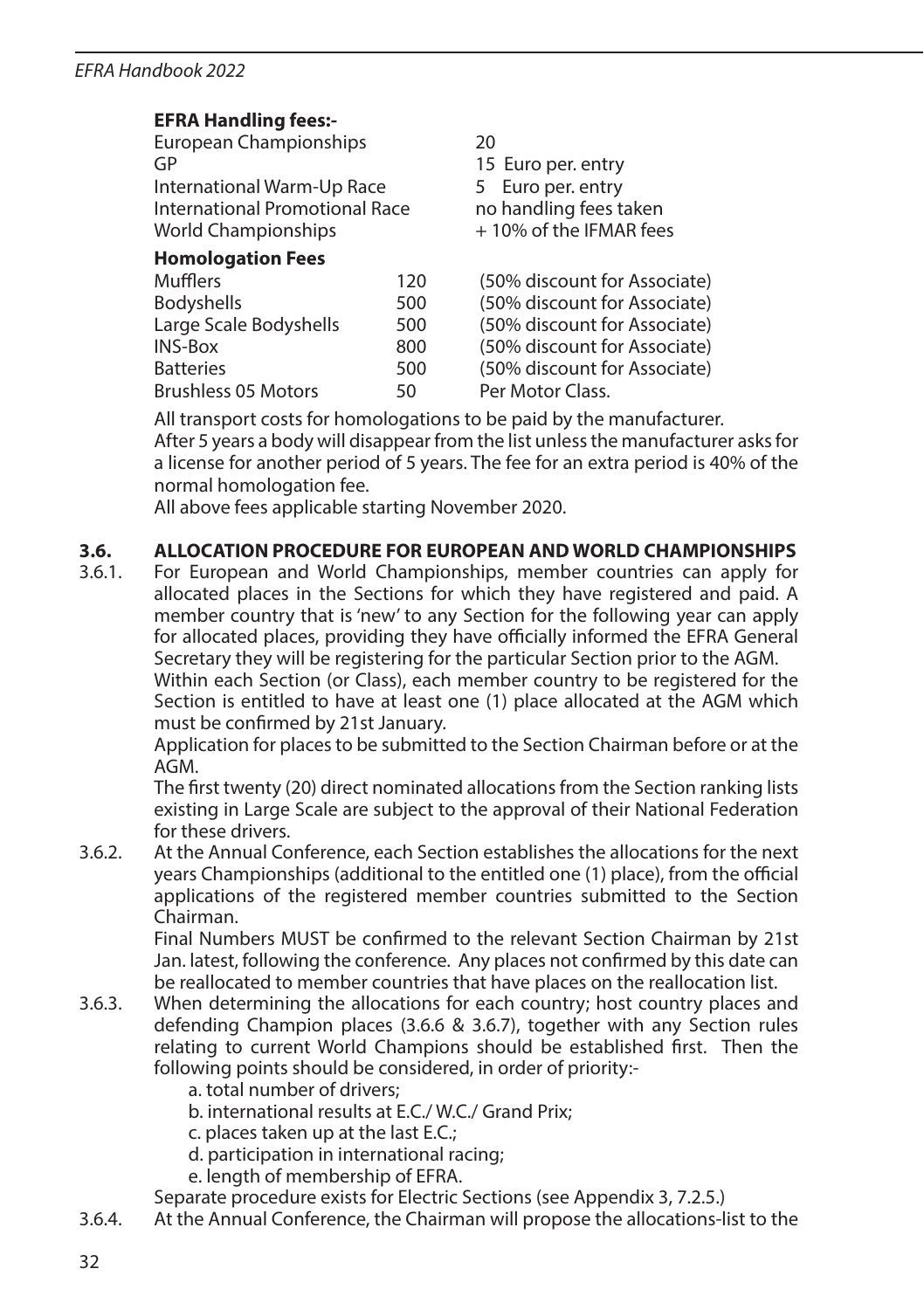Meeting. The Meeting may, within reason, discuss the proposed list and may ask for changes. In case of disputes, the Meeting can decide the dispute on a simple majority vote.

- 3.6.5 The procedure for allocating entries is also used for re-allocation unless otherwise stated so. 40 days before the EC and 60 days before a WC the places not taken up by the Countries will be reallocated by the Section Chairman. The registration must be done at the EFRA web site 40 days before the EC. Failing to register this data in time may lead to re-allocation of the corresponding places. The Meeting may recommend preferential re-allocation of places to countries with small initial allocations. Preferential re-allocation places must be specified in the allocations list.
- 3.6.6. For a European Championship the host country is allowed 2 extra places in addition to their original allocation.
- 3.6.7. The defending section/class Champion is allocated 1 place with the sole exception of the B class Champion who is allocated 1 place at the immediate next year European Championship A.
- 3.6.8 For each European Championship, places will be allocated at the AGM. Federations MUST then confirm their Final Numbers for each event to the relevant Section Chairman no later than 21st January following the AGM. NOTE: ALL EFRA; invoices, payments or deductions will be based on the Confirmed Final Numbers submitted by 21st Jan. for each event. A 'change of mind' to these Confirmed Final Allocation Numbers, for whatever circumstances, DOES NOT CONSTITUTE A REFUND.

 EFRA will invoice the Federations according to the Confirmed Final Numbers (21st Jan.) with the amount being as detailed in GR 3.5.7 for the current year. Invoices will be sent to the Federations by the end of February and must be paid to the EFRA Treasurer no later than end of March. EFRA will receive 20 euro from each entry fee, based on the total of Confirmed Final Numbers (21st Jan). EFRA will pay the organising Federation 75/80% of the remaining entry fee (after the 20 euro deduction), based on the Confirmed Final Numbers. This amount (75/80%) will be paid to the Organising Federation at least one month before the event, unless a written agreement has been received by the Treasurer to effect payment in a different manner. The remaining 20/25% of the entry fees (after the 20 euro deduction) will be retained by EFRA as a 'performance bond' to cover any expenses for : Referee, Time-Keeper, Race Director or any other key positions if EFRA deem it is necessary to appoint such positions. Any balance from the 'performance bond' will be paid to the Organising Federation after the correct completion of the event.

 EFRA will inform the Organising Federation the Confirmed Final Numbers that will be paid by 1st. Feb.

 The Section Chairman is responsible for controlling all event allocations and must inform the EFRA Treasurer the Confirmed Final Numbers for EFRA to: invoice Federations and pay the correct number of allocations to the Organising Federation.

 NOTE: The above 'performance bond' can be varied at 20-25% at the discretion of the Section Chairman.

3.6.9 European Championship places (not including Open EC) that are allocated at the AGM and confirmed as Final Numbers (by 21st. Jan.) that are not paid by end of February may be reallocated to other countries by the Section Chairman. Real located entry fees will be paid to and retained by EFRA. EFRA will invoice each reallocated entry to the member countries without specifying the drivers name etc. No money can be paid at the event. Reallocation entry fees will be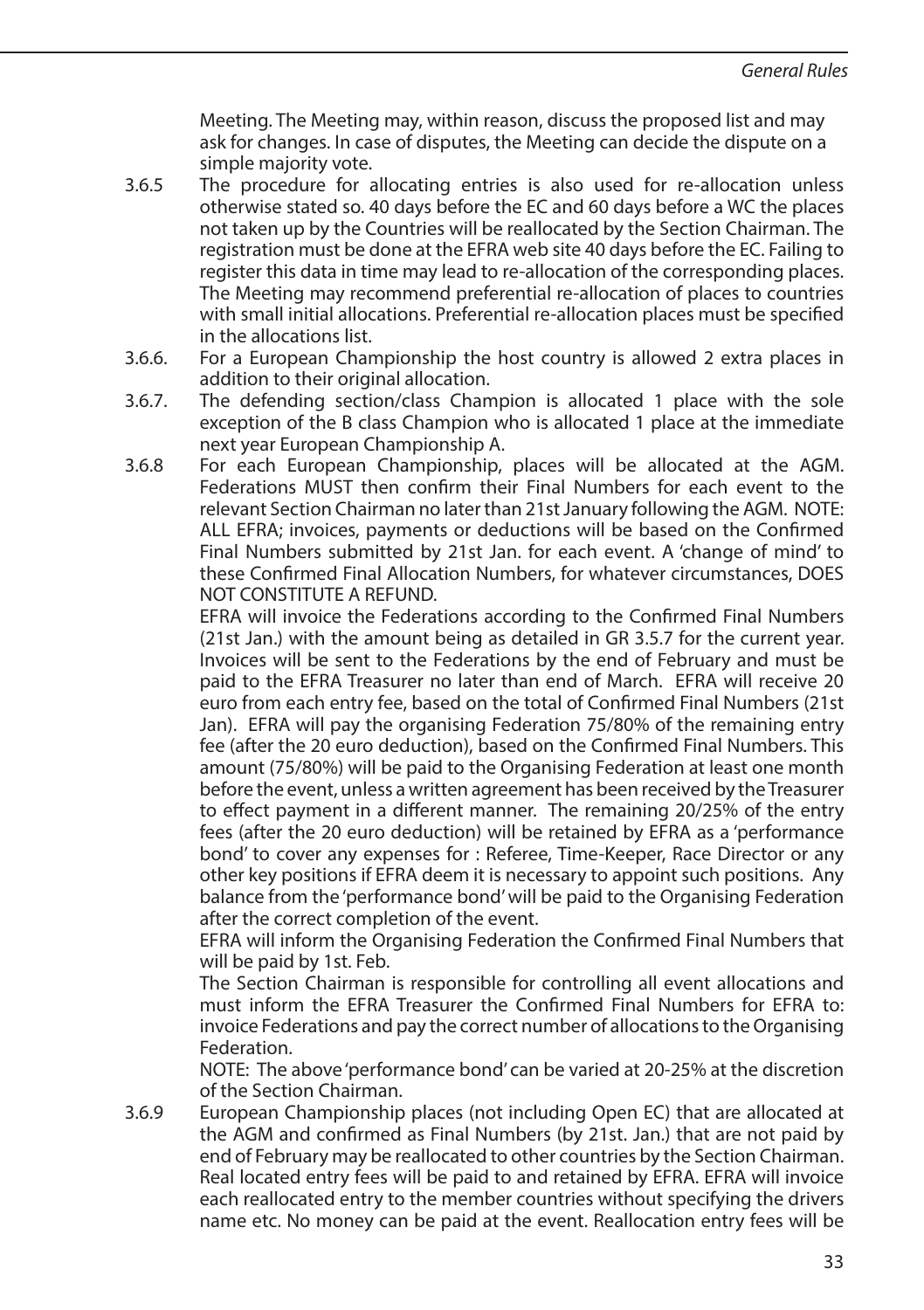150% the specified entry fee (GR 3.5.7), unless:.

- a) The final number of places allocated to the country concerned is still less than, or the same as, the Final Number agreed (submitted by 21st Jan.).
- b) The country concerned has places on an official Reserve List due to the event being oversubscribed and such places were requested at the time when the Final Numbers were confirmed (21st. Jan.). If additional reallocated places are awarded that increases the total number of entries at the event to more than the Confirmed Final Numbers (submitted by 21st. Jan.), EFRA will pay the organising country the additional numbers.

 The Section Chairman is responsible for controlling all event allocations/ reallocations and must inform the EFRA treasurer the Confirmed Final Numbers including any reallocated places for each Federation, for EFRA to invoice the Federations concerned and to pay the correct number of allocations to the organiser. At EC events where places are allocated/reallocated, any places not filled by the stated deadline dates (due to cancelations or reduced entry numbers) can be allocated to late entries subject to the agreement of the Section Chairman. Such places must be requested by a member Federation and will be charged at the 150% rate. Late entry requests may be declined if all entry details have been 'frozen' and submitted to the organiser.

3.6.10 For an IFMAR World Championship or IFMAR sanctioned event, places will be allocated at the AGM. Federations MUST then confirm their Final Number 'required' for each event to the relevant Section Chairman no later than 21st Jan. following the AGM. (It should be noted that numbers "required" by Federations may not be possible to award, based on the number of allocations granted to EFRA). When the Final Confirmed Allocation Numbers have been agreed; then a 'change of mind', for whatever circumstances, DOES NOT CONSTITUTE A **REFUND.** 

The entry fees are payable in  $\epsilon$  at the actual exchange rate, in advance to the EFRA Treasurer. The entry fee is established by IFMAR and is subject to a 10% EFRA surcharge. The EFRA Treasurer will invoice member Federations separately for all WC allocations by the end of March and these must be paid by the end of April, or within one month of invoice in the case of re-allocations. Re-allocations will be charged at the normal entry fee rate. Once requested by a member country, no WC allocations can be cancelled or fees repaid.

3.6.11 All contractual correspondence between EFRA, Organiser and Federation Rep related to EC's and WC's should be sent by registration mail or by a means which has traceability.

### **3.7. LEGAL LIABILITY**

- 3.7.1. EFRA is unable to, and will not, accept any legal liability for any event for which it has granted an EFRA Sanction and accepted a sanction fee.
- 3.7.2. The organisation of EFRA is responsible for maintaining Rules and Procedures as agreed by the EFRA member countries, for which all EFRA sanctioned events must comply with. EFRA Officials cannot and will not accept any legal liability resulting from any situation that may take place at an EFRA Sanctioned event at which they are acting in an advisory or supporting role. EFRA or their officials are not responsible for any claims relating to; injury, damage or loss of equipment or any other financial loss resulting from any procedures or equipment used by the organiser at any EFRA sanctioned event. EFRA is not responsible for any claims for any financial loss as a result of an EFRA sanctioned event having to be cancelled or curtailed. Competitors or 'their guardian' can be requested to sign an agreement to these conditions before taking part in any EFRA sanctioned event.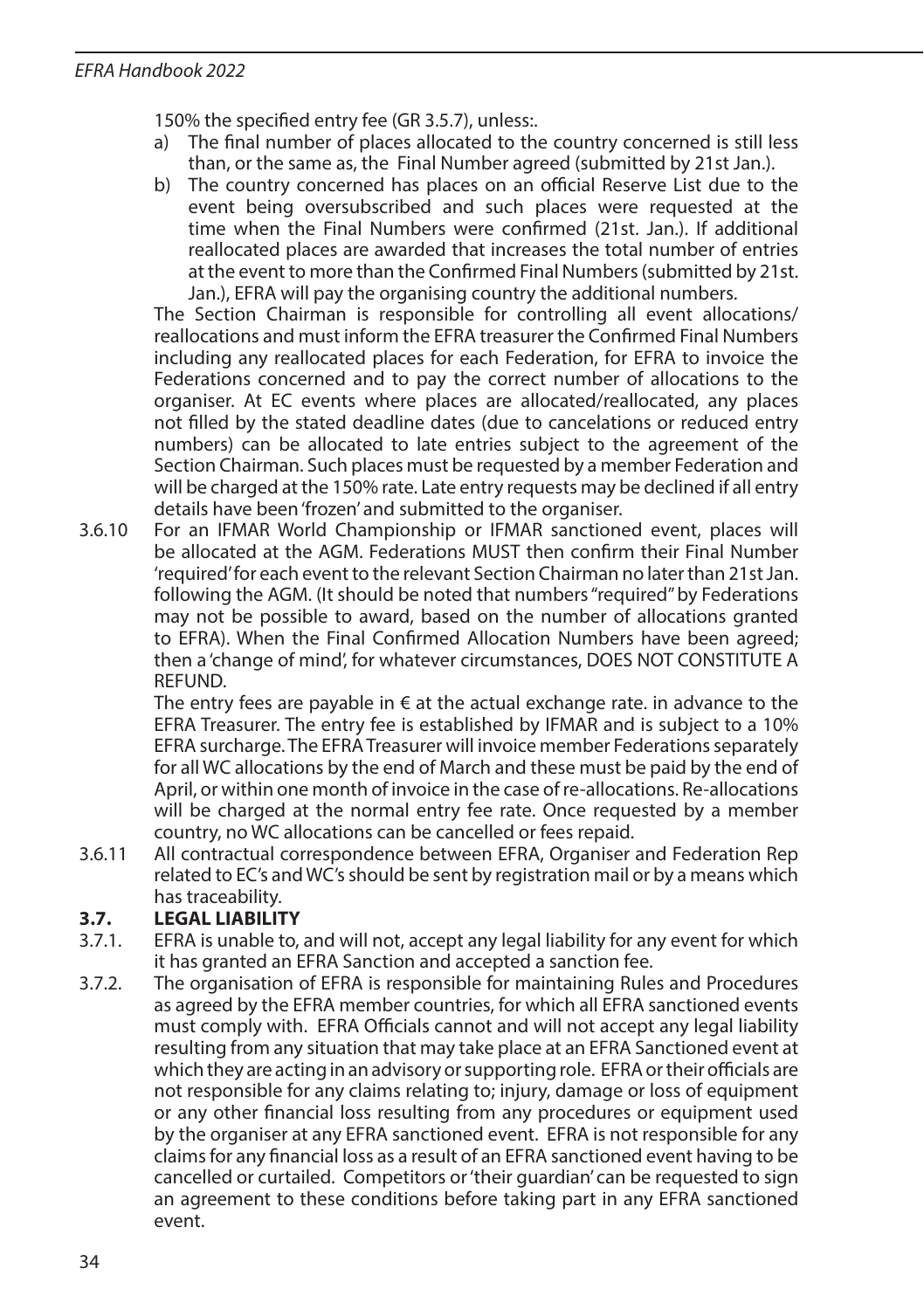### **4. INTERNATIONAL DRIVERS REGISTRATION**

### **4.1. OBJECT OF THE INTERNATIONAL DRIVERS REGISTRATION:**

 Member Federations are authorised to approve driver Registration on the EFRA website database for persons that are current members of their Federation. Registration approval is for one calendar year ending on 31st December. Federations must review each year.

 A driver's Registration number should remain unchanged from year to year and must not be used for re-issue to other drivers. Each number is a personal number.

- 4.1.1. International driver's registration is to enable organisers to compose the qualifying heats so that novice or less experienced drivers are not mixed up with the top International drivers, in the interest of both groups.
- 4.1.2. Competitors can register their personal data on the EFRA website database (www.efra.ws).

 Competitors can only register for entry to WC and EC events by using the EFRA entry system for the specific event(s), but will not be considered as having a confirmed entry to the event(s) until their National Federation has approved the registration.

When registering to compete at a WC, EC or GP event, the competitor must agree to accept and comply with all EFRA rules and procedures.

4.1.3. Application for entries at EC's or WC's must be made by the National Association that have granted and approved the EFRA Registration, using the entry system on the EFRA website (www.efra.ws). The registration will have a unique number issued by the Federation and must include the two letter country code of the National Federation with the Registration Number.

 Each National Federation shall be entitled to issue and/or approve EFRA Registration to :-

- 1) It's Federation Members that have current membership, that are deemed acceptable by the Federation.
- 2) To the nationals of other countries represented in EFRA, providing :
	- a) The driver can produce definitive proof of residing in the country issuing and approving the registration.
	- b) That their parent National Federation (the country of their passport) gives its prior agreement to the issuing of the registration. This can only exist on an annual basis and will cease to be in force at the end of each year.
	- c) That their parent National Federation has cancelled any approved EFRA registration originally issued if such exists.

 No person that is authorised by their parent National Federation (country of passport) to apply for EFRA Registration by another National Federation, shall hold EFRA Registration from their parent National Federation valid for the current year.

 If for very special reasons, an EFRA Registered driver wishes to change the nationality of his registration during a year, he would only be able to do so after having obtained his parent National Federation's consent and once his parent registration has been cancelled.

 A National Federation cannot grant any EFRA Registration to a foreigner belonging to a country not yet represented in EFRA. This can only be done by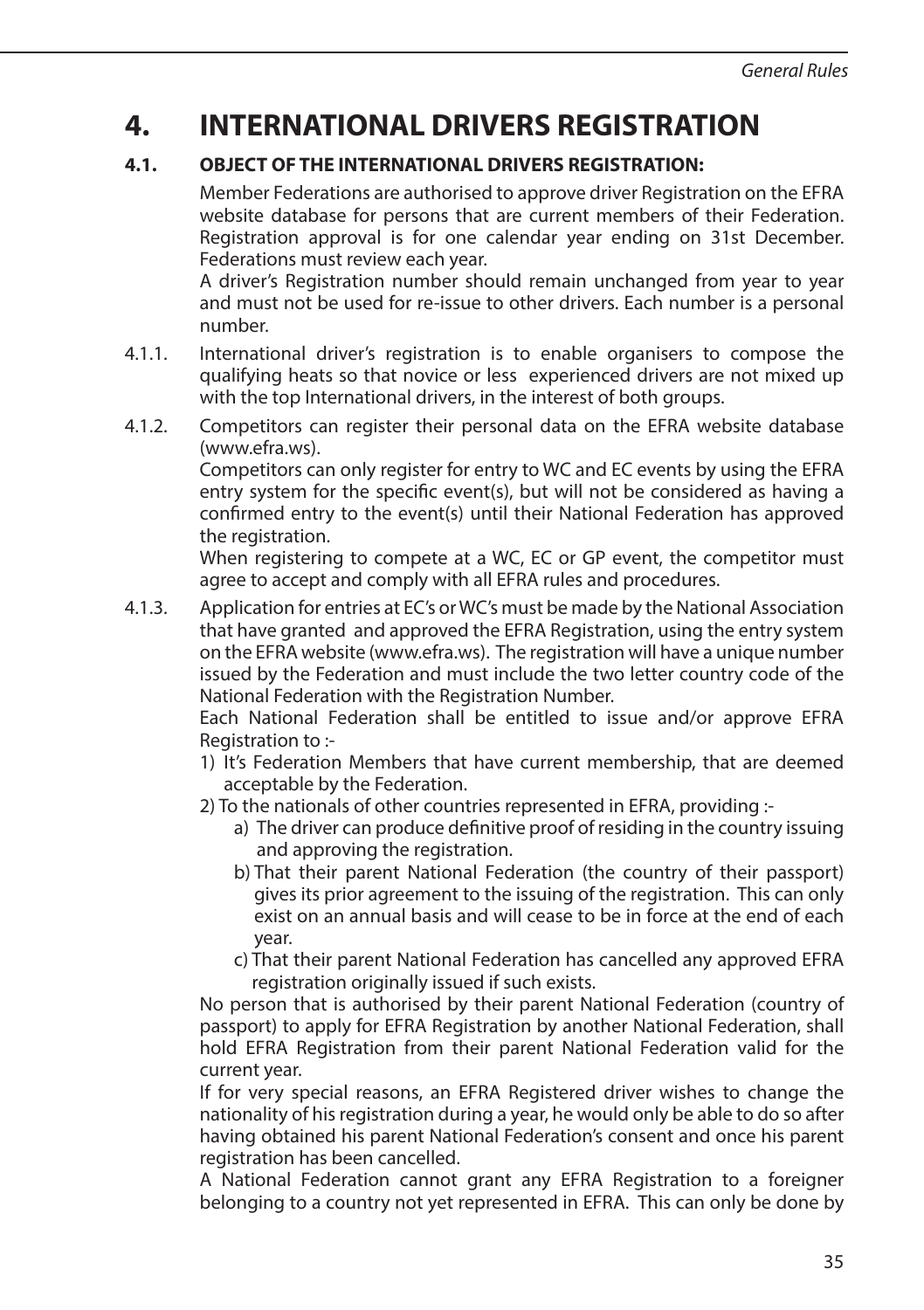the EFRA Board in exceptional circumstances. Event Organisers will register the EFRA Registration Numbers.

4.1.4. All competitors at EFRA Grand Prix and other EFRA sanctioned events (not including EC´s or WC's) must have a valid National Licence issued by their National organisation. National Licence must be verified at the event registration. The organiser will register the numbers of all drivers and record these in the final results.

 Drivers with EFRA Registration take precedence over non-EFRA registered drivers at EFRA Grand Prix in the event of over subscription.

- 4.1.5. Nationality of a competitor or driver: All EFRA drivers, irrespective of the nationality of their registration, participating in any IFMAR World Championship or EFRA European Championship event, shall retain the nationality of their passport in all official documents, meetings, information bulletins and prize-giving ceremonies.
- 4.1.6. Any European driver holding EFRA Registration (or previously licence) for the past years in any class, and who has participated in an EC in any class for the past years, is not entitled to participate in a World Championship in any class for another International Bloc.

 Any driver found doing this, will not be allowed EFRA Registration for the next 2 years.

4.1.7 If IFMAR does not hold a Large Scale Off-Road World Championship event in any year:- Then drivers from other Blocs within IFMAR can apply for EFRA Registration and pay the entry fee directly to EFRA for an entry in the Large Scale Off-Road European Championship event of that year. This only applies to Large Scale Off-Road.

### **4.2 CANCELLATION OF INTERNATIONAL EFRA REGISTRATION.**

- 4.2.1 Member Federations have the absolute right to issue, approve or cancel International Registration.
- 4.2.2 EFRA additionally reserves the right to cancel or withdraw International Registration from any driver who:
	- a) Has been adjudged to have flagrantly and repeatedly broken EFRA or IFMAR rules.

 NOTE: The issue of Warnings for driving offences during a race would not in normal circumstances constitute grounds for cancellation of International Registration.

- b) Has been excluded from his National Federation. Note: See rule 8.14.10.
- 4.2.3 Cancellation of EFRA International Registration must be authorised by the EFRA Executive Committee. Any appeal in the decision must be received in writing by the EFRA secretary within 30 days.
- 4.2.4. The driver must be given 14 days notice in writing of any such hearing which will normally be included in the Agenda of an Executive Committee Meeting.
- 4.2.5 The driver has the right to appeal within 14 (fourteen) days of the decision.

### **4.3 TEAM DRIVING:**

4.3.1 In a case where team driving, unsporting behaviour or conduct by persons that is construed as being prejudicial to a fair race are suspected, the official referee will consult with the race director (or vice versa). In cases where both officials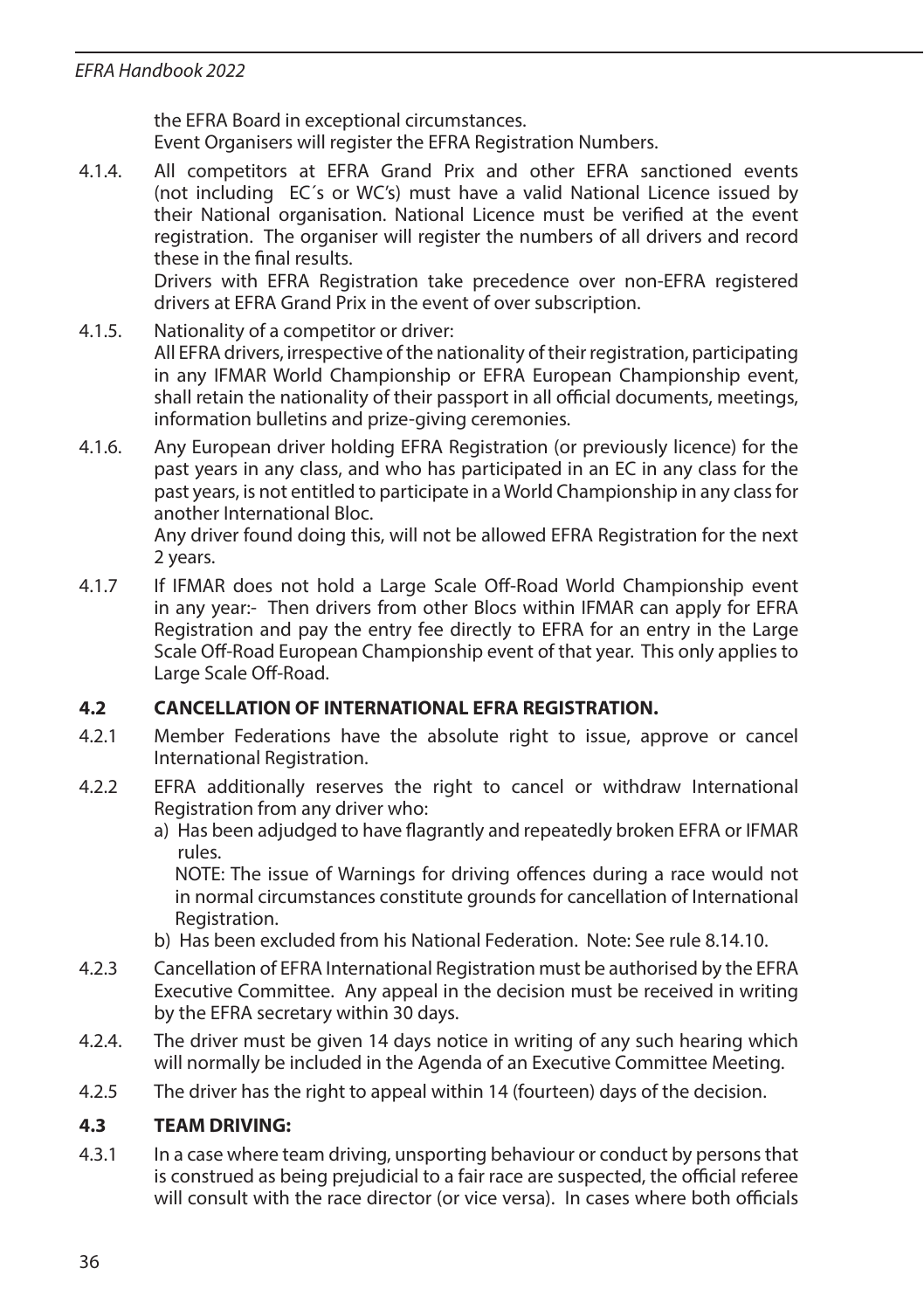agreed that such action have occurred and they have been unable to act, they will report to the most senior EFRA official present, or otherwise the Section Chairman, who may take any action apart from issue penalty or sanction. The senior EFRA official, or Section Chairman will present the full circumstances of any such report to the EFRA Committee at the next meeting opportunity.

- 4.3.2 Any driver directly involved must be called to represent himself/herself at a meeting of the EFRA Committee and will be given due notice according to rule: 4.2.4. Any failure to attend or otherwise represent himself/herself will be taken into consideration.
- 4.3.3 For instances of team driving, gross misconduct, serious unsportsmanlike behaviour, conduct prejudicial to a fair race, the EFRA Committee may exercise its right to refuse the subject attending or participating in any meeting or event for incremental periods of six month up to a maximum period of five years.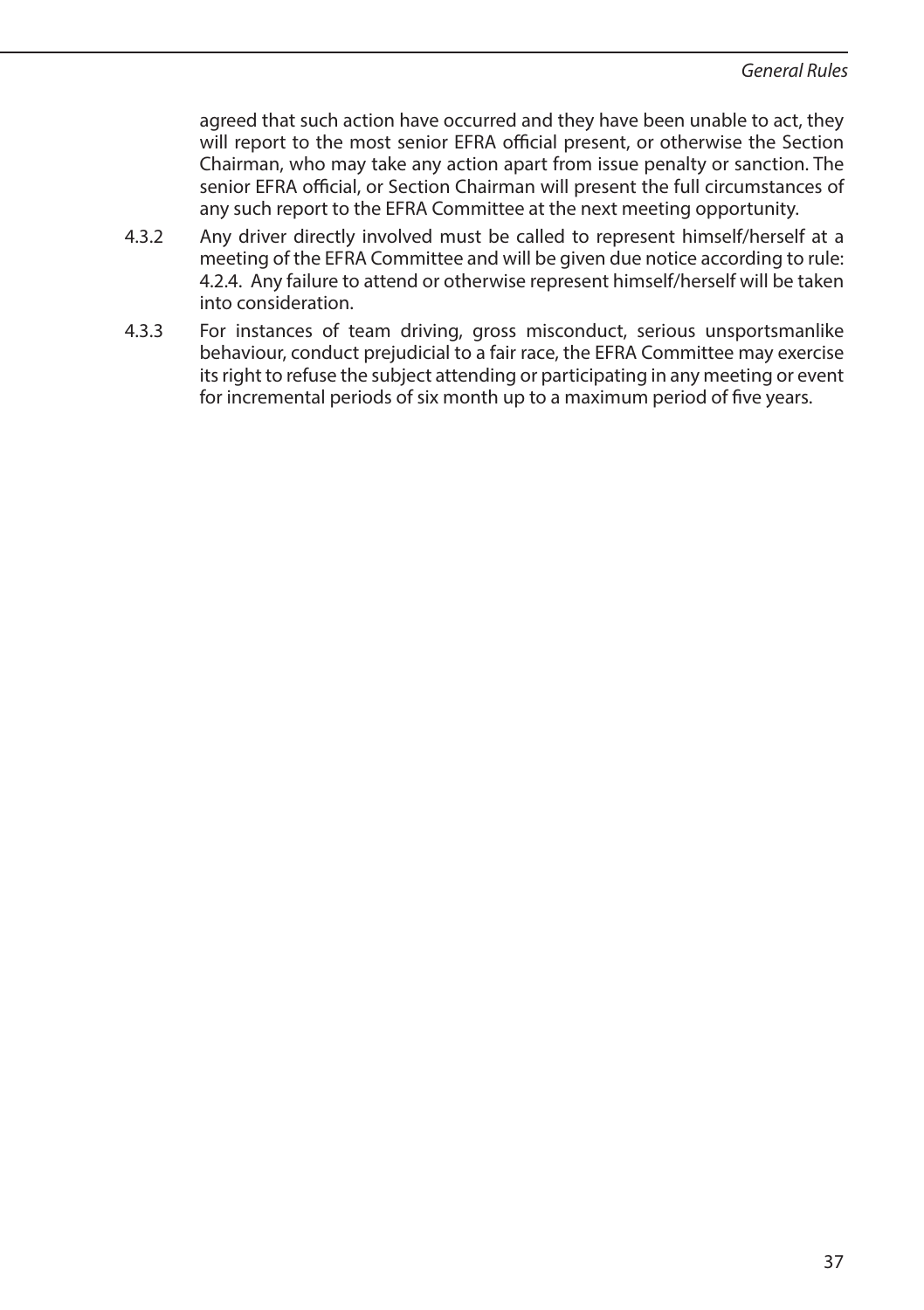# **5.** GENERAL REQUIREMENTS EFRA EVENTS

# **5.1. GENERAL REQUIREMENTS TRACK**<br>5.1.1 Access: approach by car must be po

- 5.1.1. Access: approach by car must be possible to within at least 100 mtr. of the pits.<br>5.1.2. Parking: parking for competitors must be available within 100 mtr. of the pits.
- 5.1.2. Parking: parking for competitors must be available within 100 mtr. of the pits.<br>5.1.3. Spectators area barriers must separate spectators from the track and the pi
- 5.1.3. Spectators area barriers must separate spectators from the track and the pit area.
- 5.1.4. Public conveniences: water and toilets for both competitors and spectators must be provided.
- 5.1.5. Refreshments: a place should be provided for this purpose.<br>5.1.6 Flectricity: 230 V must be available in the drivers area for cha
- Electricity: 230 V must be available in the drivers area for charging batteries and using solder iron. The organiser can allow the use of other electric equipment if power supply is sufficient.
- 5.1.7. Hotel and camping: sufficient and reasonably priced hotel and camping facilities within 20 minutes of the track must be available. Wherever possible, it is preferable that camping should be at trackside. Any charges must be fixed before arrival of competitors and mentioned in the invitations.
- 5.1.8 An EFRA Press Area must be put in place by the Organizer of any EFRA European Championships, that must be protected against bad weather and must be equipped with tables, chairs, electricity supply. EFRA Press Area must have a Quality of Service (QoS) capable unrestricted internet connection, which is shared using QoS between EFRA Media Partner and other media representatives. Sharing is done in way, that EFRA Media Partner has up- and downstream bandwidth, which fulfils the requirements of yearly revisited specifications agreed at AGM together with EFRA technical representative and EFRA Media Partner. These requirements will be announced during AGM and published in meeting minutes.
- 5.1.9. Track requirements are specified per appendices.<br>5.1.10 A dedicated smoking / vaping area must be provi
- 5.1.10 A dedicated smoking / vaping area must be provided.<br>5.2. **ACCOMMODATION REQUIREMENTS**

# **5.2. ACCOMMODATION REQUIREMENTS**<br>5.2.1. Drivers pitting area must accommod

- Drivers pitting area must accommodate all drivers and be equipped with tables, chairs and protection against bad weather (outdoor racing). The driver's rostrum must be easily accessible from the driver's area. Based on the Final entry list supplied by the Section Chairman, the organiser will allocate pitting spaces so that drivers from the same country pit together, providing the pitting area allows.
- 5.2.2. The driver's rostrum must accommodate 10 drivers with minimum 80cm space for each driver.

Width of the rostrum must be minimum 1.25 mtr.

Height of the rostrum - floor to be:-

Standard Between 2 and 3 mtrs 1:12 Electric Track Section Between 1 and 3 mtrs<br>1:10 Electric Off Road Section Between 1.5 and 3 mtrs 1:10 Electric Off Road Section

 Access to the rostrum must be by a solid stair, with a minimum width of 1.20 mtr. The use of individual stands on the rostrum is only valid for people under 160 cm and on their own risk. A strong parapet is mandatory. The rostrum must be protected or capable of being protected against bad weather.

 A sand box and a fire extinguisher must be placed on the rostrum when the transmitter impound is placed there.

5.2.3. The driver's rostrum must be placed in a position that provides equal view of the track to each of the drivers at any place on the rostrum, during practice and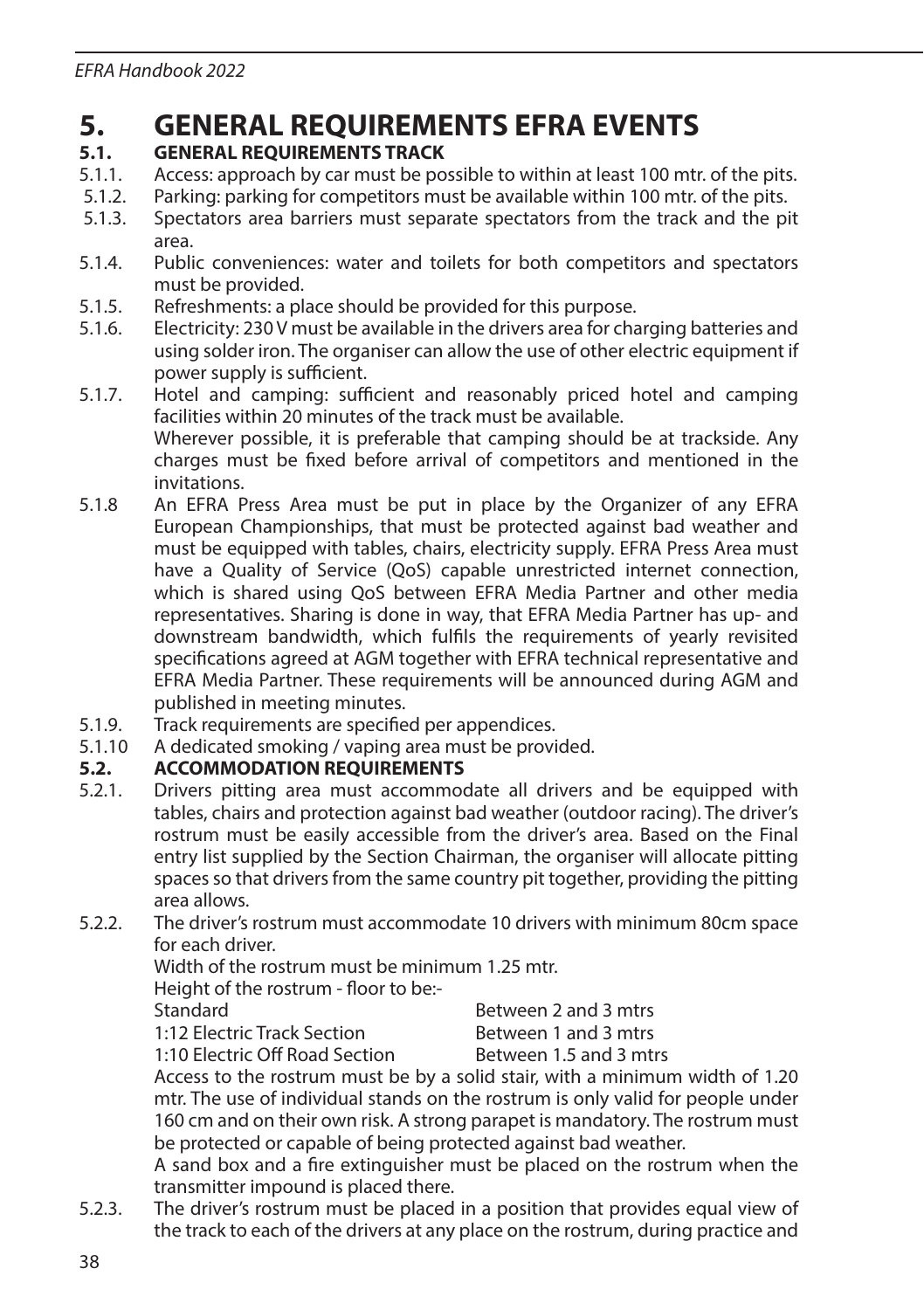racing. The view may not be obstructed by any object (pillar, flagpole, other drivers etc.). The distance from the front of the rostrum to the nearest part of the track is recommended to be between 2 and 4 mtr.

- 5.2.4. Timing and lap counting area must be located at a slow part of the track, with a good view of the track for all lap counting officials. The number of the car must be readable for at least 2 seconds from that area. Car numbers must be used as provided by the Organisers. EFRA will supply EC organizers with car numbers, it's compulsory to use the provided numbers
- 5.2.5. Timing and lap counting area must not be accessible to competitors or spectators.
- 5.2.6. A result board must be positioned at a convenient place not far from the timing and lap counting area and accessible to all competitors. The result board must be protected against rain and wind. An electronic score board is recommended.
- 5.2.7. A suitable public-address system must be provided. It must be capable of fulfilling the referee's requirements on the rostrum (7.1.24), making clear announcements to the pit area and able to make safety announcements on the track area. It must have some means over riding any commentary in the track and pit area. It is not allowed to feed any commentary to the rostrum and pit lane.



# **5.3. SAFETY**<br>5.3.1 **The safe**

- The safety of the spectators is of prime importance and must be considered when laying out track and spectators area.
- 5.3.2. The safety of officials, helpers, competitors and accompanying people is of equal importance, but it is assumed that they are more aware of any potential danger.
- 5.3.3. Spectators, competitors and officials must be efficiently protected against the cars by adequate barriers.
- 5.3.4. When dots are used as barriers to prevent shortcutting of corners, they must be placed in a way that cars cannot ''fly" into the public when they hit the dot at full speed.
- 5.3.5. Technical inspection must always include the bumpers (no sharp edges allowed), or other protruding parts of the cars. They may never be placed or designed in such a way as may cause serious injuries in case of an accident.
- 5.3.6. First-aid supplies: The minimum should be available in case of necessity. It is recommended that there also is equipment to clean eyes in case of accident with splashing glue, methanol, petrol etc.
- 5.3.7. First-aid: a first-aid officer should be present during events to which large crowds will be attracted.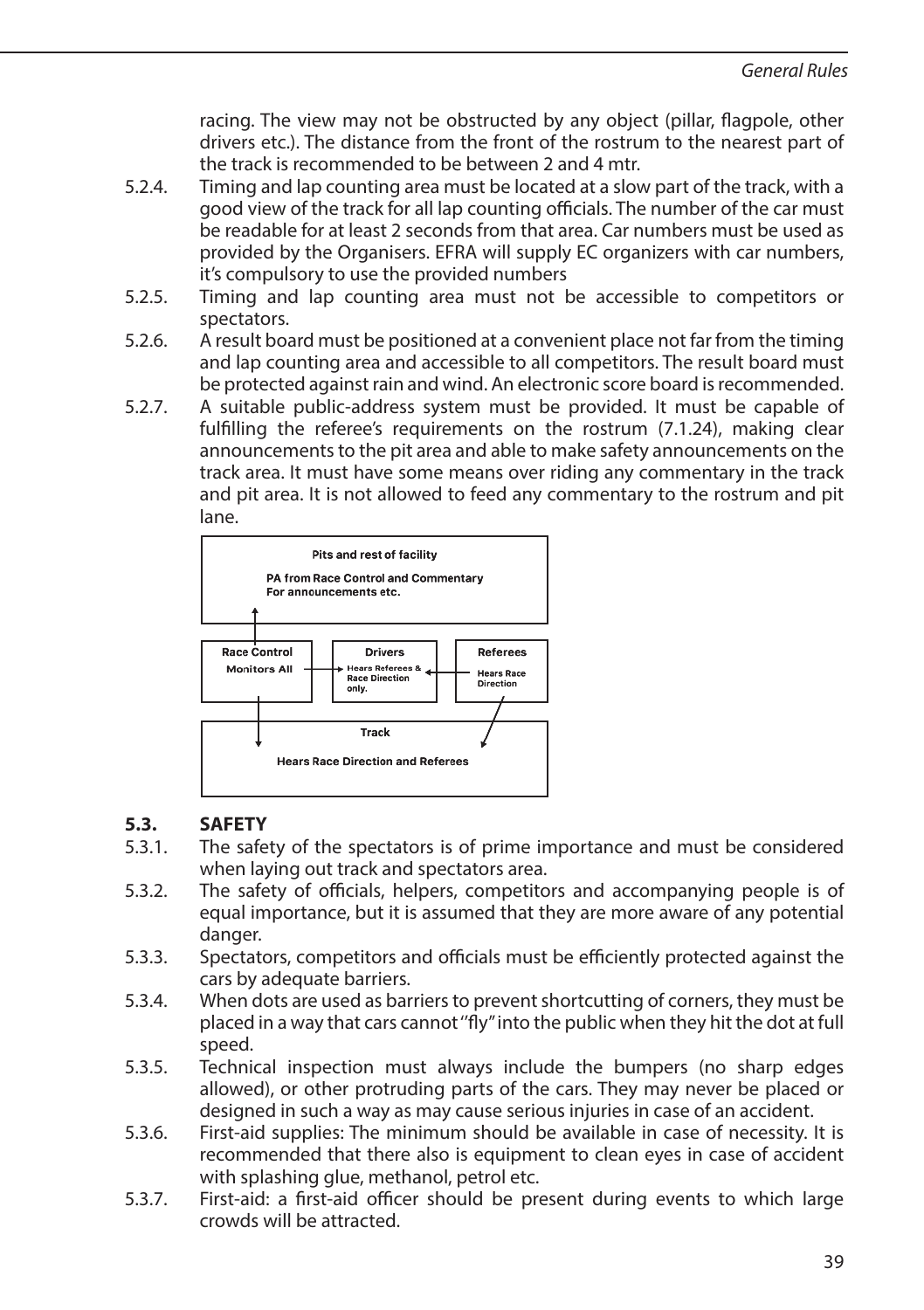- 5.3.8. Police and ambulance services must have easy access to all areas both public and restricted.
- 5.3.9. A public liability insurance, against accidents, and legal liability is compulsory for all events. The cover must be applicable to all competitors and officials, irrespective of their nationality or sporting status.

 A copy of the insurance certificate should be presented to the Section Chairman prior to the event.

- 5.3.10 Mobile phones are not allowed to be used on the rostrum, pitlane or on the track. Other transmitting devices, except those who are needed by the organiser, are not allowed to be used. With the exception of the drivers radio equipment and the equipment mentioned at 8.6.2.b).
- 5.3.11 In the case of a race which is interrupted for more than 60 minutes for reasons beyond the control of the organizers (e.g. bad weather conditions with safety risks for all persons at the meeting), the referees together with the Race-director will decide, after consulting with the EFRA Representative (if present) whether to cancel or continue the meeting.

 If the planned number of practice rounds, qualifying rounds and finals not being possible to complete, then priority will be given in the order of one Controlled Practice Round.

Minimum number of Qualifying Rounds as detailed in Section rules.

Finals. (Finals take precedence over additional Qualifying Rounds).

5.3.12 In the interest of safety any battery pack carried on a model car must be able to be disconnected quickly in an emergency.

Note: Direct soldering of battery packs is not acceptable.

 All racing batteries, car and radio equipment, irrespective of the kind of material of its composition, must be charged in a Lipo sack at all times.

 LiPo sack is defined as a receptacle designed for the purpose of charging LiPo/ LiFe batteries and of a suitable construction as to contain a LiPo/LiFe fire.

# **5.4. LAPCOUNTING AND TIME KEEPING AND COMPUTER REQUIREMENTS**<br>5.4.1 lindependent systems must be used simultaneously at FERA Sanctioned ex

- 5.4.1. Independent systems must be used simultaneously at EFRA Sanctioned events.<br>5.4.2. For European Championships only. EFRA will check both systems.
- 5.4.2. For European Championships only, EFRA will check both systems.<br>5.4.3. These systems must satisfy the requirements of EFRA and there
- These systems must satisfy the requirements of EFRA and therefore must be proposed and explained in the application.
- 5.4.4. Both systems will be operated by the organising club.
- 5.4.5. The first system must produce a record of all the individual lap times of all cars and the number of laps and final times after finishing.
- 5.4.6. The second system will be used as a back up system and must produce a record of all individual lap times and the number of laps and final times after finishing.
- 5.4.7. Lap times and final times must be recorded in hours, minutes, seconds and 1/100th of seconds. At least 1 (one) Lap Recording System must be capable of this.
- 5.4.8. Electronic systems are used, printouts must be kept with the record sheet, on which the final result is written down.
- 5.4.9. The results from the first and second system are compared and in case of differences, the time-keeping official should examine the data produced and in particular the lap time-sheets. The final decision on the result is the responsibility of the Timekeeper.
- 5.4.10. Race director and/or lap counting official at EC's must have a suitable working personal computer with proper, race proven programs to sort the lap times, print results from heats, final positions after each series of races within 15 minutes.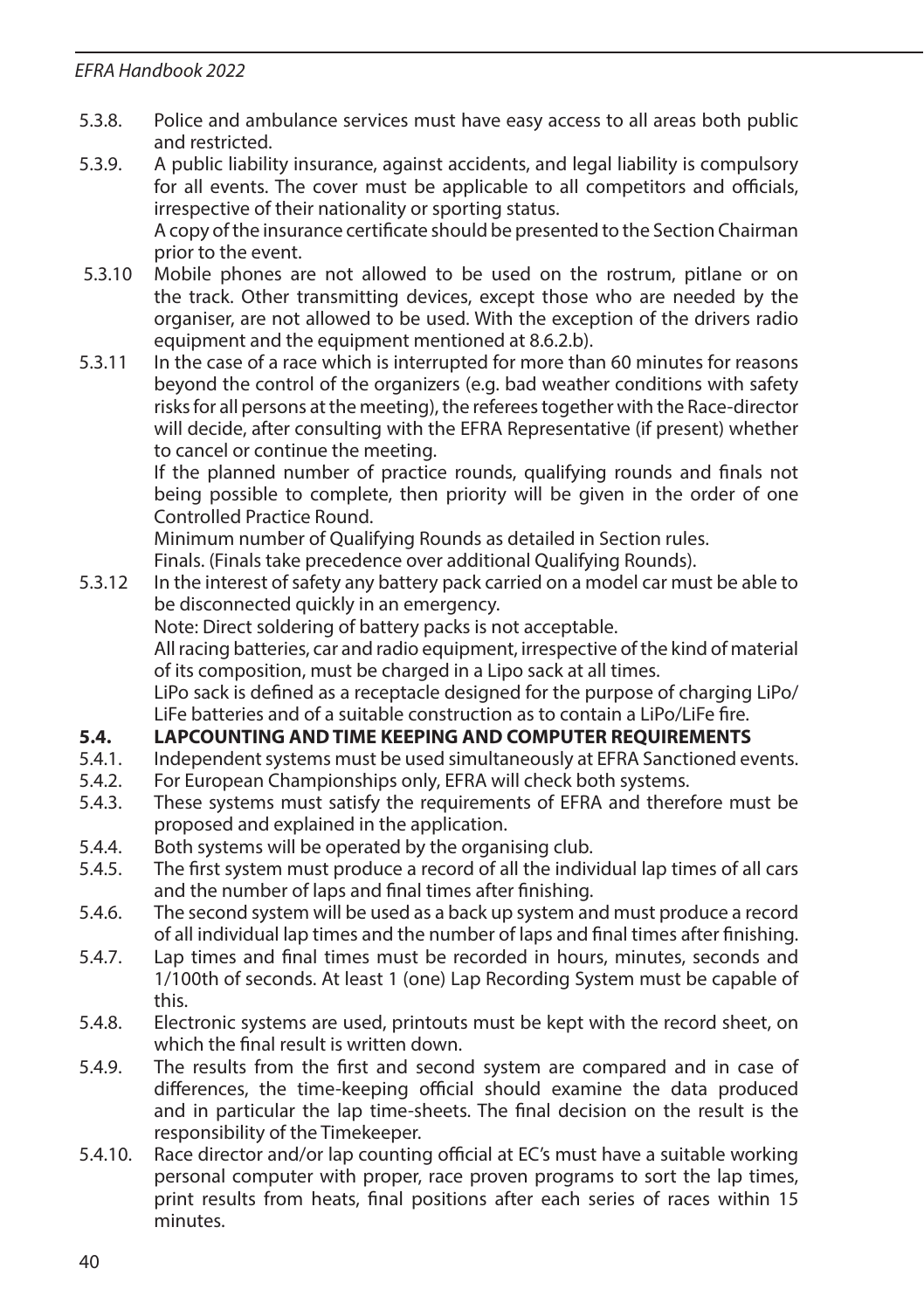- 5.4.11. The time-keeping official is responsible for publication of the final results. He must store all the data produced by the 2 systems until the end of the meeting. They can be used in case of protest against the result.
- 5.4.12. Electronic systems must be connected to a reliable power source (Preferably not a generator). Connecting plugs must be firm and not easy to disconnect. When 2 electronic systems are run simultaneously, they should not be connected to the same power source.
- 5.4.13. For timekeeping accommodation requirements, see 5.2.5. and 5.2.4.
- 5.4.14. The official result sheets containing results of all heats, semis and finals, must be sent to the EFRA Section it concerns within 10 days of the race.
- 5.4.15. The clubs that apply for an EFRA event must guarantee (mandatory), that the software to be used for time-keeping provides the capability of online streaming of the lap times (lap by lap, in real time). The software used must also have the capability to store, and show online, through the hole event, the reports (including general classification) after the different heats or finals.

# **5.5 CLASSIFICATION OF DRIVERS**<br>5.5.1 Qualification for finals will be

- 5.5.1. Qualification for finals will be based upon each driver's best single score achieved during the qualifying heats, or upon points achieved during qualifying rounds/ heats as detailed by Section/Class rules. General rules
- 5.5.2. In the case of more than one driver recording identical best results at the end of qualifications, the next best result is taken unless otherwise stated at class/ section rules.
- 5.5.3. In the case of more than one driver recording identical best results in a final the driver starting with the highest number is classified as the fastest. (e.g. if numbers 5  $& 2$  are equal then 5 is deemed as the highest final placing)
- 5.5.4. In the case of more than one driver recording identical best results in a final and having used all possibilities to sort them out without success, the qualification order will decide.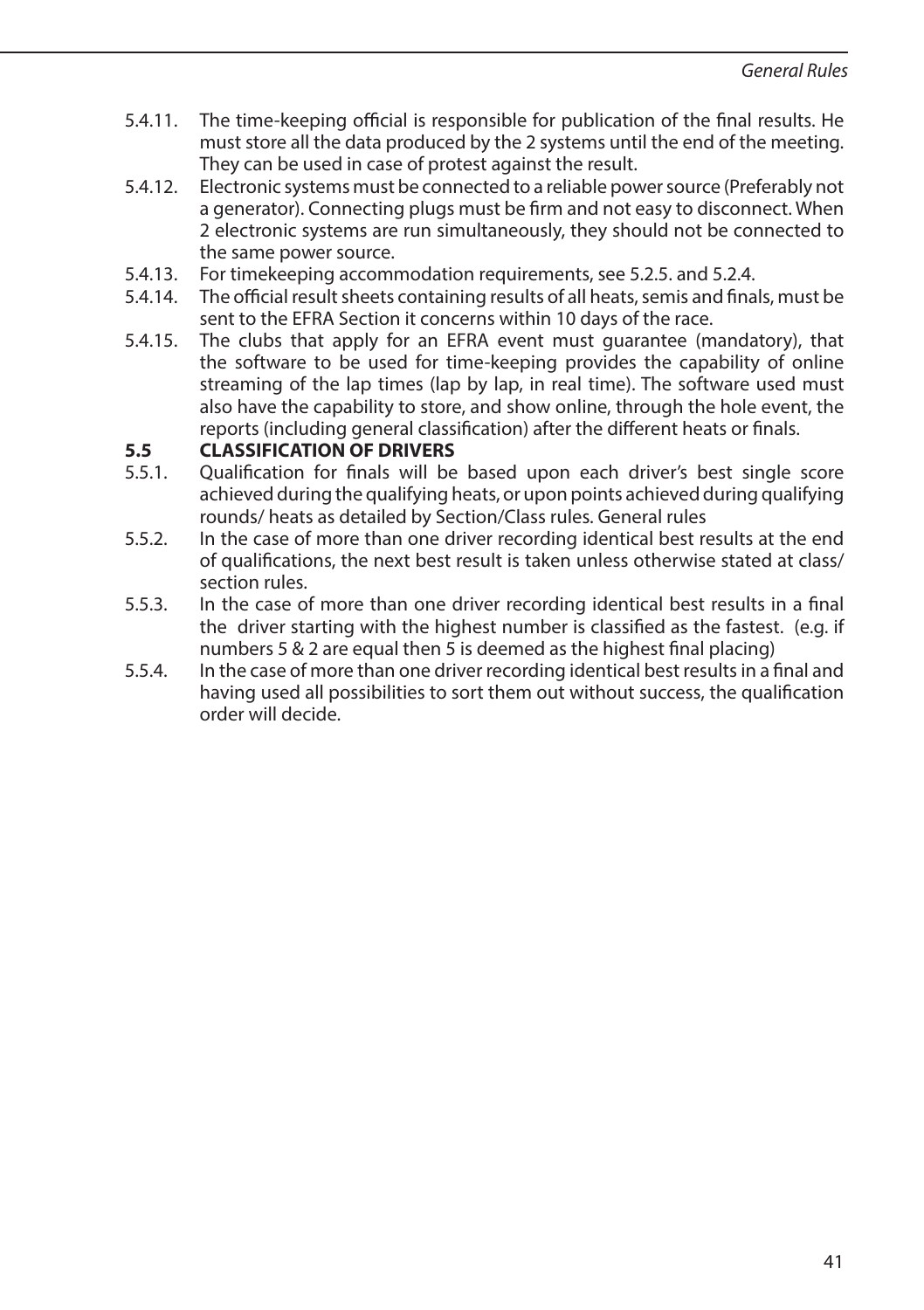# **6. ORGANISATION OF EFRA EVENTS**<br>6.1 BACE ORGANISATION REQUIREMENTS

# **6.1. RACE ORGANISATION REQUIREMENTS**<br>6.1.1 Preliminary Checks: Before applying for

- Preliminary Checks: Before applying for an EFRA sanctioned event, the host club must:
	- a) Be confident they can offer foreign competitors a race that is worth the travelling and expense in all respects;
	- b) Have the track available from at least Friday-morning prior to the race (09.00 till 18.00 hours minimum), unless stated differently by section appendix;
	- c) Be sure the track and accommodation comply with the rules as described in chapter 5 and the section appendix;
	- d) Have enough experienced volunteers to organise the race, and set up a committee for this purpose to cover: lap counting and timekeeping, technical inspection, and race control facilities, organise marshalling and to arrange hotel accommodation and publish race results in the internet as the race advances.
	- e) Have the necessary authorisation to hold the race, i.e. from the owner of the track or property, with regard to noise, spectators, refreshments, chargeable entries etc.
	- f) have the right insurance for an international event.
- 6.1.2. Request for EFRA Grand Prix and European Championship (see chap.3) The organising club must request the race through its National Association, who will forward this request to EFRA as described in paragraph 3.2.2. and 3.3.3. The National Association may reject such a request even before sending it to EFRA, they being in the first instance responsible for such a race.
- 6.1.3. Request for EFRA Sanction or other major international meetings are made in the same way. Such requests can be made to EFRA at any time of the year but before 31 August of the previous year.

# **6.2. INVITATIONS AND FORMS FOR EUROPEAN CHAMPIONSHIPS**<br>6.2.1. The host Federation shall provide sufficient copies of the necessa

The host Federation shall provide sufficient copies of the necessary information to the EFRA Section Chairman not less than 120 days before the event. The information shall include a program to be approved by the Section Chairman, a plan of the track, directions to the track, hotel accommodation etc.

 The invitation must state whether the race is to be run in a clockwise or anticlockwise direction.

 The Section Chairman must make sure that all EFRA contact addresses receive this information, together with the entry forms, not less 90 days before the event. The information should, at the same time, be published on the EFRA website www.EFRA.ws.

6.2.2. For European Championships the National Federation is responsible for registering their national team at the EFRA tool, at the latest 40 days before the event. They may submit a waiting list for up to 4 drivers additional to their country allocation for reallocation purposes. Those extra 4 names must be clearly pending on EFRA approval.

 In respect to Events open to IFMAR collaboration, overseas drivers will be registered by their respective IFMAR Bloc.

6.2.3. 55 Days before the event any places not taken will be re-allocated by Section Chairman, using the procedure established at the AGM. The reallocation will be published to all the participating countries 40 days before the event at the latest. If the re-allocated places do not fill the entire series of heats, the host country may provide the remaining drivers. The entry fee for such will be the normal allocation fee.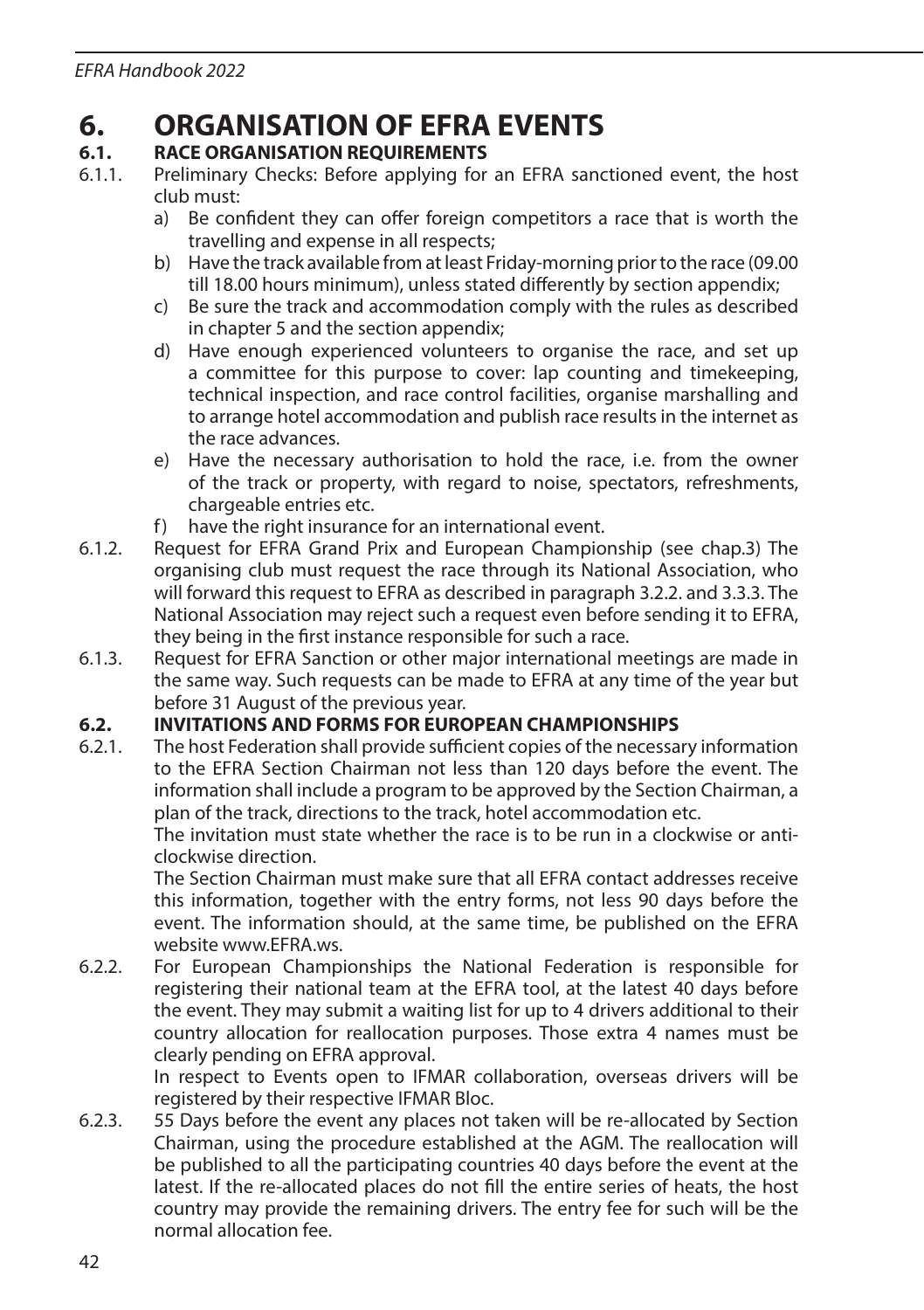- 6.2.4. Only drivers with an international EFRA Registration can participate in a European Championship.
- 6.2.5. Organisers must confirm the entries of all competitors participating in the race, 30 days before the event at the latest, to both the National contact address and each competitor and through publication on the official website of the event.

# **6.3. INVITATION AND ENTRY FORMS FOR EFRA GRAND PRIX ETC.**<br>6.3.1 Invitations Entry forms and time tables with additional inform

- 6.3.1. Invitations, Entry forms and time tables with additional information must be published on, or linked from, the EFRA web site at least 60 days before the event. This information must be at least in English language.
- 6.3.2. The National Association distributes the entry forms to the interested drivers, completing the entry form and sending it to the organizing Club is the responsibility of the individual driver. The organizer may request payment of the entry fee in advance. If this is requested the entry form must specify the methods of payments. Among those an IBAN number with all data needed for international Bank transfer is required; other methods of electronic payment (e.g. credit card or pay-pal) are also acceptable.

 If payment in advance is requested the entry is not confirmed until payment is done. Only due to exceptional circumstances the payment might be refunded in the event of a no-show previously communicated.

 Closing date for the entries must be marked on the entry form but should not be later than 7 days before the event.

- 6.3.3. The maximum number of entries at an EFRA Grand Prix may not exceed 120 under normal circumstances or 144 in the event of heats and finals of 12 drivers or more.
- 6.3.4. Drivers who cannot take part because of over-subscription should be notified by the organisers.

### **6.4. PROMOTION AND SPONSORING**

- 6.4.1. EFRA events must be organized in such a way that the sport is well represented to both the spectators and the competitors. Enough advertising must be made in the area to draw spectators and to interest the Press in the EFRA event. An event website for EC's should be made. Live feed of results and probably picture's/ film is advisable.
- 6.4.2. When sponsors are attracted, they may only be offered advertising space on cars or drivers (shirts or jackets), when the sponsors name does not conflict with any manufacturer of cars, radio equipment, engines (related to the model car sport), present or represented in the race.

 Sponsors may not demand from the organisers the exclusive use of their name or their product by all competitors during the event.

### **6.5. CONVENIENCE AND SECURITY**

- 6.5.1. For European Championships, public convenience and refreshments must be available to all competitors from the first day of the event onwards.
- 6.5.2. For EFRA Grand Prix, public convenience and refreshments must be available to all competitors from Friday onwards.
- 6.5.3. All possible action must be taken to avoid any danger for public or competitors (see 5.3.). The police must be advised of the meeting.
- 6.5.4. The Pit area must be secure. All possible care must be made to safeguard both the drivers and their equipment.
- 6.5.5 : Animals in pits and working areas are strictly forbidden.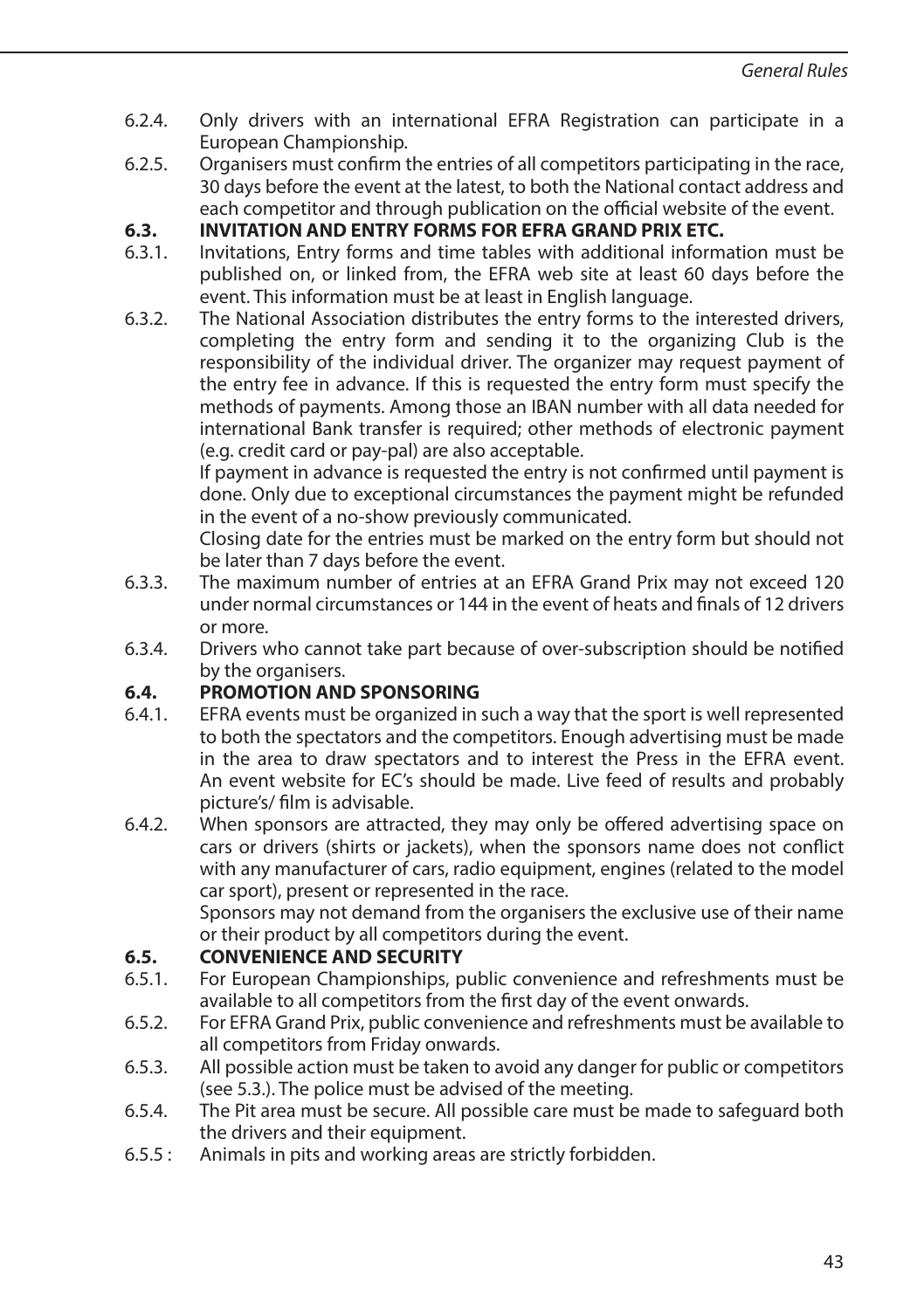### **7. RACE OFFICIALS**

### **7.1. REFEREES List see chapter 1**

7.1.1. The main task of Referees is to observe the racing and in particular good sportsmanship during racing. He will ensure that the current EFRA rules are observed by everybody.

 The referee for a Championship should be nominated at least 60 days previous to the event.

- 7.1.2. Referees are part of the International Jury when a meeting is called by the Race Director. The Referees will advise on any dispute regarding procedures associated with driving, marshalling or rostrum area behaviour.
- 7.1.3 Two EFRA referees, (see approved list) appointed by the section chairman after consultation with the national federation, are required for all EFRA EC's with allocated places. At least one of them must be from abroad and will be head referee. The hosting federation must provide suitably qualified substitute(s) to assist and stand in.

 For GP's and open EC's one EFRA referee will suffice (see approved list). A second referee, known by name and approved by the national federation but not necessarily on the approved list may be accepted. The hosting club must provide a suitable qualified substitute to assist and stand in. EFRA does not pay any referee expenses for GP's or sanctioned International races.

7.1.4. EFRA referees are appointed by EFRA for a period of two (2) years after being proposed by their National Federation. The EFRA Referee form must be used and the registration year will be indicated on the Referee list, chapter 1.

 EFRA referees must be experienced and unbiased people with a good knowledge of the English language and EFRA rules. They must have acted as Referee at least at National level in that class before being proposed by their National Federation. Each Section will prepared a list of approved Referees from those proposed together with an indication of their experience level.

EFRA Referees are divided in 3 categories

Grade C: Grand Prix or International Meetings

Grade B: European Championships

Grade A: World Championships

 Grade A and B EFRA Referees must, after proposed by National Federation, receive the sanction of the appropriate Section Chairman.

Appointment to be made by the EFRA Executive Committee.

7.1.5. EFRA will pay the travelling costs (agreed in advance) of one Non-National Referee appointed by EFRA to European Championships with allocated places at the AGM. All other costs (Hotel, meals, sundries etc.) to be covered by the organiser. EFRA will retain a 'performance bond' (rule 3.6.8) from the Entry Fees paid to the Organiser/Federation to cover these costs and any balance will be paid to the Organiser/Federation at the end of the year, or when all costs have been ratified and the EFRA officials have confirmed the event was to EFRA standards. It is assumed that the Organiser will reserve adequate and decent hotel accommodation for the EFRA appointed Referee and provides comfort at trackside (lunches, refreshments, dinner-party ticket etc.). If the accommodation reserved by the Organiser is deemed unsuitable, the EFRA Referee has the right to seek an alternative. The EFRA Referee is entitled to claim a maximum of 100 Euro (or equivalent) for Hotels, meals, sundries per. 24hr. period. Higher costs will be the responsibility of the Referee. All costs claimed, must be duly documented on the expense claim to EFRA with receipts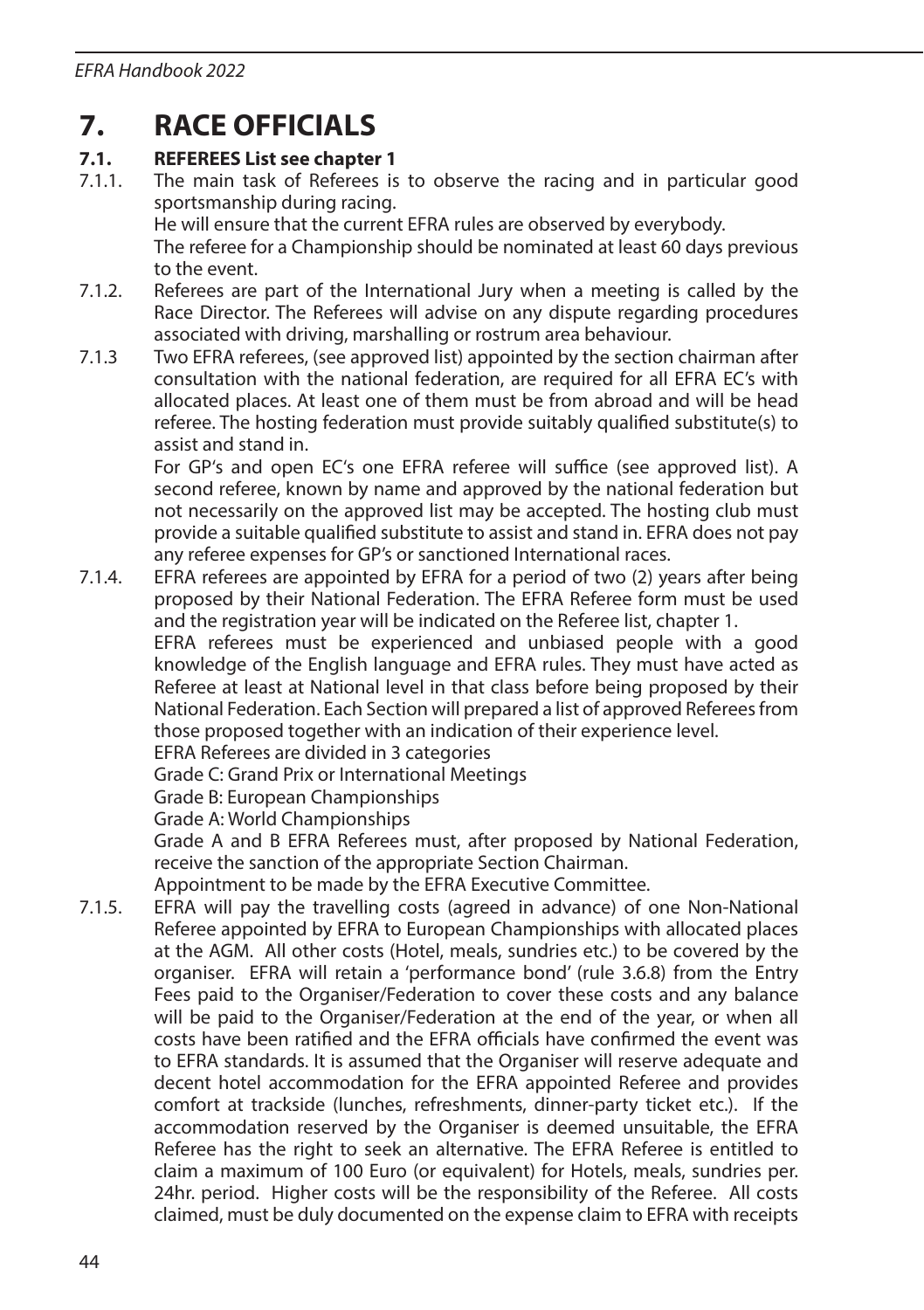provided. The EFRA Referee will inform the Organiser/Federation of the costs that will be claimed prior to leaving the event. The organiser has the right to settle some/all of these costs direct, therefore reducing any claim by EFRA against the 'performance bond'.

### **7.1.6. REFEREES DUTIES**

 At EFRA events at all times during the qualifying heats, both referees in turn will watch and observe the racing from start to finish.

 During the finals both referees must observe the racing from start to finish. The host Federation must provide suitably qualified substitutes to stand in for these referees should they be called away from their duties. The expenses of these substitutes must be clarified in advance between host Federation and the organising club.

- 7.1.7. Both referees always work together, they take decisions and issue warnings and instructions. The referees may take action after an initial warning, but in all cases a maximum of 3 warnings means automatic disqualification.
- 7.1.7 a The Referees will agree on any time or other penalties to be awarded following consultation with the Race Director taking into account the likely advantages to be gained by Jump Starts etc. on individual tracks. They will also decide the practical limits for numbers of pit lane mechanics. This will normally be limited to:
	- a) I mechanic plus Team Manager during qualification
	- b) 2 mechanics plus Team Manager during finals.
	- If space permits these numbers can be adjusted upwards.

### **7.1.8. POINTS OF OBSERVATION**

- 7.1.8a. Bad sportsmanship during racing, i.e. impeding the progress of other participants, deliberate slowing down (including deliberately slowing down and/or coasting past any noise testing equipment with the intention of avoiding the checks) or waiting for another car, deliberate crashing into another car, deliberate cutting of corners and reckless driving in general.
- 7.1.8.b Team driving, conduct unbecoming or interfering with the fair outcome of a race (refer to rule 4.5 UNSPORTMANSLIKE BEHAVIOUR)
- 7.1.9. Unsporting behaviour of drivers and mechanics involved in the racing.<br>7.1.10 Incorrect use of the entry and exit to the pits
- Incorrect use of the entry and exit to the pits.
- 7.1.11. Repairs and refuelling outside the pit area.
- 7.1.12. Cars that do not conform to the regulations before the start is given or during the racing (i.e. loss of the bodyshell, exceeding the noise-rules due to loss or damage of the silencer).
- 7.1.13. Cars that are in an undriveable or dangerous condition due to damage or malfunctioning of the car.
- 7.1.14. Starting procedure, i.e. writing down start line infringements and if necessary reporting these to the time-keeper.
- 7.1.15. It is not the duty or the responsibility of the referee to check that the cars confirm to the technical rules. This is always the responsibility of the Technical Inspector. The Section Chairman (or the EFRA appointed deputy) checks the methods used for technical inspection.

#### **7.1.16. REFEREES AUTHORITY**

- 7.1.16a. The referee issues warnings in the event of infringements of any of the points as described under 7.1.8.-11 and ultimately may even issue a black-flag (disqualification) when his warnings are not effective.
- 7.1.17. Warnings and instructions are announced by the referee himself and he keeps a record of the warnings and instructions issued (referee-notes). 3 Successive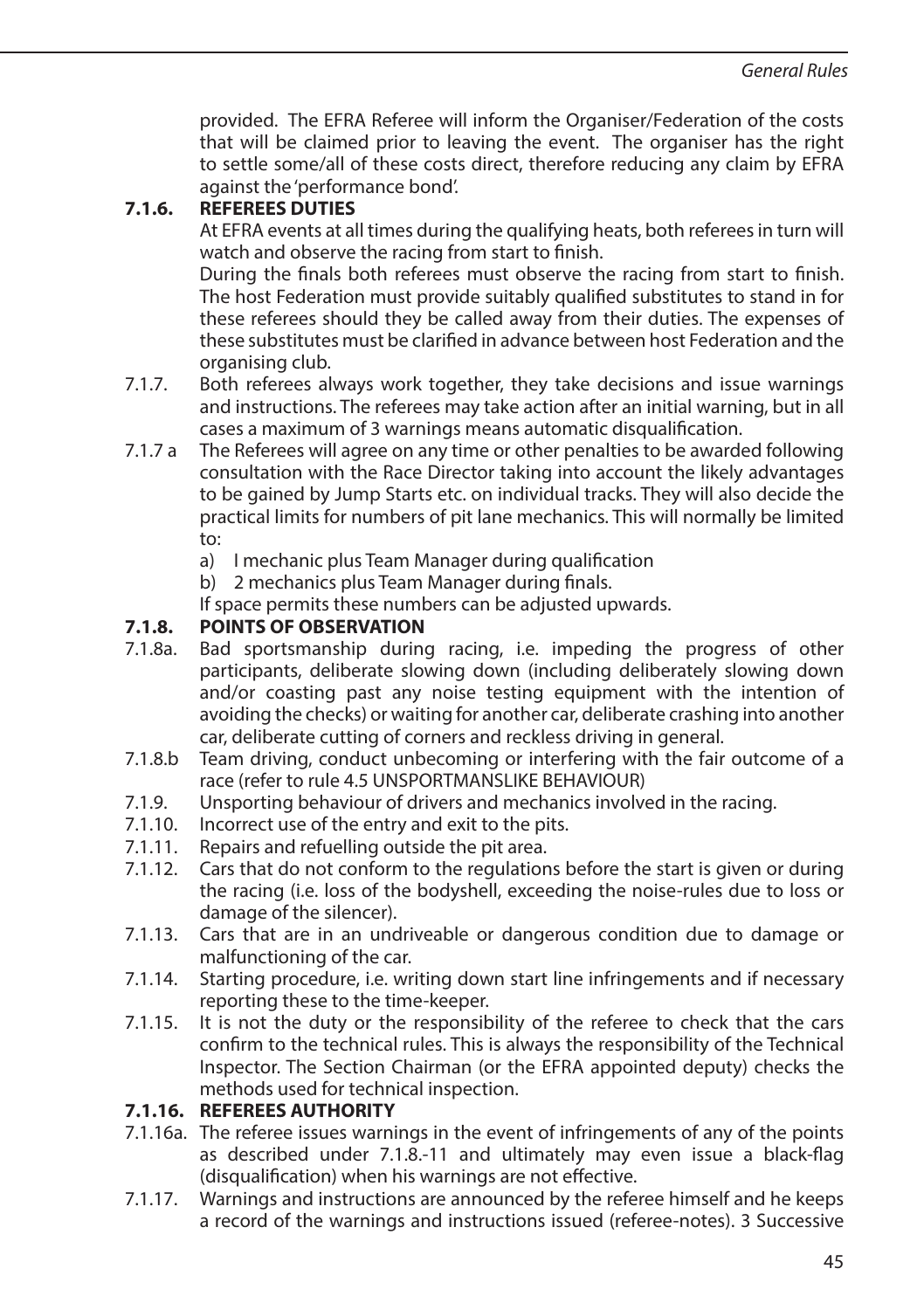warnings lead to disqualification (black flag). Instructions issued by the referee must be observed immediately.

- 7.1.18. Warnings for bad sportsmanship (7.1.8.-7.1.9.) are announced with the words: "FIRST WARNING TO CAR NO.....FOR BAD DRIVING".
- 7.1.19. Warnings for mis-use of the pit are (7.1.10 and 7.1.11) are announced with the words: "FIRST (SECOND) WARNING TO CAR NO.....FOR MIS-USE OF THE PIT AREA".
- 7.1.20. Instructions for repairs (7.1.12 and 7.1.13.) are announced with the words: "CAR NO.....REPAIR BODY, SILENCER, CAR ETC".
- 7.1.21. The warnings and instructions issued by the referee are indisputable and final and may not be interfered with by anyone. Under no circumstance may a warning or an instruction from the referee lead to the interruption of the whole race.
- 7.1.22. Appeals against the decisions of the referee must be addressed to EFRA General Secretary, after the meeting and in writing. EFRA is not obliged to act on such a complaint, but will seriously study it and answer.

#### **7.1.23. REFEREES FACILITIES**

 Referees must be offered a place from where they can observe the track from the view as seen by the drivers. At an EFRA EC must this place be on the rostrum. The place must be separated from the drivers area, to assure a quiet and undisturbed working environment. Protection must be given against bad weather (walls, roof etc).

- 7.1.24. The place must be equipped with 2 chairs, a table, a microphone and a monitor to watch the race order. With the microphone the Referee must be able to announce his warnings or instructions at any time during the race. A system of preference for the Referees microphone over the announcers microphone must be provided by organisers.
- 7.1.24a Referees should be able to communicate verbally with each other, the Race Director and Lap Counting Supervisor.
- 7.1.25. It may be assumed that the referees comfort is provided for by the organisers ( lunch, refreshments, dinner-party etc. ).

#### **7.1.26. REFEREES REPORT (EFRA REF: REFEREE 92-1/7)**

7.1.26a. Both referees make up their official EFRA report directly after the race, provide a copy to the Race Director, and send copies of it to the Section Chairman and General Secretary. The report should contain general information about the organisation, accommodation and races.

Referee notes with issued warnings etc. should to be included.

### **7.2. TIME KEEPING SUPERVISOR AT EUROPEAN CHAMPIONSHIPS**

- 7.2.1. For all European Championships, EFRA will approve a Time-keeping Supervisor to check the systems provided and operated by the organising club.
- 7.2.2. EFRA will not be responsible for the costs.
- 7.2.3. EFRA approves the equipment of both Time-keeping systems.
- 7.2.4. The organising club must provide experienced lapcounters and a suitable accommodation for the Time-keeping Supervisor.
- 7.2.5. The Time-keeping Supervisor is responsible for recording all the individual laptimes and total laps plus finishing time of all drivers during all heats, semi-finals and finals.

 He is not responsible for the classification of the results, nor for the selection of drivers for semi-finals and finals.

7.2.6. After the finish of any heat, semi-final or final, the results of the first and second time-keeping system are compared by the Time- keeping Supervisor and in case of differences between the 2 systems, the Time-keeping Supervisor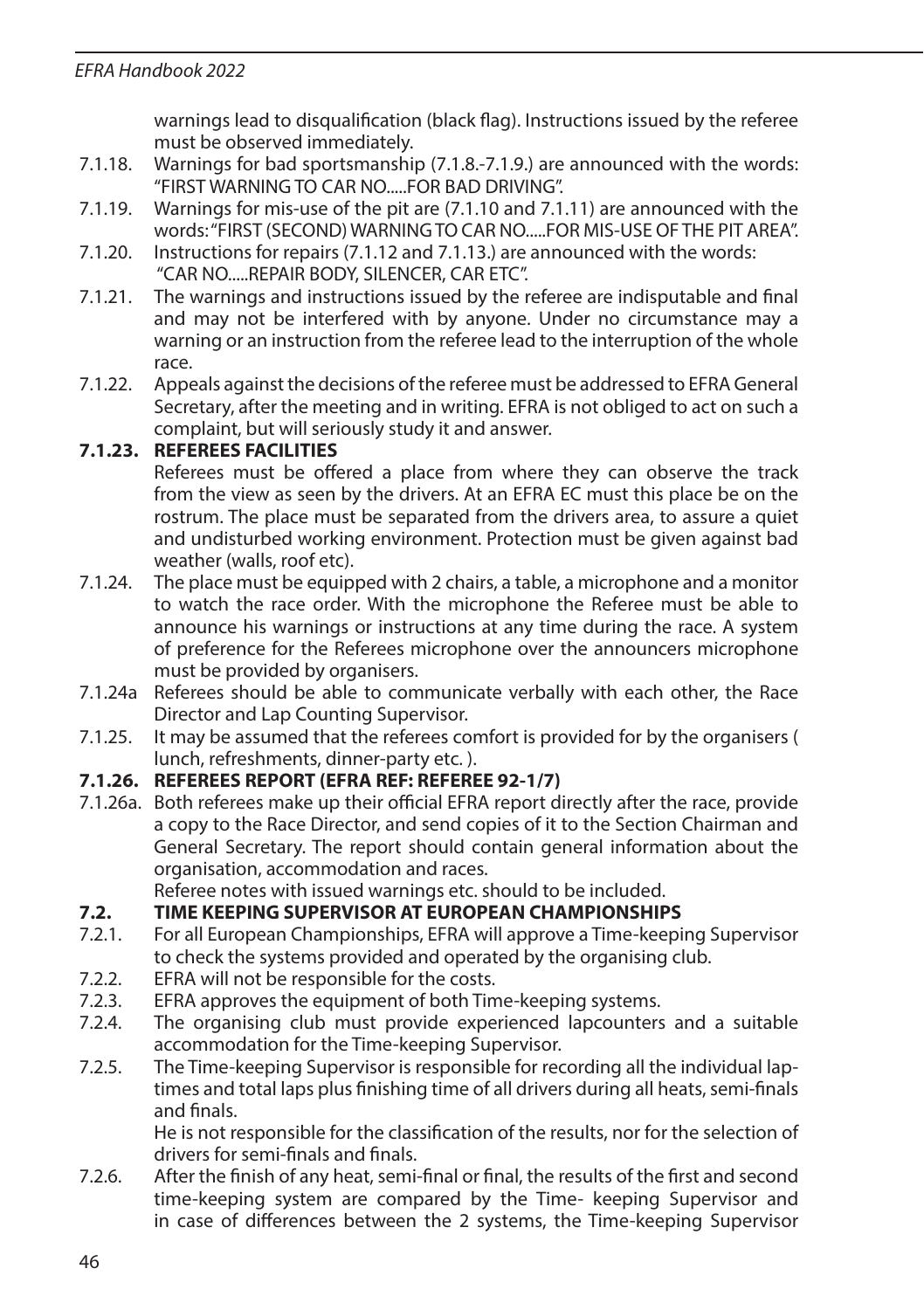investigates both results and takes the decision on the final result. Only the results approved by the Time-keeping Supervisor may be published to the competitors and are official.

- 7.2.7. In case of protests against results, the Time-keeping Supervisor together with the Race-Director will check on the questioned result and will take the decision.
- 7.2.8. All results, written, printed or otherwise, in their original condition are property of EFRA and kept by the EFRA Time-keeping Supervisor until the end of the event ( see 7.2.1. ). After the event all relevant data will be sent to EFRA (rule 5.4.14). Copies of the original data are left with the organisers.

# **7.3. RACE OFFICIALS**<br>**7.3.1** Mandatory Officia

Mandatory Officials.

 In EFRA Sanctioned races it is mandatory to have the following Official positions held by different persons:

- a. Race-Director
- b. Time-keeper
- c. Technical Inspector
- d. Risk Management Officer.

Other Officials have to deal with:

- e. registration of entrants, checking licences, collection of fees;
- f. supervise transmitter impound;
- g. giving start and finish signals;
- h. lap-counting and time-keeping;
- i. recording and publishing results;
- j. separation of public/drivers area and track
- k. supervising the marshalling around the track;

l. track marshalling.

7.3.2. Qualification of Officials.

 All Officials must be properly trained and experienced persons, with the main positions held by persons with international experience and a good knowledge of the rules and the English language. All main Officials must be able to converse in English.

7.3.3. Selection of the Officials.

 For EFRA Sanctioned races, the organising club may select all the Officials. The Race-Director must be approved by the National Association. For European Championships the Race-Director must be known and approved by EFRA as well.

- 7.3.4. All Officials, except Referees and the Time-keeping Supervisors, are subordinate to the Race-Director, who issues detailed instructions for all jobs.
- 7.3.5. No Official is allowed to take part in a race.
- 7.3.6. Officials should be clearly distinguished from competitors and spectators by wearing a band or otherwise.
- 7.3.7. No Race Official is empowered to make interpretations of any EFRA Constructional or Procedural Rule either during technical inspection or racing without full approval of the International Jury. During the meeting of the International Jury which is convened for the purpose of approving any such interpretations, it is the duty of the Section Chairman (or the EFRA appointed deputy) to provide authoritative guidance on the interpretation of any rule in question.

### **7.4. INTERNATIONAL JURY**

7.4.1. The international jury consists of the section chairman if present, all Team-Managers or their deputy of the countries present, the Race Director and the 2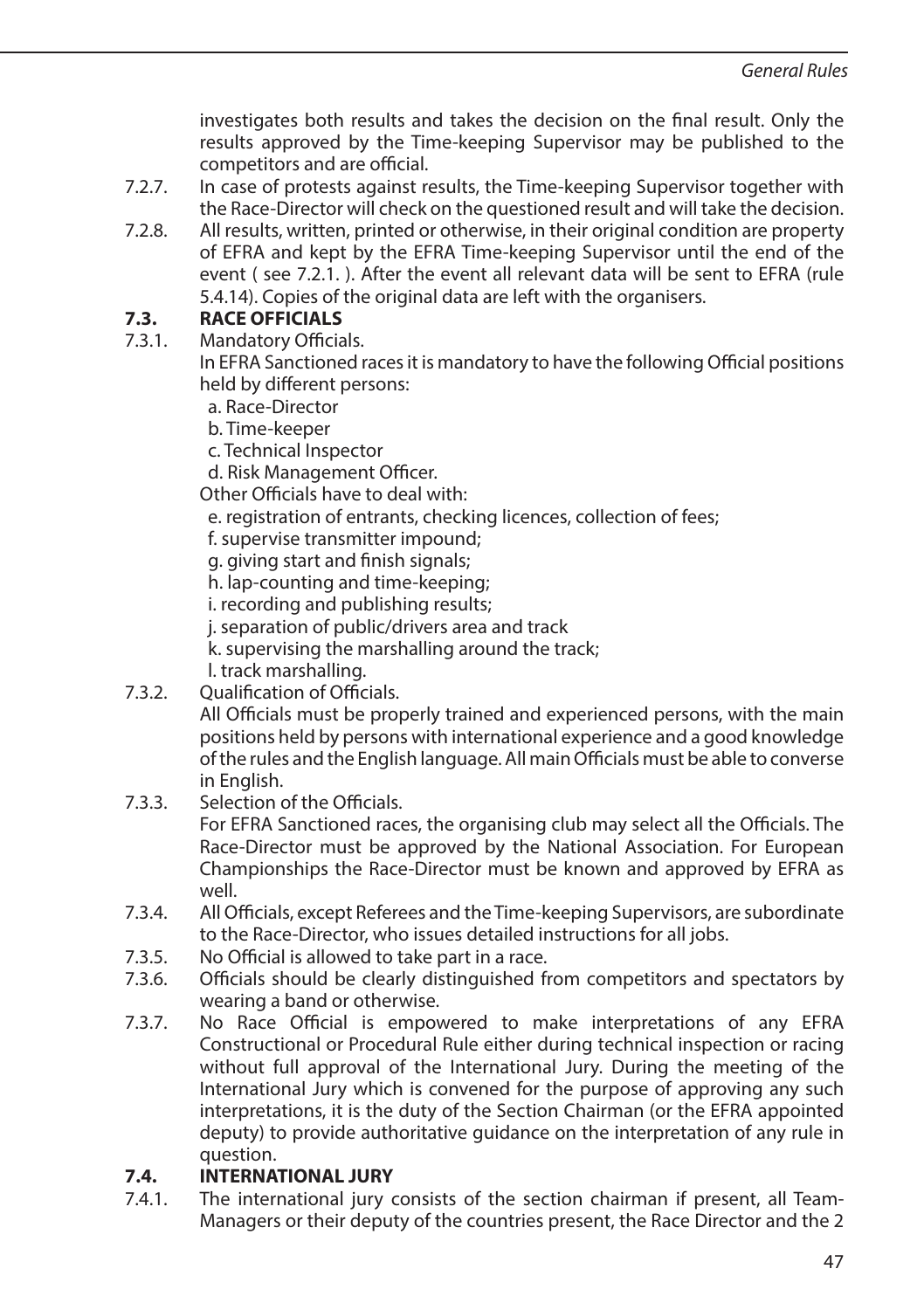EFRA Referees. All decisions are taken by simple majority, one vote per person and no proxy votes. In case of parity of votes, the Section Chairman has the deciding vote. The result of each decision must be published in writing.

- 7.4.2. During a meeting of the International Jury, at least 2/3 of all countries must be present at the meeting. The Team Manager or his deputy must be present.
- 7.4.3. Responsibilities of the International Jury:
	- a. to adjudicate in unforeseen situations.
	- b. to adjudicate in the case of protests if needed.
	- c. to amend the schedule.
	- d. to check that the race is run according to the official EFRA rules.
- 7.4.4. When necessary, the Race-Director calls an International Jury meeting. The Referees may also call an International Jury meeting to settle disputes or protests against unforeseen situations. A written agreement of a minimum of 3 Team Managers have the power to call an International Jury meeting. The Race-Director must provide a room or other place for the international jury

to meet in seclusion.

- 7.4.5. The international jury is not responsible for the organisation and the well running of the race.
- 7.4.6 The International Jury may only adjudicate in the interpretation of the official EFRA rules. It may not either alter or ignore the rules and may not instigate it's own rules.

# **7.5. TEAM MANAGER**

- The Team Manager or a nominated deputy, approved by the Race Director should be present during all official racing and is a member of the International Jury. The Team Manager is appointed by his national association.
- 7.5.2. Responsibilities of the Team Manager are:
	- a. To register on behalf of his team providing the organisers with all driver's EFRA Registration and frequencies.
	- b. Be present at the technical control. either before, during or after the end of the race, in which team members participate.
	- c. Look after the welfare and behaviour of his team and take care they receive proper accommodation in the pits area.
	- d. He must attend the Team managers meeting(s) prior to the start of the race.
	- e. He is the link between his team and the race direction by receiving all information referring to. -time table changes
		- -frequency changes

 -results after every qualification round, sub finals, semi-finals and finals - other information referring to the race.

- f. He is allowed to stay in the pit area when a race of one of his team members is in progress.
- g. He will receive a list with frequencies from Race Control for his drivers before the official race (timed practice) starts, so he can check that there are no discrepancies
- 7.5.3. At Championships, Team-Managers preferably do not take part in the race. They must speak English.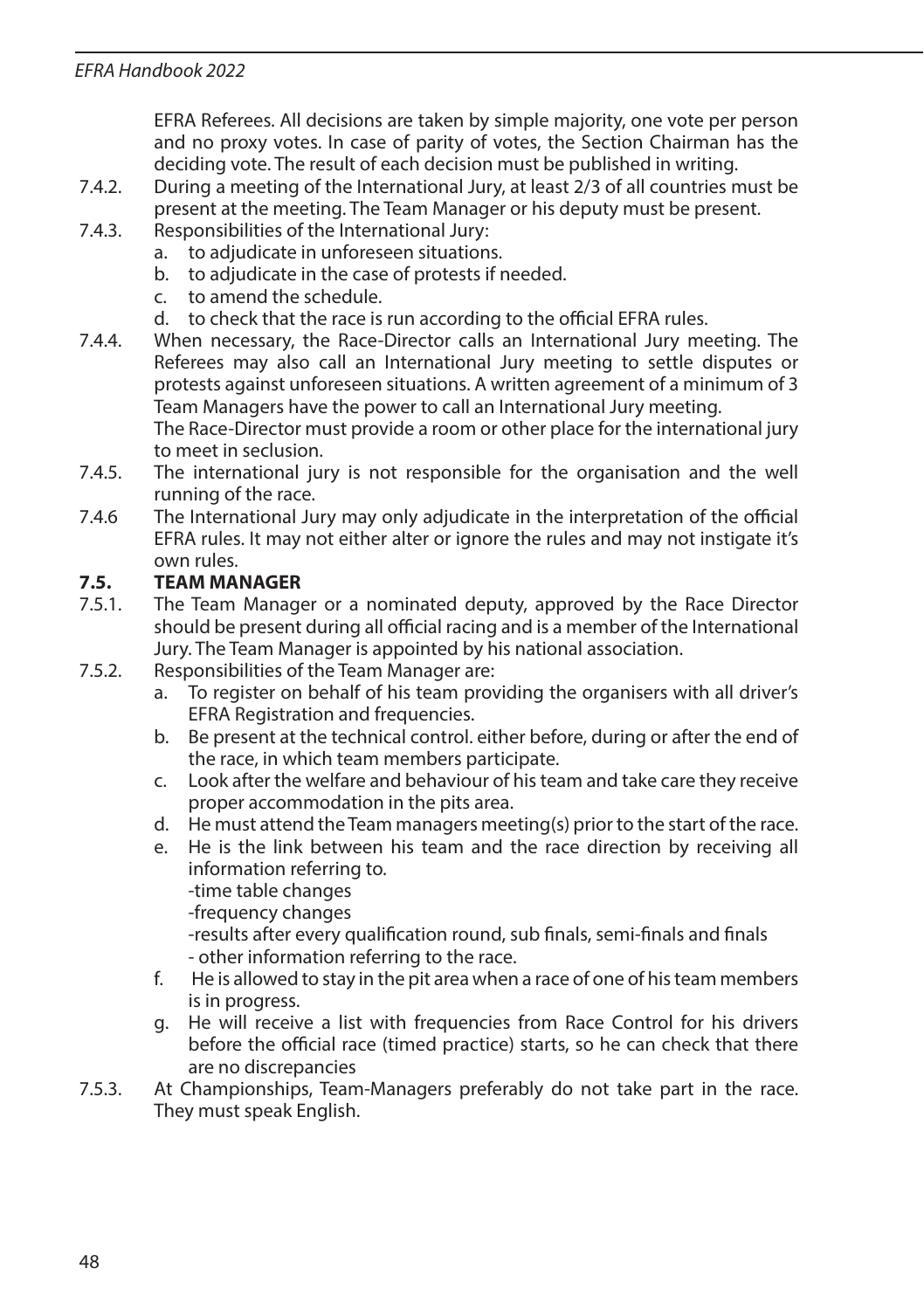## **8. GENERAL RACE PROCEDURE**

### **8.1. PRACTICE AT EUROPEAN CHAMPIONSHIPS**

- 8.1.1. At European Championships, at least 1 series of organised practice in heats per class is compulsory. It is compulsory to run at least the last round of the organised practice with official starting, official time keeping with the results published, as in official racing.
- 8.1.2. Results scored during organised practice could determine the start order (when using delayed start) in Round 1 of the qualifying heats.
- 8.1.3. Organised practice must be seen as a last rehearsal and test for both the organisers and the drivers and therefore all EFRA rules have to be followed seriously.
- 8.1.4. Free practice for all drivers CAN be allowed prior to the organised practice. In order to give every driver the same free practice and organised practice time a ticket system may be used under the control of the Race Director. Whether it is free, organised or timed practice, the identity of each driver must be carefully checked upon arrival on the rostrum.
- 8.1.5. Free practice on the day of racing may be allowed by the organisers till 30 minutes before the start of the first heat. This is not compulsory.
- 8.1.6. Free practice may only be allowed between the start of the first heat and the finish of the main final at the discretion of the organiser. Free practice is not mandatory. If free practice is planned it must be well known to everybody fairly in time.
- 8.1.7. A driver, not taking part in the organised practice, may not complain later to the organiser in case of radio-interference etc.
- 8.1.8. During Free and Control Practice driver's must follow Race Control instructions may be given in a written paper prior to the event start -, specially all instructions related to marshalling and technical inspection - e.g. go to his marshalling position after a practice, or mark chassis prior to the start of the qualifying. If a driver does not follow those instructions he will lose his best qualifying result

### **8.2. PRACTICE AT OTHER EFRA SANCTIONED RACES**

- 8.2.1. At least one day of practice in heat format for all drivers who wish to take part is recommended; normally Friday.
- 8.2.2. During the free practice the frequency board must be in use.
- 8.2.3. An organised practice of only one series of only one class is optional. This organised practice should be used as a last rehearsal and test and must include official time-keeping (see 8.1.1.).
- 8.2.4. Practice on the race-days may be allowed till 30 minutes before the start of the first heat and after the prize-ceremony, but is not compulsory.
- 8.2.5. When the organizer has started organized practice, all drivers must respect the time schedule and the heats set. If a driver is caught cheating, for instance taking part in two different practice heats the driver will be disqualified from the race.

### **8.3. ARRANGEMENT OF THE HEATS**

- 8.3.1. For arranging the heats the organiser must consider the skill of each driver. If the section has a grading system for registration, only drivers with the same grading may compete in the same heats.
- 8.3.2. One arrangement of heats may be used for one class only and must be different for following classes, with the purpose of finding different opponents.
- 8.3.3. Organisers may only change the composition of a heat when there is a serious and obvious problem that cannot be solved otherwise.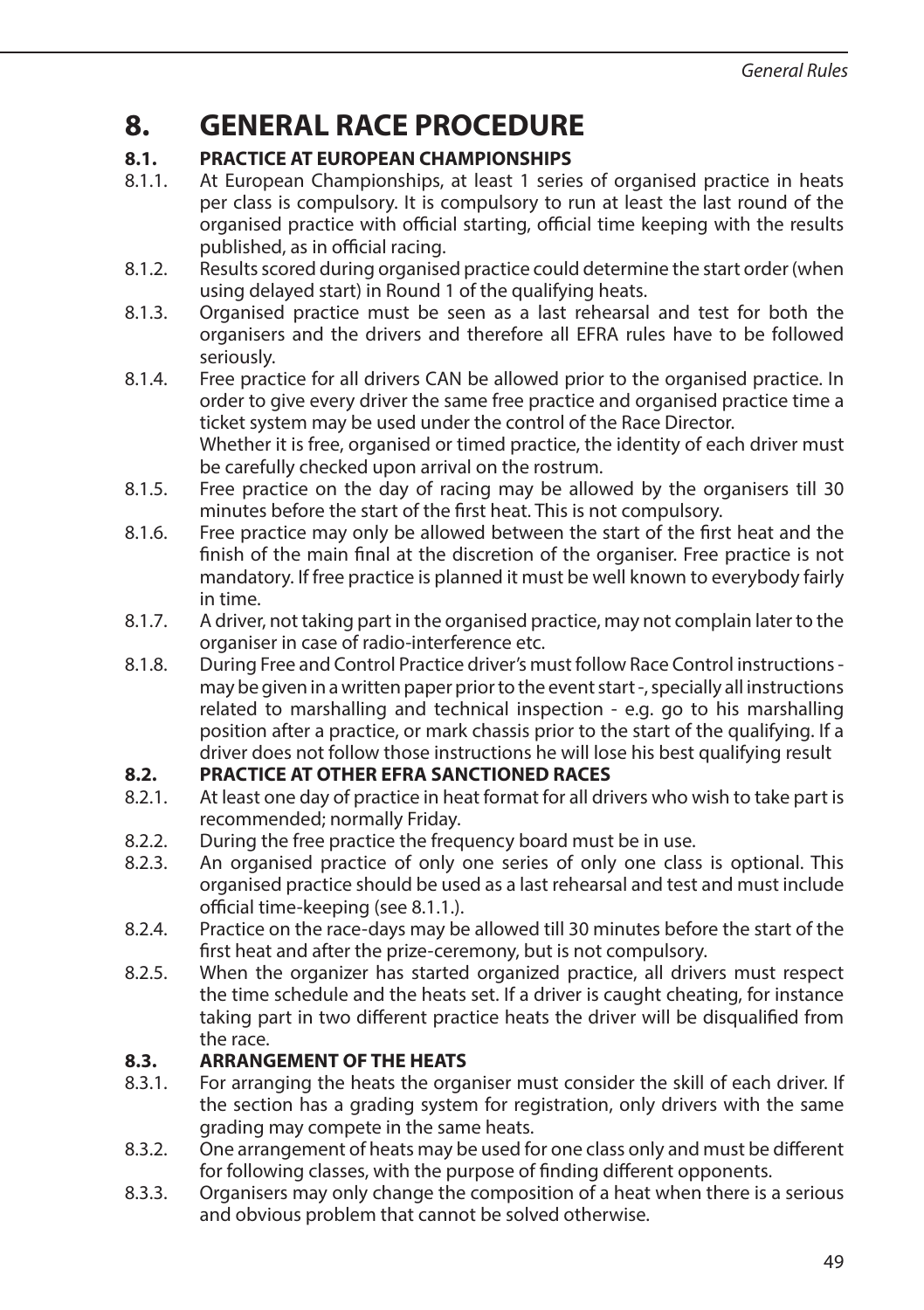8.3.4. Prior to commencement of Qualifying Rounds, drivers should be re-grouped for qualifying heats taking into account controlled practice results and/or upon the Race Officials observations. For EFRA GPs, the reseeding has to be based on controlled practices from Friday and Saturday.

### **8.4. REGISTRATION**

- 8.4.1. At European Championships drivers registration must take place on the day prior to the race. Registration will be done by the National Team Manager. During registration the drivers EFRA Registration is checked. The registration numbers will be registered by the race organiser.
- 8.4.2. At EFRA Grand Prix and other EFRA sanctioned races, drivers registration may take place up till 30 minutes before the start of the first heat.
- 8.4.3. Driver's registration must involve:
	- paying the entry fee (G.P.'s only, if not previously collected in advance);
	- checking the required drivers license;
	- receiving a list with the heat arrangement/timetable, including the frequencies used;
	- -receiving other necessary information
- 8.4.4. At every EFRA event, pre-registration may be requested by the organizers. Limit date for pre-registration must be 72 hours before the official limit time for registration. Pre-registration must involve:

Name of driver

Country

The required drivers license

EFRA Registration number

Transponder number

Email Address and agreement of the driver to send results.

 And may involve: Payment in advance and/or sending a picture for accreditation.

### **8.6. TRANSMITTER AND TRANSMITTER IMPOUND**

There can be 2 different kinds of transmitter:.

- a) Transmitters with a crystal that can be changed. See rules 8.6.1 / 8.6.3 /8.6.6
- b) Transmitters using a software decoding system that seeks for a free channel. Anybody using these kind of transmitters cannot ask for a delay for radio interference.
- 8.6.1. Transmitters (as in 8.6 a) must be constructed in such a manner, that the crystal can be changed and all competitors must have at least one alternative frequency available. Voltage supply to the transmitter must not exceed the manufacturer's type approval or National authority recommendations. Any driver found to be using external or additional battery packs must have proof that it conforms to the radio manufacturer's specifications. No changes or additions are allowed on the antenna unless authorised by the original manufacturer.
- 8.6.2. Electronic driving aids : Steering and driving/brake can only be operated by direct action of the driver using the Radio. The use of traction control devices, active suspension devices and any steering control aided by gyroscopes or 'G' force sensors is strictly forbidden. Sensors are only allowed for the purpose of passive data recording and not for adjusting the performance of the car whilst in motion. It is not allowed to use any form of telemetry with active transmission. Clarification: It is not allowed for any wireless signals to be transmitted from the car to an external source during the race that is judged to give the driver a competitive advantage during that particular race! Drivers found using any of the above forbidden items/devices will be subject to disqualification from the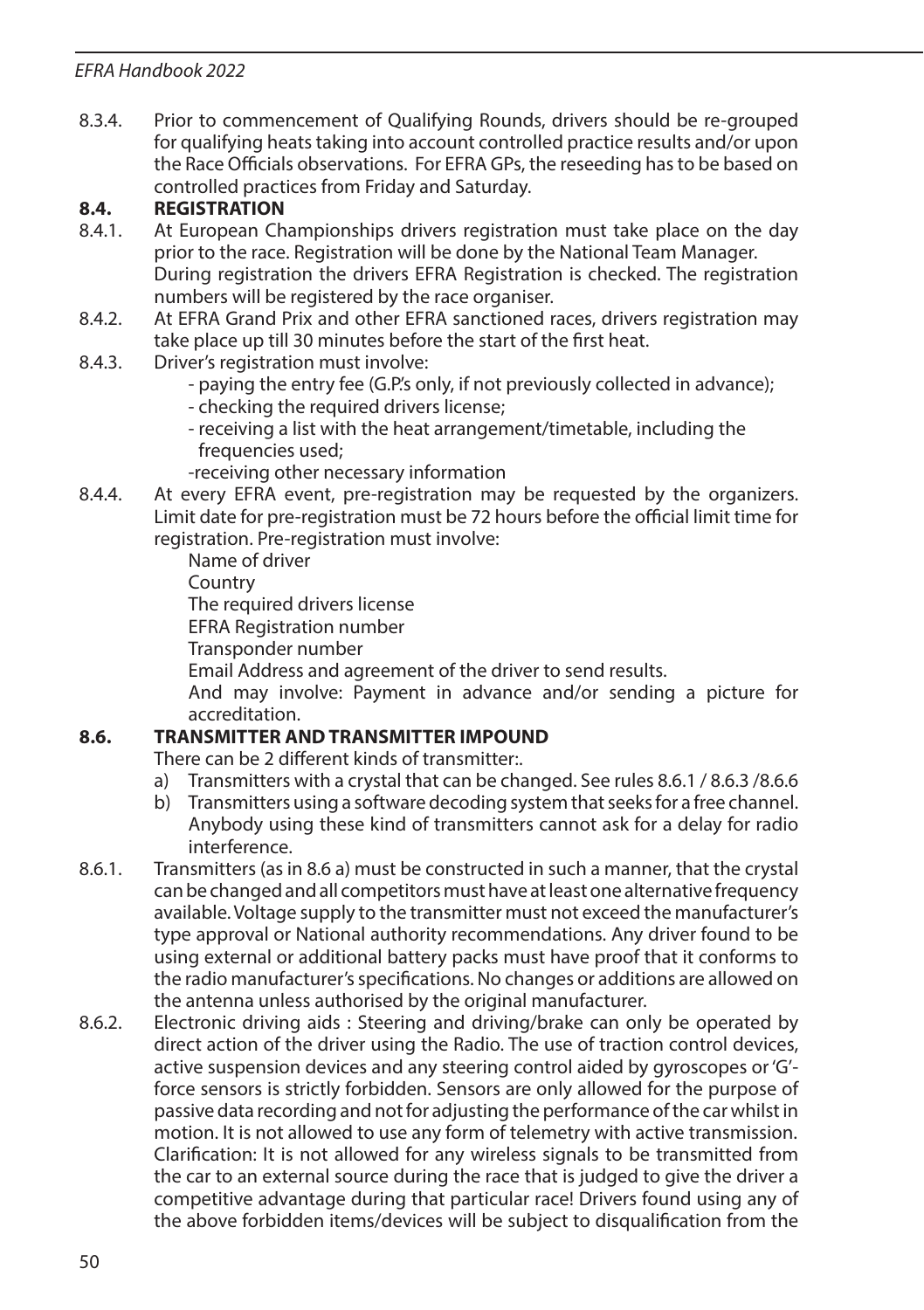event where the items are used and can be banned from all EFRA and IFMAR events for a period of 5 - 10 years.

8.6.2.b) Radio communication is allowed between Driver and Mechanic at certain classes.

Radio Communication Rules:

- a: Only designated public service bands with a maximum power output of 500 mW are allowed.
- b: Radio communication can only be used by the driver their pit crew, only while their driver is on the drivers' rostrum for the duration of the race.
- c: A single ear piece or one sided head set type that is not audible to others and does not reduce the ability to hear the referees' calls must be used.
- d: All equipment must comply with the local & country radio communications rules.
- e: Not allowed, any 2.4 GHz radio equipment.
- f: Radio equipment cannot be used at any other time within or around the complex.
- g: Race management has the right to test, decline or withdraw the use of any and all equipment without question.

h. The equipment must not be carried whilst marshalling.

Note: Rules, b, c & f, do not apply to race management.

- 8.6.3. Spare transmitters must have the crystals removed and if possible must be kept out of the pits.
- 8.6.4. Transmitters may never be taken onto the track during racing.
- 8.6.5. Transmitters will be under the control of the Race Organisers.
- 8.6.6. Transmitter impound is not mandatory. It's up to the Race director in accordance with the EFRA representative to have an impound or not.
- 8.6.7. Should the Race Director and Organiser decide not to have a compulsory Transmitters Impound, then such decision can be changed following a request of at least 3 Team Managers present.

 If a Transmitter Impound is not mandatory, then drivers can only switch on the transmitter when on the rostrum, or under supervision at Technical Inspection. In event of drivers marshalling, there must be a place next to the rostrum where they can place their transmitters while acting as marshals.

- 8.6.8. Transmitters are impounded immediately after a request by the Race Director or other Official. When impounded for the first time, transmitters are marked with heat-number or with identification number of the driver and are stored accordingly.
- 8.6.9. The transmitter impound must be close to or if possible on the rostrum. Transmitters must be protected against bad weather and stored in a safe and secure manner to prevent any damage to the transmitter.
- 8.6.10. Transmitters are only released for the next race immediately prior to the race start and must not be removed from the official area's or switched-on until the previous race has been declared finished. Transmitter-impound must take place immediately after the driver has completed his race or has finished driving and is leaving the drivers rostrum.

### **8.7. TECHNICAL INSPECTION**

8.7.1. Admission Inspection must always take place in an area protected from intrusion and before the start of the first heat. Cars must be presented for inspection as requested by the Officials any time during the meeting. Random checks on technical specifications can be done during the whole race. During Technical Inspection only the Driver or Mechanic and the Team manager are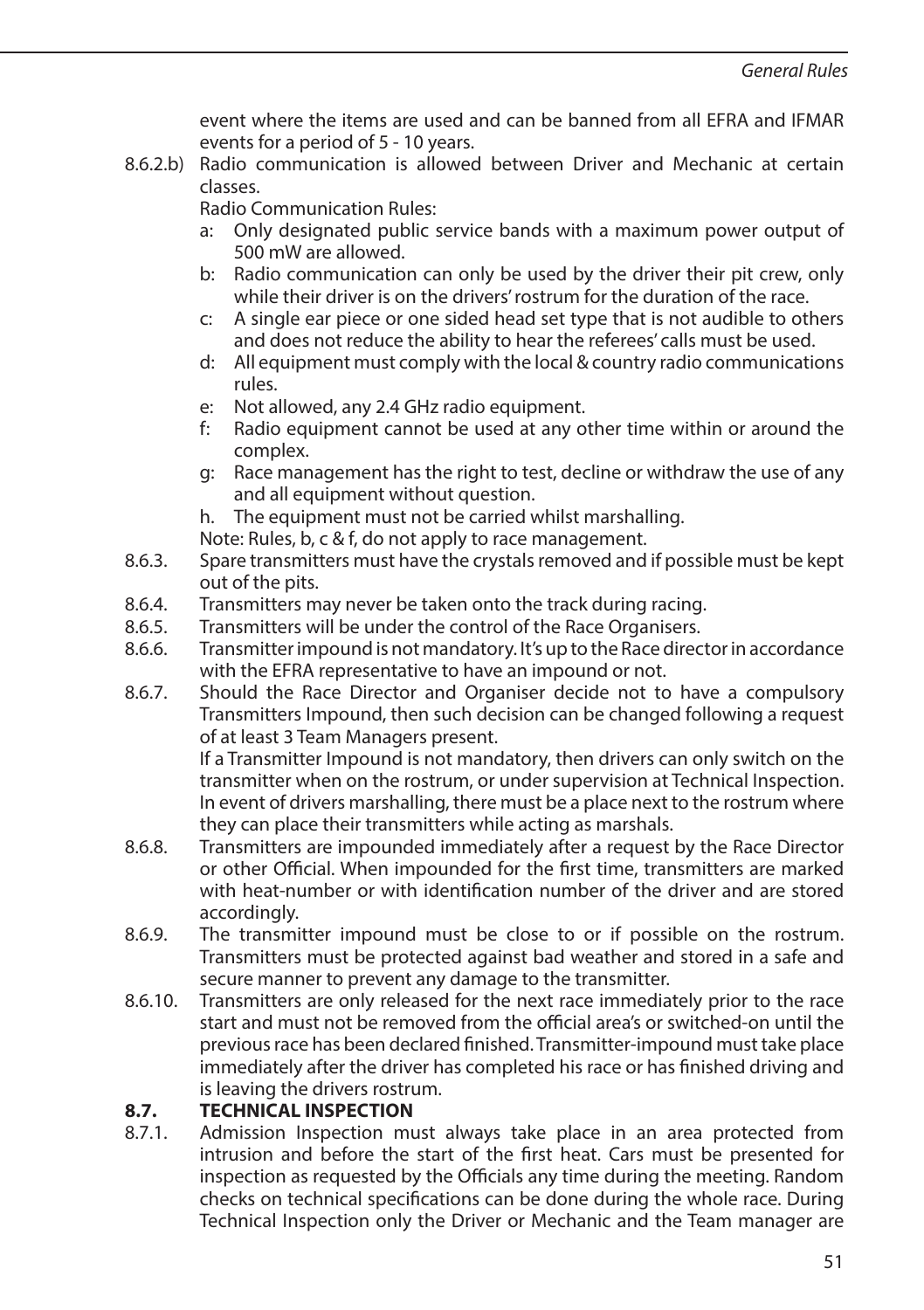entitled to be present in addition to Race Officials. Under all circumstances it is the responsibility of the driver that his car is within the EFRA rules during a race meeting. If a car is found illegal during heats, sub-finals or final, the drivers result will be made void and the car has to stay in technical inspection until the result is published and the protest time is over.

- 8.7.2. At European Championships admission inspection must take place before the controlled timed practice.
- 8.7.3. Technical inspection must include a thorough check-out of the car, weight limit, motor, muffler, tank, batteries, tyres, homologation of bodies, spoiler and overall dimensions. At European Championships, also of the transmitter (see 8.6.2.).

 Any tank found illegal after a heat or final shall be removed from the car and inspected for a second time after an initial "cool down period" of 15 minutes. This period of 15 minutes is only necessary in case the temperatures are above 20° C. The use of artificial aids to cool the car, tank and/or the fuel in the cool down period is forbidden. Only EFRA approved equipment for measuring are allowed.

- 8.7.4. Only one car per driver per class will be accepted. When transmitters are checked, spare-transmitters may also be presented for inspection.
- 8.7.5. When a car or a transmitter does not comply with the rules, changes may be carried out before presenting it for final admission.
- 8.7.6. Cars which have passed Technical Inspection must be marked with the drivers identification number, consisting the registration Entry number. This number must be applied inside the chassis plate.
- 8.7.7. For each competitor the race has officially started after technical inspection and admission of his car.
- 8.7.9. At European Championships, all cars of finalists go into a "Parc Fermé", immediately after the finish of the final and are inspected. Cars must remain with the Officials, untouched by drivers or mechanics. Any race distortion must be ignored. Inspection must be at least on:
	- -engine (motor)
	- -tank capacity (batteries)
	- -battery-pack and weight
	- -chassis (dimensions)
- 8.7.10. Point 8.7.9. may be applied at EFRA Grand Prix or other EFRA sanctioned races, but is not compulsory.
- 8.7.11. The marked part of the car, normally the main chassis, may be changed. This would be subject to any technical criteria detailed within each Section. The original marked part must be left with the organisers until racing has finished
- 8.7.12. If a car is found to exceed the limits of dimensions on checking immediately after a race positive proof of race damage may prevent disqualification. If a car fails to pass the technical inspection, the driver's result/time is only discarded from that heat. In a final, or sub-final, it will mean last position of that final.
- 8.7.13. The car shall be measured for width, length and height using equipment as detailed in each Sections Technical rules. The equipment should be constructed preferably from metal, or alternatively from high quality board suitably stiffened to prevent distortion.

 The car must freely fit such equipment with any steer able wheels set in the straight ahead position, and comply with any maximum dimensions due to suspension movement that may exist in the Section rules.

The measurement of the wheelbase may be made by simple measurement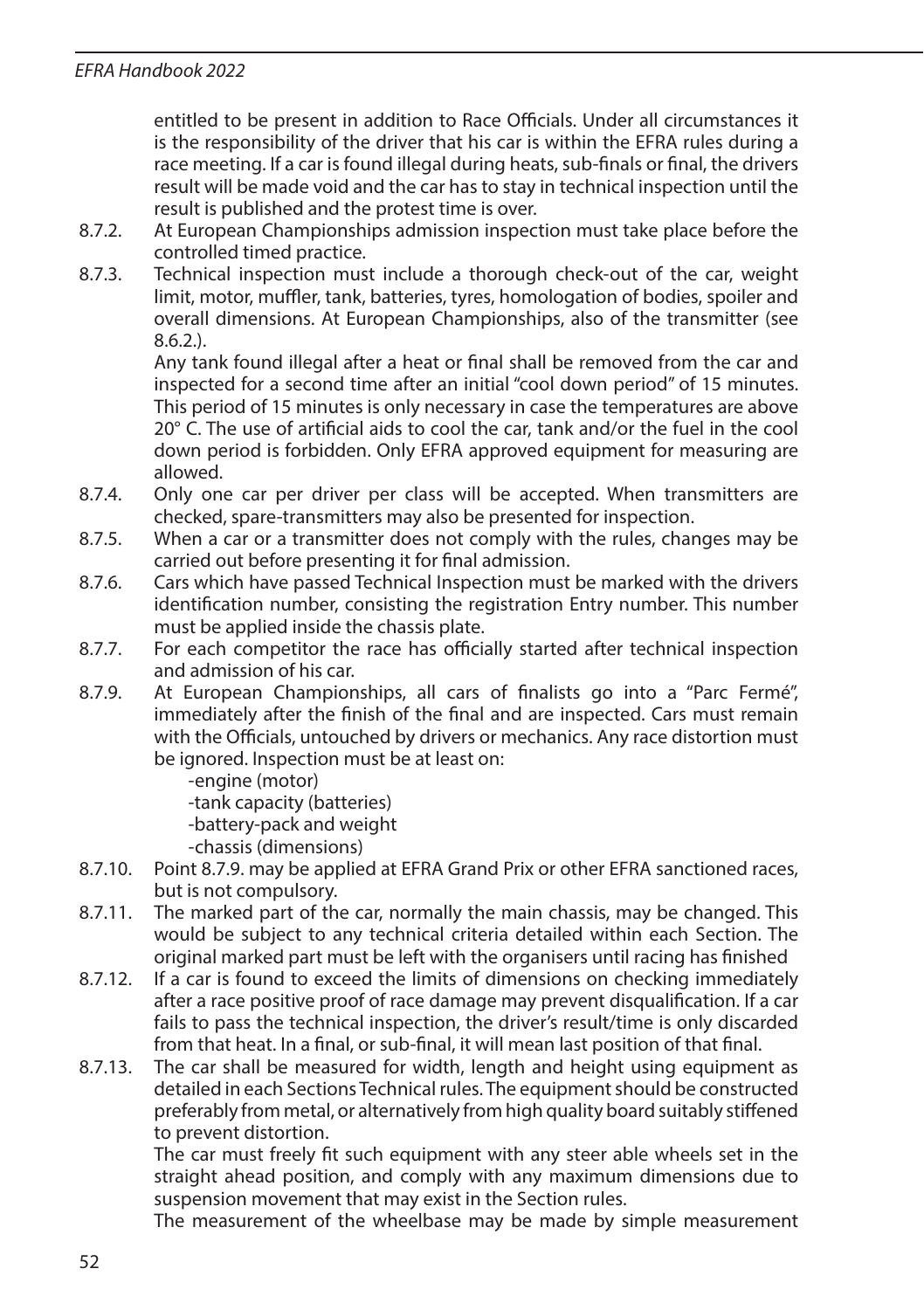of axle centre distances with suspension in any position but Race Directors should be prepared to make more exact checks in cases of doubt or protest. If is suggested that the wheels are removed and the wheel spindles are firmly placed on the blocks whilst accurate measurements are made.

- 8.7.14. The equipment used for technical inspection by the organiser must be made available to competitors at all reasonable times.
- 8.7.15. All lists of approved equipment, (i.e. Bodies, mufflers and batteries) must be available on EFRA's webpage from the 1st of March every year. This is the finale lists for this year and no changes will be made before the next year. Equipment homologated during the year will not be put on the list until 1st of March next year.

### **8.8. TEAM MANAGER MEETING**

- 8.8.1. A Team Managers Meeting must be held prior to each race and per class. It must be held in English. The Race Director must call the meeting, Team-managers, Referees and other Officials must be present.
- 8.8.2. Team Manager meeting have to be completed at least 1 hour before the start of the first timed practice and the following points must be covered as a pre-race briefing:
	- security and safety items;
	- starting procedure, explanation;
	- disciplinary questions;
	- other items concerning the contestants;
	- changes in the organisation or procedures;
	- presentation of the main Officials and Referees.
	- details of the penalties that may be awarded and the circumstances that they will be awarded under.
	- details of the number of mechanics etc. authorised to enter the pit lane during racing.

 Team managers are links to distribute this info to their respective drivers All Team Manager Meetings must have its correspondent "distribution information time" advised to be 20 minutes.

# **8.9. FLAGS**<br>8.9.1 **If flags**

If flags are used then: Starting flag: the national flag of the country where the race is held.

Finish flag: chequered flag.

 Black flag: the car in question must immediately stop in the pit to receive instructions

- 8.9.2. The use of the black flag by the Referee (see 7.1.8.-9.):
	- drivers who impede the progress of other participants;
	- unsporting behaviour;
	- participants driving in a manner deemed to be dangerous.
- 8.9.3. The use of the black flag by either the Referee or the Race Director (see 7.1.12..13.):
	- Vehicles judged to be in an undriveable or dangerous condition; after repairs have been carried out and after the Race Director or the Referee have approved the repair, they may continue their race;
	- Vehicles which lose their bodies or other parts must immediately stop and carry out the necessary repairs after which they may re-start.
- 8.9.4. The black flag is operated by the Flagman (Starter), who receives his instructions to do so from either the Race Director or the Referee. Under no circumstance may he use the black flag on his own authority.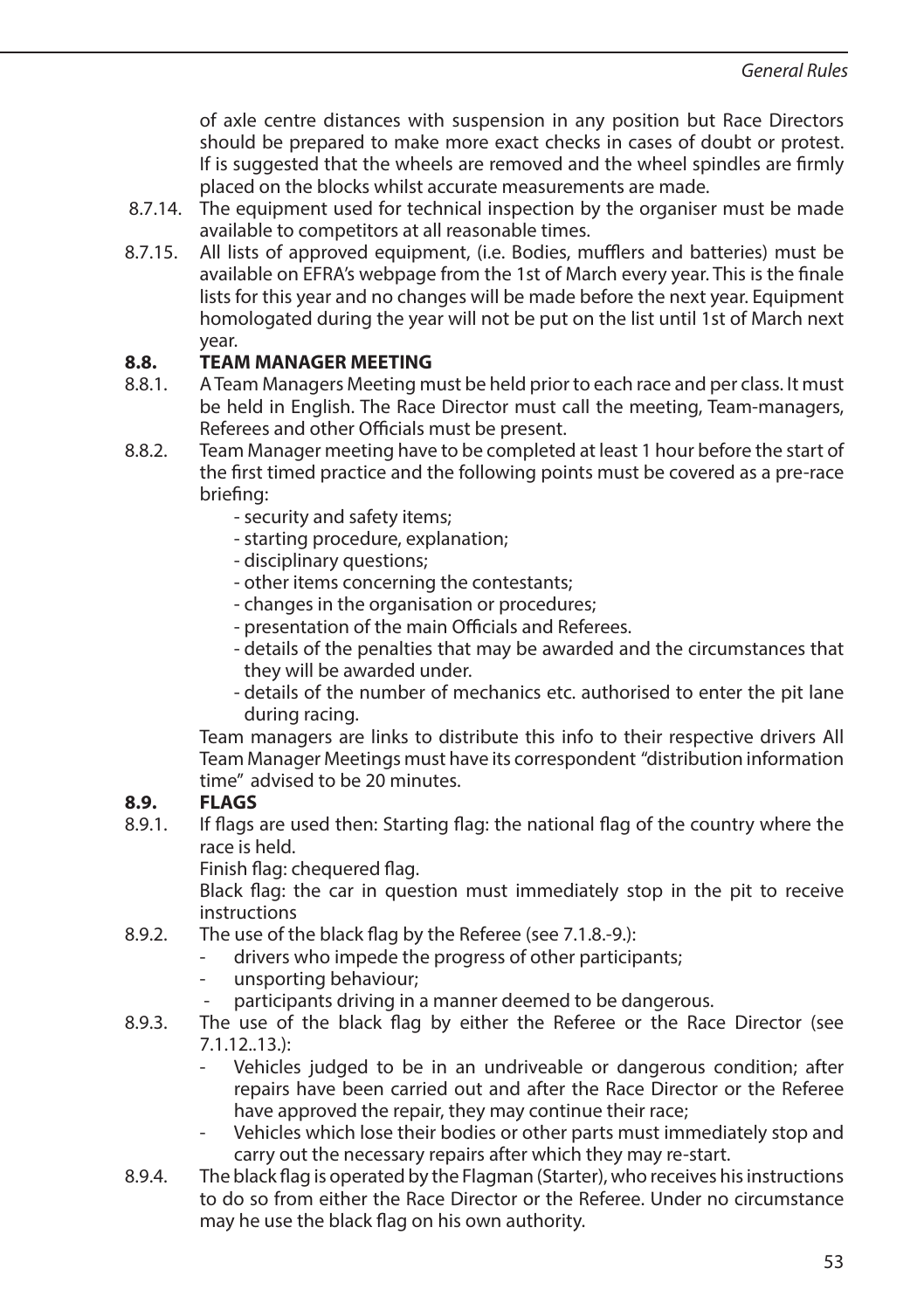8.9.5. No response to the black flag (verbal or physical) within three (3) laps will lead to disqualification of the concerned participant of the whole event.

### **8.10. PENALTY CAUSES**

 Time penalties should be awarded as stop and go penalties where possible. The Referee and/or Race Director should inform the driver and the penalty should be announced through the sound system and the driver should bring the car into the pit lane in the immediate next three (3) laps where it will stay the amount of time that the race organiser has decided depending on track layout. The 'stopped' time should be announced at the Team Managers Meeting. It will not be allowed any repair or refueling during the penalty being served.

 In the case that there is no possibility to call a driver for a stop and go penalty (e.g. during the last 2 -3 laps of the actual heat or final), the Referee and or Race Director will announce that a time penalty of 10 seconds will be applied. (Large scale: 1 lap). When a 10 sec. penalty is applied, the Organiser will ensure the following criteria is applied:-

- 1) The competitor receiving the 10 sec. penalty will have his actual Race Time (time on track) reduced by 10 secs.
- 2) Organiser to check results to establish the time of the last lap using the Penalised Race Time.
- 3) The organiser will amend the published time for the penalised driver to show a time of -- "the number of seconds over his Penalised Race Time, added to the normal Designated Race Time for drivers not receiving a penalty".

 Examples:- Designated Race Time is 10 mins. (600 sec.). Driver X receives time penalty of 10 Sec., therefore his Penalised Race Time is 590 sec.

- 1) X crosses the timing loop at 595 sec. at the end of lap 12. His corrected time will be published as 12 laps in 605 sec.
- 2) X crosses the timing loop at 589 sec. on lap 12. He can continue and completes lap 13 at 620, (31 sec lap).

His corrected time will be published as 13 laps in 630 sec.

### **8.10.A Penalties in time, laps or even disqualification issued by EFRA Referee:**

- 8.10.1. Unsporting behaviour (see 7.4.);<br>8.10.2. Deliberate corner-cutting:
- Deliberate corner-cutting;
- 8.10.3. When a car is re-entering the race other than from the point at which it left the track (not in case the engine has stopped and has to be re-started. Then the car re-enters the race from the pits);
- 8.10.4. When repairs are made to the car other than in the pit area off the track;
- 8.10.5. If the car is pushed over the finish-line (must finish under its own power);
- 8.10.6. Not returning to the pits after finishing a race;
- 8.10.7. Driving in the opposite direction of the race direction at any time.

# **8.10.B Penalties in time, laps or even disqualification, issued by the Race Director:** <br>8.10.8 If orders of Race Officials are not obeved:

- If orders of Race Officials are not obeyed:
- 8.10.9. If acting contrary to the EFRA Rules;
- 8.10.10. If a driver changes his complete car for whatever the reason;
- 8.10.11. If a driver changes his frequency without permission of the Race Director;
- 8.10.12. If a driver does not return his transmitter to the transmitter impound immediately after the finish of the race;
- 8.10.13. Penalties in time or laps may be issued by the time-keeping Official in the case of early starts (see starting procedures).
- 8.10.14. The bad behaviour and deportment of any competitor or assistant person to a competitor during the whole event, which could injure the image of the sport, may become subject to National or International (EFRA) sanction;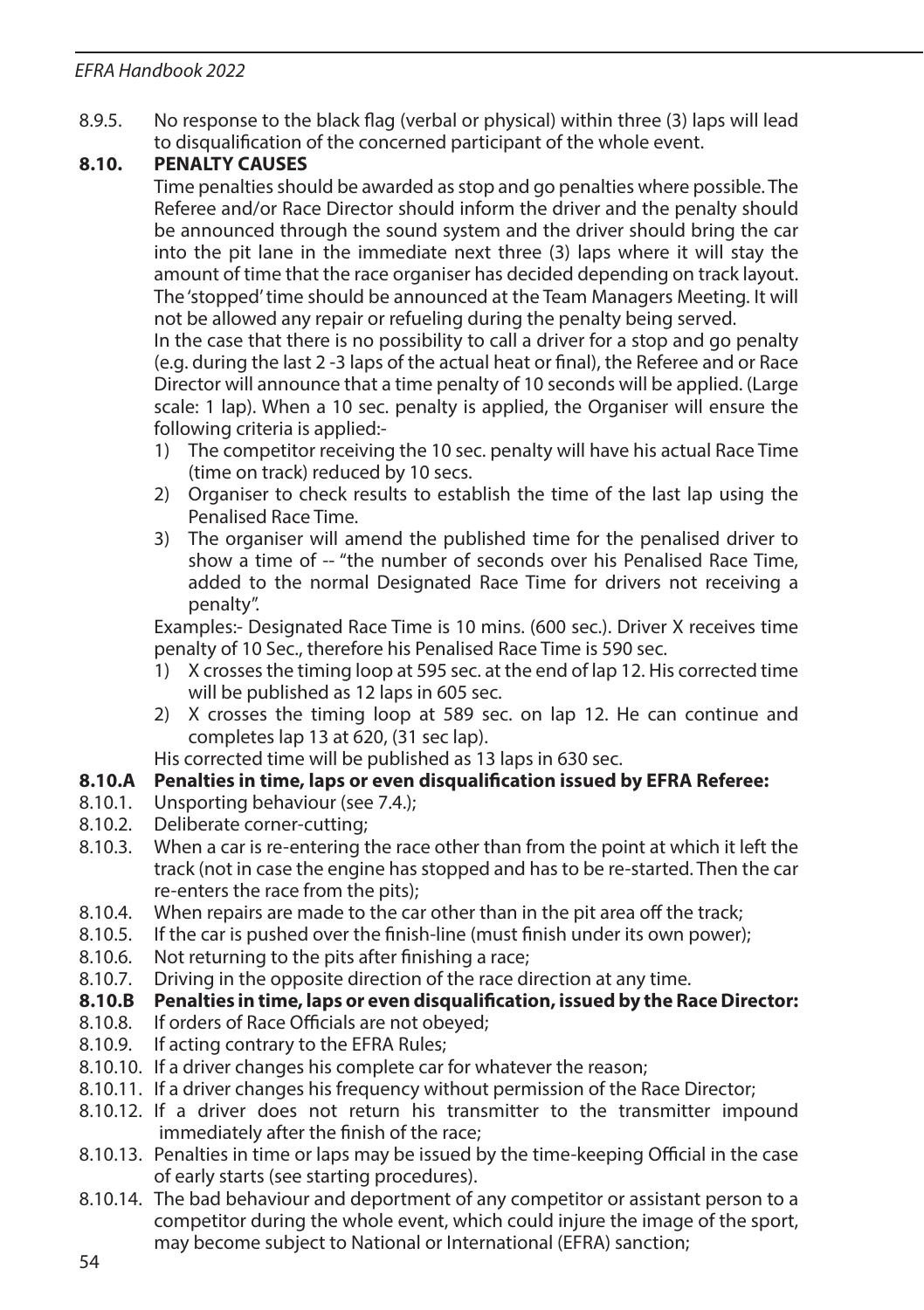8.10.15. All Warnings and penalties must be noted on the result sheet and on the result board for the drivers (preferably in red).

### **8.10.C Drugs**

- 8.10.16 If drugs or alcoholic impacts a competitor, competitor mechanics or an Official, the penalties for a competitor will be immediate disqualification. An official and competitors mechanics will immediately be taken out of service.
- 8.10.17. Any driver, representative or mechanic behaving abusively may be expelled from the meeting (a meeting may be one or more days and consist of more than one event/class).

 Any incidents that are likely to bring the sport into disrepute can be subject for further action from the Executive Committee.

### **8.11. PROTESTS**

- 8.11.1. Only drivers participating in the race may enter a protest.<br>8.11.2. At European Championships a protest can only be mag
- At European Championships a protest can only be made through the Team Manager.
- 8.11.3. Protests may concern:
	- the Organisation (act against the rules):
	- Officials (act against the rules);
	- Results (only when proof can be presented showing the result is wrong);
	- Other competitors (acting contrary to the rules to the disadvantage of the one entering the protest or the one the Team Manager is representing).
- 8.11.4. Only written protests, handed over to the Race Director within 20 minutes after the publication of results of the heat or occasion to which it concerns, will be considered.
- 8.11.5. 100  $\epsilon$  or equivalent in the host countries currency has to be paid to the Race Director, on behalf of EFRA, who will only then accept the protest. The time of receipt of the protest must be recorded.
- 8.11.6. The protest must contain relevant information for the Race Director to be able to discuss the protest and decide.
- 8.11.7. The Race Director together with either the Referee(s), the Timekeeping Supervisor or the International Jury, will deal with the protest and decide. This decision is final.
- 8.11.8. The decision must made within 30 minutes after the acceptance of the protest. Only for important reasons and when the International Jury has to meet, may the decision be delayed to 60 minutes max.
- 8.11.9. When a protest concerns semi- or finalist, either the decision must be taken 10 minutes before the start the latest, or the start must be delayed until 10 minutes after the decision.
- 8.11.10. After the final race, there will be a ''protest period" of 20 minutes after the provisional results have been published in writing on the score-board. For this purpose, the publishing time of the provisional results must be noted down on the result-sheet. During these 20 minutes, protests against the results may be presented to the Race Director who will then act according 8.11.7 and 8.11.8. If no protests are presented within the 20 minutes "protest period", the

provisional results become official and final and may be announced.

8.11.11. Appeals to EFRA against the decisions of the International Jury may only be made if submitted to the Race Director in writing with a further appeal fee of 500 € (or equivalent) before the end of the event.

 Appeals are only allowed against decisions of rule interpretation or of decisions made by the international jury after protest and not the fact of rules (see rule 7.4.6).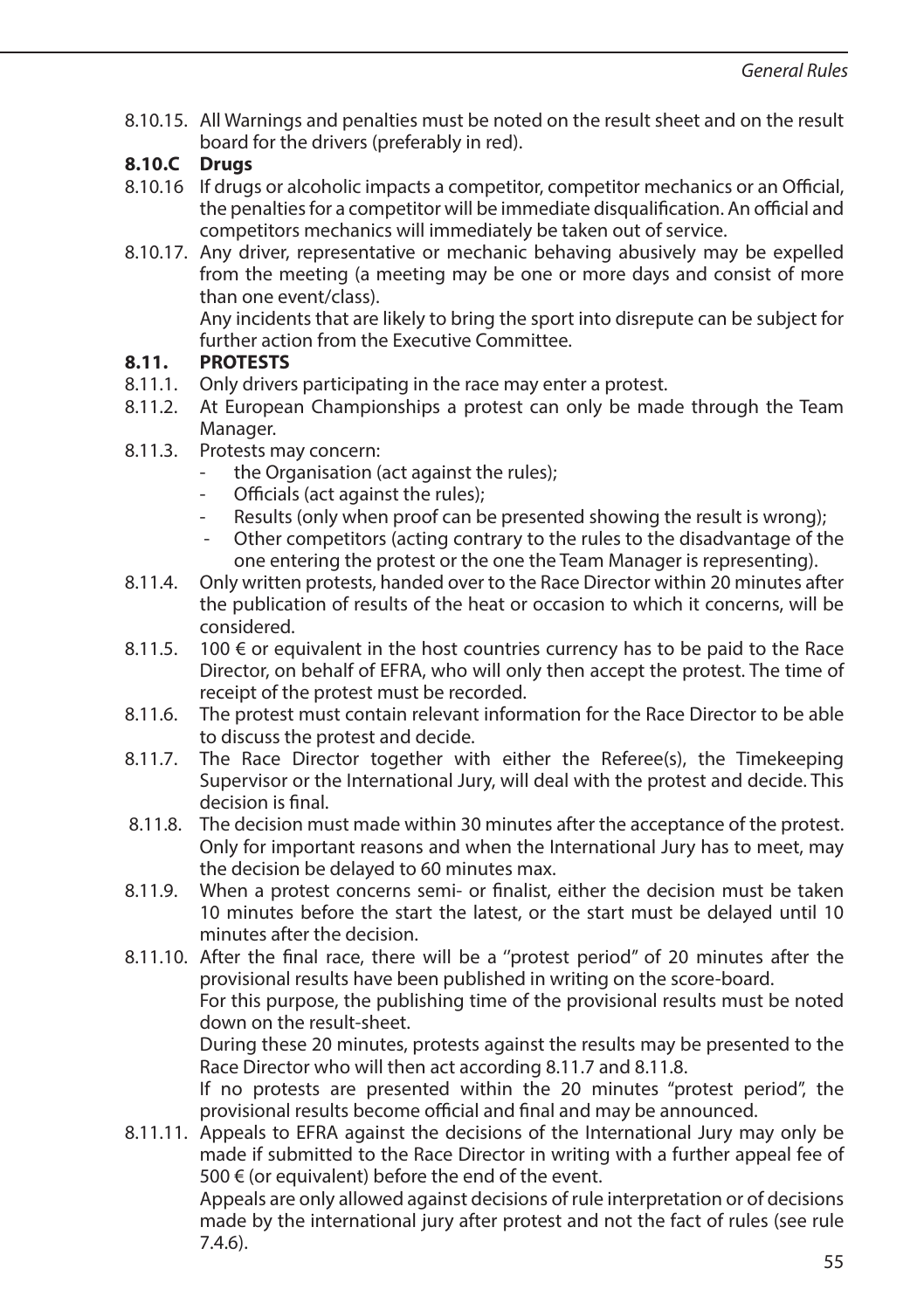In cases where the international jury has adjudicated in cases of protest the decision of the jury is maintained until the appeal is considered.

 In cases where the international Jury has made an interpretation of the rules the decision is suspended pending consideration of the appeal.

 Appeals against the decision of referees shall also be made in writing to EFRA (see rule 7.1.22) and will not alter or interfere with the race in progress and will not suspend any decision of the referees.

 Appeals to EFRA must be considered at the next Executive committee meeting or before the next AGM and are always to be considered as final.

- 8.11.12. If protest is uphold, the protest-fee of 100 EUR must be remitted immediately.
- 8.11.13. The Race Director may, without a protest being made, correct results which he may deem necessary, after consultation with his organising staff and referees.
- 8.11.14. Protests against the decisions of the Referee, concerning the racing, are not possible. The Referees decisions are indisputable (see 7.1.21 and 22).

### **8.12. LAP COUNTING PROCEDURE**

8.12.1. At EFRA sanctioned events, the lap counting is to be done automatically by means of an automatic lap counting system and a transponder fitted inside the cars body shell.

 All competitors must supply their own Personal Transponder and are responsible for ensuring that the organizer is advised of the unique number.

- 8.12.2. The fitting of the correct transponder inside the cars body shell, and ensuring it has adequate signal strength is the responsibility of the driver.
- 8.12.3. If a driver loses the transponder during the race, or if a transponder malfunctions after starting the race-clock, the lap counting supervisor must try to count the laps and time manually. If a competitor chooses to use a transponder which is not the same manufacture of the timing decoder being used, then the competitor must accept full responsibility for any laps or times that are not recorded. In such cases, the time-keeper is not required to perform a manual count or adjust times, but may do so at his/her discretion.
- 8.12.4. If a driver forgets to fit or activate the transponder during the race, the Race Director and the lapcounting supervisor will decide whether the laps are counted or not. There is no appeal against their decision.
- 8.12.5. Transponders must be moved to a better position in the car on the racedirectors instruction, if lapcounting problems occur. Failure to comply may result in lost laps.
- 8.12.6. It is the responsibility of each competitor to ensure that no parts of his racing equipment generates any form of signal that in any way interferes with the automatic lap counting system. If it is proven, that interference is being caused, the Race Director must instruct the driver to modify the offending item and if this does not prove possible, the driver will be excluded from the racing.
- 8.12.7. The result of a heat, subfinal or final should consist of the number of laps and the time of the last finish line passing in minute, seconds and 100 of seconds.
- 8.12.8. The organiser of EFRA events must put a minimum of screens in the pit lane, boxes and visitors area in order for everyone to be able to follow the races on site.
- 8.12.9. The organiser of EFRA events must be able to produce and display on line live results from lap counting for everyone to be able to follow the races on line.

#### **8.13 PRIZES AND PRIZE CEREMONY**

8.13.1. Immediately after the finish of the race and before the drivers leave the drivers rostrum, the unofficial winner must be declared for the public and a symbolic first place award is presented. This award must be returned to the organisers immediately after the unofficial ceremony.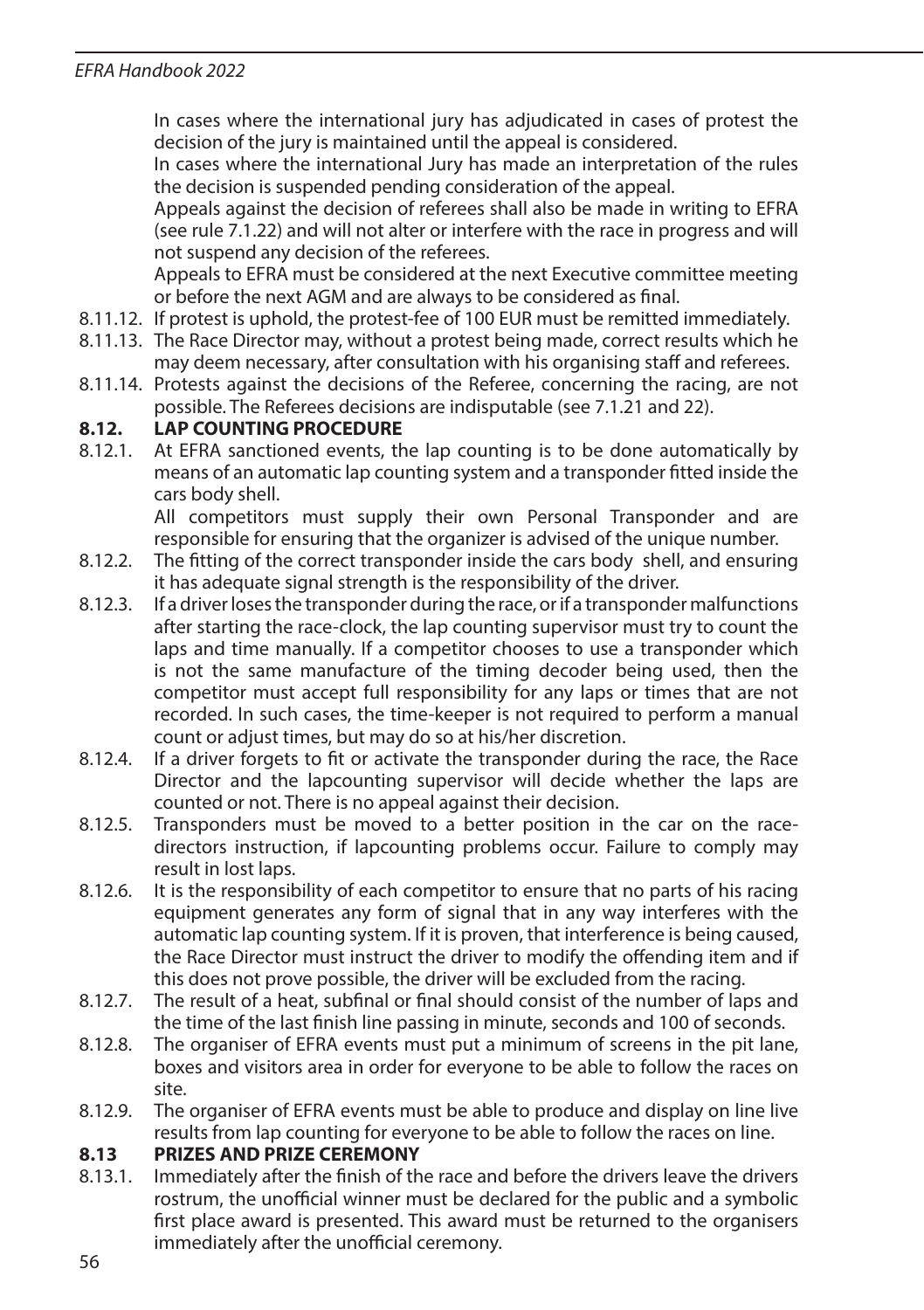- 8.13.2. Immediately after the official result is published, the prize-ceremony must be held.
- 8.13.3. Winners are not entitled to claim prizes by right.<br>8.13.4. Prizes must be announced in the race-progr
- Prizes must be announced in the race-program. The actual prizes must correspond with the prizes as announced. They must be of a reasonable value according to the standard of the race.
- 8.13.5. Cash prizes or any other means of payment (paper tickets or coins of an obvious exchangeable value) are strictly forbidden.
- 8.13.6. Gifts not exceeding the price of an one-eight scale car kit may be given.<br>8.13.7 EFRA will award the first three drivers of each official European Champic
- EFRA will award the first three drivers of each official European Championship with a golden (first), silver(second) and bronze (third) medal.
- 8.13.8 The best driver under 16 years will also receive an EFRA award. Competition age for Junior drivers will be determined by their age on the 1st January of the year of the event.

### **8.14 EVENTS ORGANISED BY ASSOCIATED MEMBERS**

- 8.14.1 Events organised by associated members under endorsement of EFRA may not be subject to prize money or to starting premiums.
- 8.14.2 Applications for such events should be sent to both the President and the Secretary of EFRA at least 6 months before the start of the event
- 8.14.3 Such events may not have the title nor be referred to as Grand-prix, European or National Championships.
- 8.14.4 At least one official EFRA representative must be present. EFRA does not pay any expenses and all costs are to be supported by the organising associate member. This EFRA representative will be integrated in the officials listing and have the right to be present at all meetings and have access to all parts of the premises as an observer and auditor.
- 8.14.5 The relationship between the associated member and EFRA shall be that of independent identities for all purposes, and in no event shall persons employed by either party be held or construed to be representatives of the other.
- 8.14.6 Racing formats and classes may be different from those described in the EFRA handbook The parts of the EFRA rules that will be applied should be clearly stated as well as the deviations on technical rulings. However the parts in the EFRA handbook referring to Legal liability, safety, security, conveniences, frequencies and drugs can under no circumstances be waived as being part of the rules fully in force.
- 8.14.7 The organizer accepts full responsibility for all necessary authorizations and to comply with local laws and regulations. The Associate organiser at its sole cost and expense shall procure and maintain during the term of this event with insurers of recognised responsibility for all insurances needed policies with adequate coverings.
- 8.14.8 Whenever prizes in merchandise are given they must be spread over at least 15 participants and have to be comparatively within reasonable proportion to each other
- 8.14.9 The Associated member will defend, indemnify and hold EFRA harmless from and against any and all liabilities, damages, losses, claims, fines, penalties, assessments, demands, actions, suits and judgments, including all fees, costs and expenses incidental thereto, that may be charged to, asserted against or incurred by EFRA by reason of any loss, damage or injury of any kind or nature whatsoever in any manner or to any extent resulting from or arising out of the articles or services covered by the endorsed event except to the extent resulting solely and directly from EFRA's gross negligence or wilful misconduct.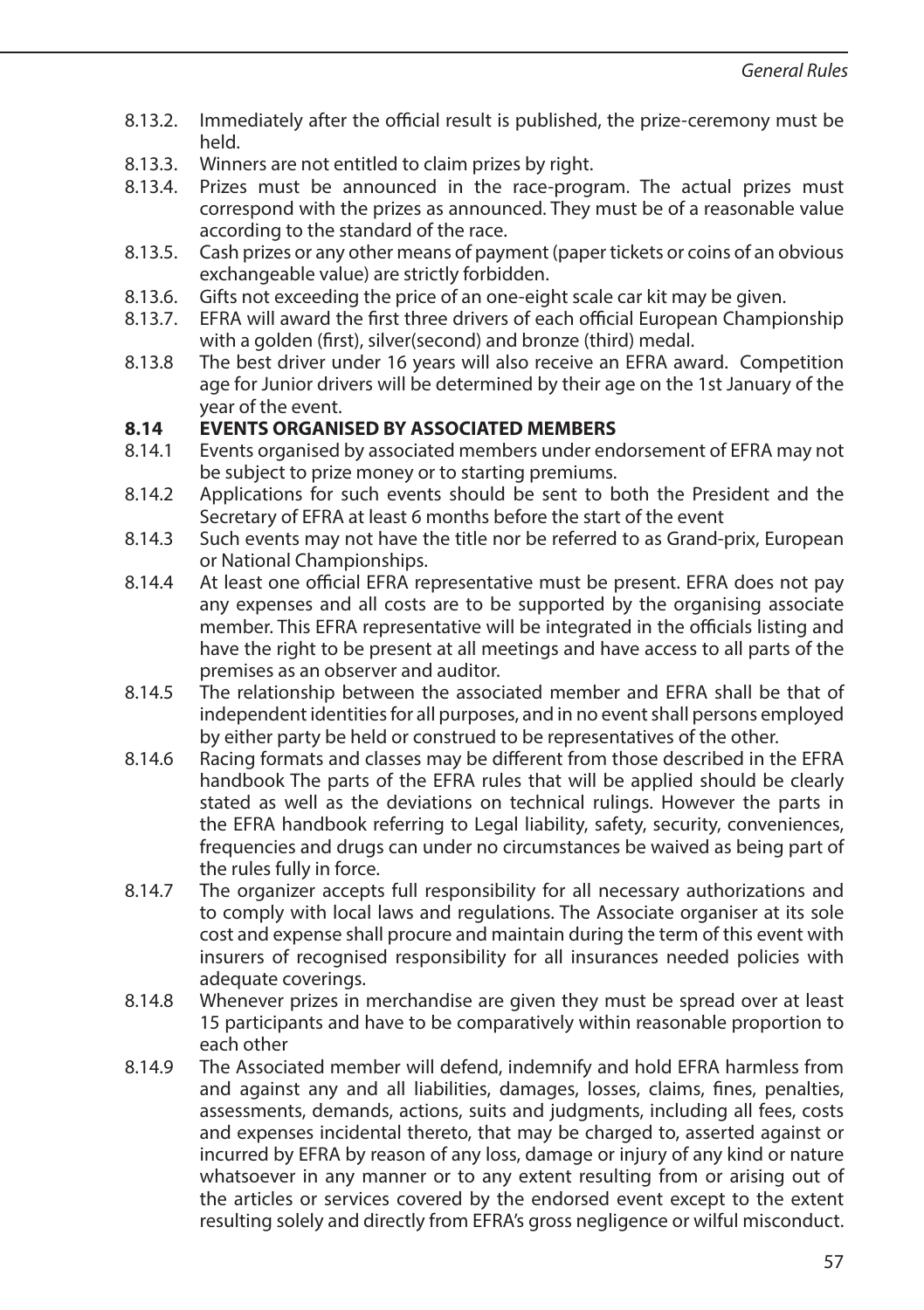8.14.10 EFRA Registered drivers are allowed to participate at events organised by EFRA Associated Members, but their EFRA International Registration may be withdrawn if they participate at International events not recognised by EFRA. Note: The valid EFRA Section Chairman is the only person that has the right to determine events not recognised. His decision is final and cannot be protested.

### **8.15. MARSHALLING**

 Positions for marshals must be spread equally around the track and may not obstruct the vision of the drivers.

 The positions must be numbered. When a position is located at a dangerous part of the track (i.e. the straight or a fast corner), this position must be equipped with protection for the Marshal (a wall, tyres, a gate etc.).

 The marshal's position must be furnished with gloves and/or other protection and a safety jacket which is compulsory to wear. For IC events, it is mandatory (safety reasons) that the marshal position is also equipped with a plastic or wood baton as an aid to kill a running engine.

8.15.1 Only drivers taking part in the competition may and must marshal the heat following their own, (subject to 8.15.4). The first heat will be marshalled by the drivers of the last heat.

 Other than running marshals, all other marshals must remain at their posts until replaced. No other persons, except officials are allowed on the track while the race is in progress.

- 8.15.2 Failure to Marshal:
	- 1. Qualifying by Fastest Time system: Failure to marshal during Qualifying or provide a competent substitute agreed with the Race Director, will result in the loss of the driver's best Qualifying time. Applied when all Qualifying has been completed.
	- 2. Qualifying by Round by Round system: Failure to marshal during Qualifying will result in a driver being demoted in the Final Qualifying Classification by a 'fixed' number of places. This will be applied when all Qualifying Rounds have been completed and direct to the Overall Qualifying Classification before designating any; Finals, Sub-Finals, Super-Pole races etc.

 The number of places demoted will be equivalent to dropping one Final or Sub-Final and retaining the same grid position number in the demoted Final. Therefore drivers within the number of places demoted will move one place higher in the adjusted Qualification Classification. The number of places demoted will vary for different Sections or Classes.

 eg. Straight Finals with no 'bump-up' (most Electric Classes) – A grid 2 demoted to B grid 2.

Single side Finals with 'bump-up' – A grid 2 demoted to B grid 2.

Xmas Finals (A & B tiers) with 'bump-up'

 With some drivers direct to Main Final – Main grid 2 demoted to B Semi grid 2.

 With no drivers direct to Main Final – B Semi grid 2 demoted to B Quarter grid 2.

 This could be applied more than once to any driver that repeatedly fails to marshal during Qualifying.

(Note: See also App. 2 Rule 2.4, extra detail for 1/8 Off-Road).

3. Finals: If ccompetitors are required to marshal Finals, then failure to marshal in a Final will result in being placed last in the appropriate Final. Failure to marshal is clarified as: not being at the correct marshalling point 30 seconds prior to the start of a controlled practice, qualifying heat or final.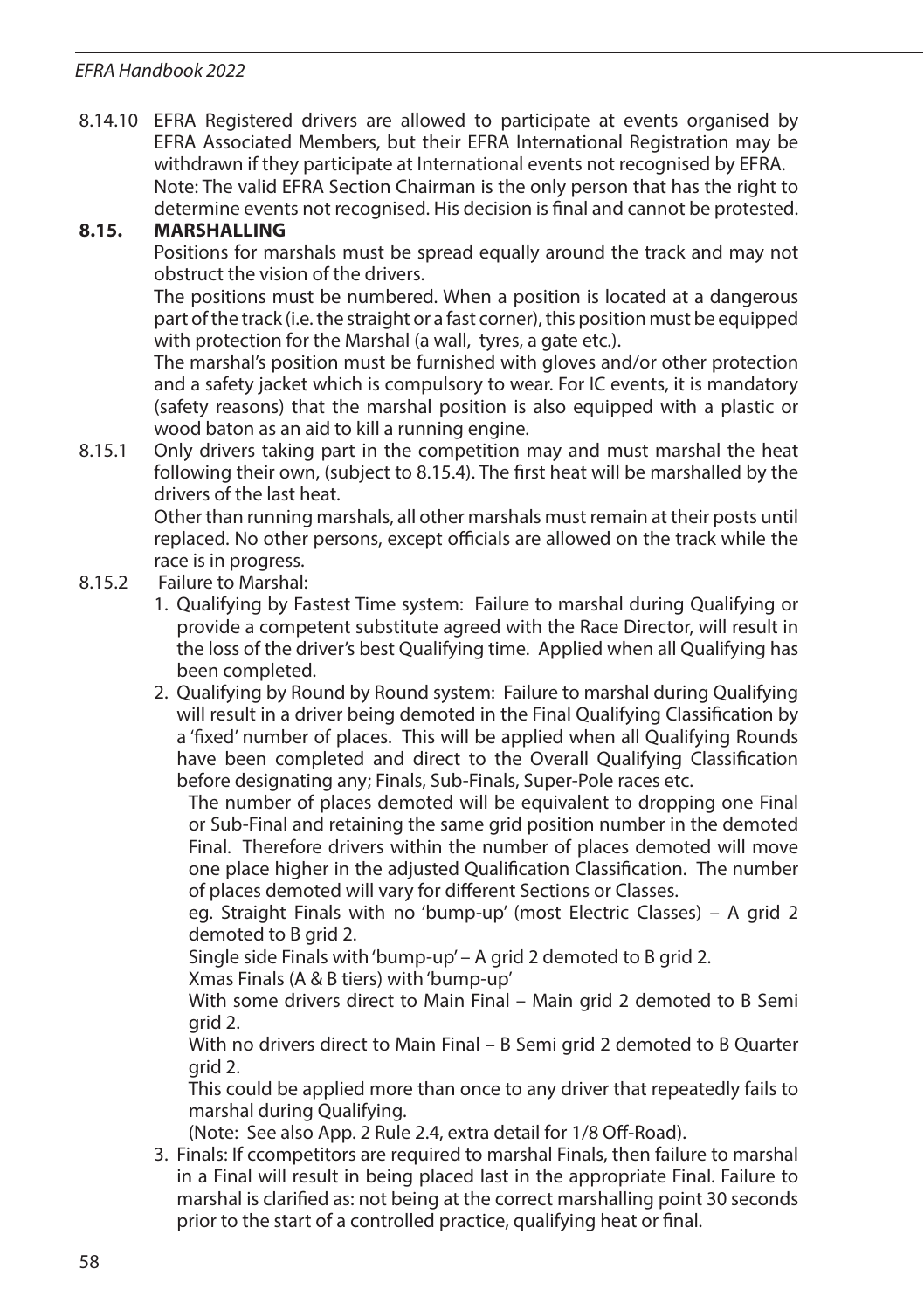A substitute marshal is only allowed if the driver is physically disabled

- Notification of the substitute must be made to the Race Director prior to the start of the race which the driver is racing in.
- If a substitute is being used for the whole event, notification must be made prior to the beginning of the first Time Practice Round.
- The driver who is substituted must stay at the Race Director's disposal in a designated area (not in the pit) up to the end of each race where he is substituted.

 Failure to comply with these provisions will result in the same losses as if a driver does not comply with his marshalling duty. Designated marshals who repeatedly fail to marshal will be excluded from further participation at the event on the basis of Unsporting Behaviour and their Federation will be informed to take corrective action.

- 8.15.3 The organisation of drivers marshalling for the final will be the responsibility of the organiser. The main system for such will be the following one: For finals, large teams provide the most marshals, maximum 2, smaller teams 1 and very small teams none (but may volunteer to help). Marshals will be allocated designated points. Team Managers to ensure that these points are covered at all times by drivers. Only drivers taking part in the competition may and must marshal finals unless a substitute is allowed by the Race director due to physical disability. Alternative secondary systems like: Each driver taking part in a final must provide a marshal for his car number position or Drivers not bumping-up to the next sub final will marshal the positions of their car number in the immediate next sub final (descent from rostrum and go to marshal), or the driver marshal the precedent final on his side of the Christmas tree with the non-filled spots to be covered by the club can be used following a decision made by the Race Director together with the referees and the Section Chairman if present.
- 8.15.4 The organiser must provide a marshal for any unfilled position i.e. previous heat had less drivers or marshals missing.
- 8.15.5 It is the Team Manager's responsibility to ensure that drivers marshal finals. Country allocations will be decided pro-rata. Team Managers who do not fulfil their duties regarding the organisation of marshals will be reported to their Federation with the intention that they are not nominated at future events.
- 8.15.6 For large scale racing Marshals are not allowed. Mechanics will act as Marshals out from the pit lane. This rule cannot overrule national insurance regulations.
- 8.15.7 All marshals must wear safe and sensible footwear that will not become detached when performing marshalling duties. (Sandals are not acceptable).